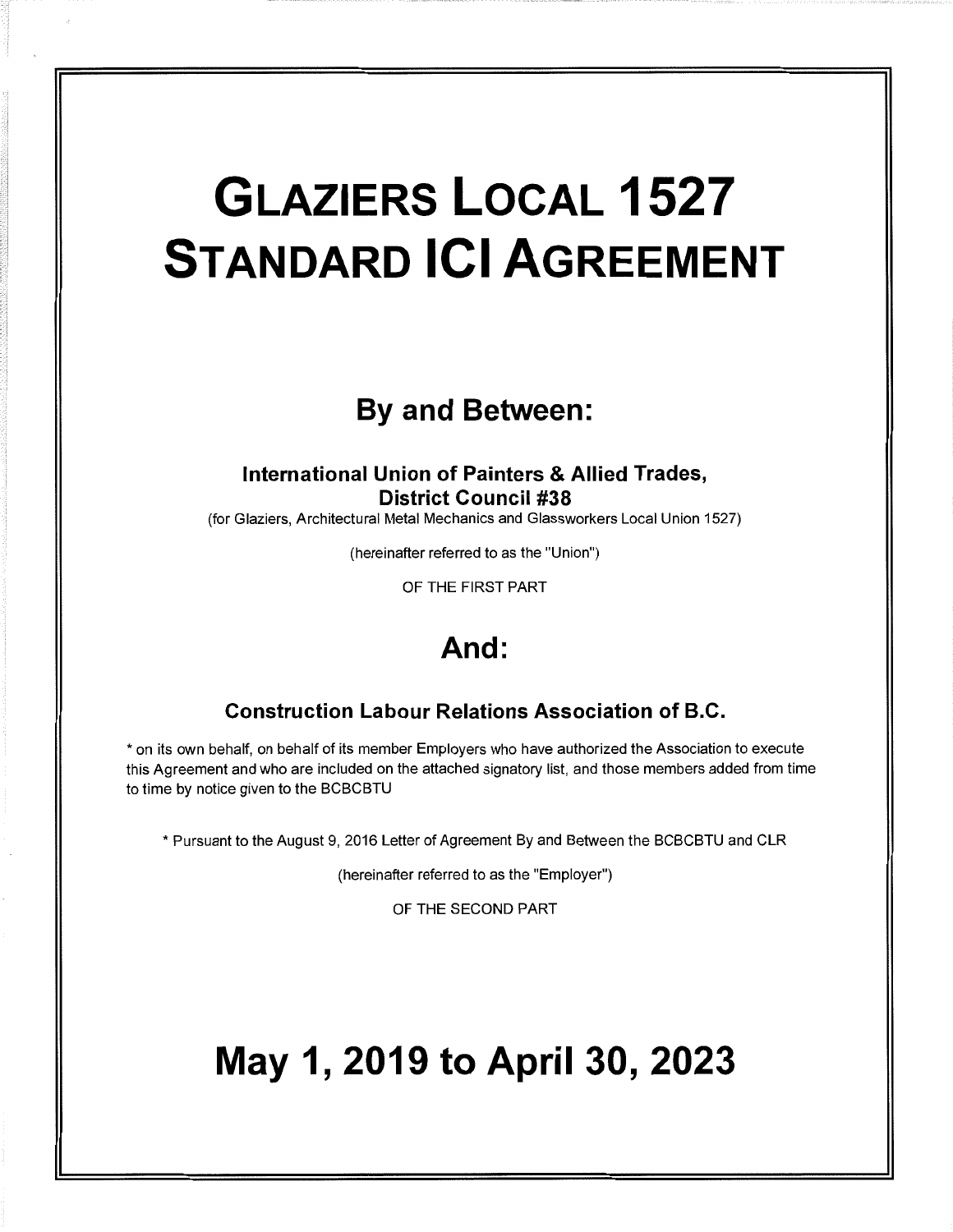## **Table of Contents**

## Article

## Page

| 1  |  | $\mathbf 1$              |  |  |  |  |
|----|--|--------------------------|--|--|--|--|
| 2  |  |                          |  |  |  |  |
| 3  |  | $\overline{2}$           |  |  |  |  |
| 4  |  | 3                        |  |  |  |  |
| 5  |  | $\overline{\mathcal{A}}$ |  |  |  |  |
| 6  |  | 4                        |  |  |  |  |
| 7  |  | 4                        |  |  |  |  |
| 8  |  | $\overline{4}$           |  |  |  |  |
| 9  |  | 5                        |  |  |  |  |
| 10 |  | 6                        |  |  |  |  |
| 11 |  | 6                        |  |  |  |  |
| 12 |  |                          |  |  |  |  |
| 13 |  |                          |  |  |  |  |
| 14 |  |                          |  |  |  |  |
| 15 |  |                          |  |  |  |  |
| 16 |  |                          |  |  |  |  |
| 17 |  |                          |  |  |  |  |
| 18 |  |                          |  |  |  |  |
| 19 |  |                          |  |  |  |  |
| 20 |  |                          |  |  |  |  |
| 21 |  |                          |  |  |  |  |
| 22 |  |                          |  |  |  |  |
| 23 |  |                          |  |  |  |  |
| 24 |  |                          |  |  |  |  |
| 25 |  |                          |  |  |  |  |
| 26 |  |                          |  |  |  |  |
| 27 |  |                          |  |  |  |  |
| 28 |  |                          |  |  |  |  |
|    |  |                          |  |  |  |  |
|    |  |                          |  |  |  |  |
|    |  |                          |  |  |  |  |
|    |  |                          |  |  |  |  |
|    |  |                          |  |  |  |  |
|    |  |                          |  |  |  |  |
|    |  |                          |  |  |  |  |
|    |  |                          |  |  |  |  |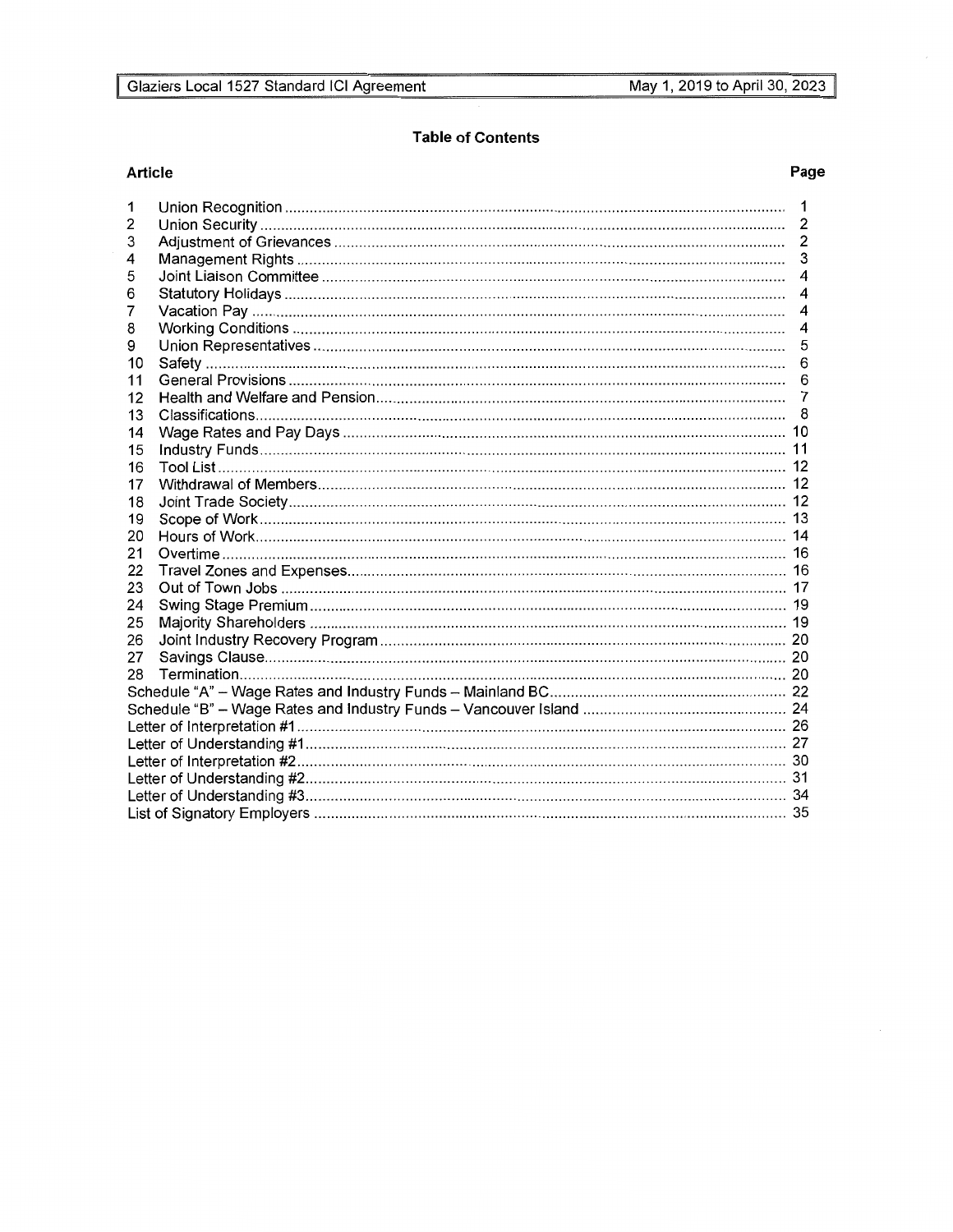## **NOTE:**

**This collective agreement has been amended in accordance to Letter of Understanding #1 which is attached hereto. Confirmation of the status of Letter of Understanding #1 may be obtained from Construction Labour Relations Association of BC or IUPAT District Council 38.** 

WHEREAS it is the intent and purpose of the parties hereto to promote and improve the industrial and economic relations between the Employers, its employees and the Union and to establish and encourage the practice and procedure of collective bargaining between the parties hereto;

NOW THEREFORE it is mutually agreed as follows:

## **ARTICLE 1 - UNION RECOGNITION**

**1.01** The Employer does hereby recognize the Union as sole Labour Organization representing the Employer's employees and recognizes and agrees to treat and negotiate with the Union as the sole and exclusive bargaining agent for and on behalf of such employees.

## **1.02 Jurisdiction**

The Union agrees that it will not sign or recognize any agreement or memorandum between Unions on questions of jurisdiction of work, except with the express consent of the Employer signatory to the Agreement.

## **1.03 Subcontracting**

The Employer agrees that the subcontracting of work normally performed by members of the Union shall only be subcontracted to a company under agreement with a Union affiliated with the Building Trades.

The provisions of Article 1, Section 1.03 - Subcontracting, shall be suspended for the duration of Letter of Understanding #1 under the following terms:

The ability of the Employer to subcontract to non-building trades companies is not intended to replace current employees of the Employer. Except for legitimate reasons, the Employer will ensure the continued employment of their regular employees for the duration of any project where this provision has been exercised.

- **1.** The Employer will notify the Union of the name of the subcontractor engaged and the likely commencement date of the project.
- **2.** Ten (10) days before a request for a tender for labour, the Employer will notify the Union. The Union undertakes to notify Union labour contractors.
- **3.** The Employer will pay an amount equal to two percent (2%) of the value of the labour subcontract to the Joint Trade Society. One percent (1%) shall be paid three (3) months after commencement of the work on site. The remaining one percent (1%) shall be paid upon substantial completion of the work. On projects of less than three (3) months duration, the two percent (2%) payment to the Joint Trade Society shall be paid upon substantial completion of the work.
- **4.** If required, the Employer will provide verification of the amount of the labour subcontract by duly notarized statutory declaration.
- **5.** The Employer will ensure that the subcontractor engaged to do the work is registered with WorkSafeBC.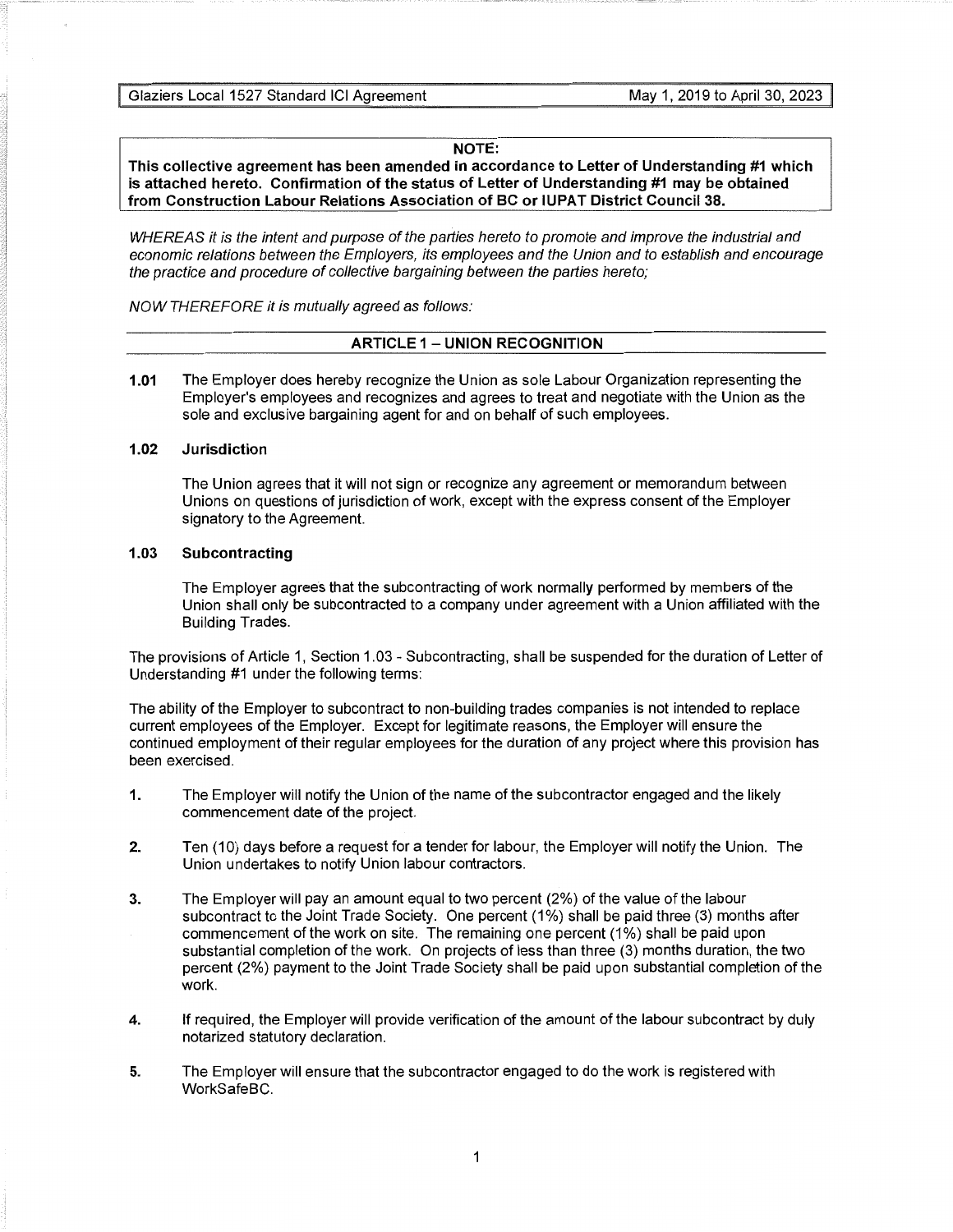- **6.** The Employer, in conjunction with any subcontractor, may continue to employ members of the Union on such project.
- **7.** Violations of the above provisions, shall be adjudicated by the Joint Liaison Committee.

## **ARTICLE 2 - UNION SECURITY**

- **2.01** When qualified workers are required, Forepersons excepted, they shall be hired through the business office of the Union. The Employer has the right of choice of selection of the first two (2) workers required and seventy-five percent (75%) thereafter, provided it contacts the business office of the Union before hiring such workers and provided workers required are members in good standing of the Union and are registered as unemployed with the Union. The Employer may name request members who have worked for them within the previous sixteen (16) weeks. When the Union is unable to supply workers within twenty-four (24) hours of the request, then the Employer may hire elsewhere.
- **2.02** All non-Union glaziers must report to the Union and become members or obtain clearance before commencing work. This Clause shall not apply to an Employer whose office is more than fifty (50) miles from the office of the Union. In such cases, however, the Employer will be responsible for notifying the Union of the name of the employee and obtaining clearance for such employee prior to such employee commencing work. Failure of the employee to comply with this Article shall be cause for immediate discharge of the employee.
- **2.03** All employees who come within the scope of the bargaining unit shall be required to pay Union dues and administration dues and fees and remain members in good standing as a condition of continued employment. The Employer shall deduct Union dues as required by the Union and remit to the Financial Secretary of the Union by the fifteenth (15<sup>th</sup>) day of the month following that for which dues were collected.

## **2.04 Bonding**

Before Union members are dispatched to an Employer who has not been signatory to l.U.P.A.T. Local 1527's Agreement for a minimum of six (6) months, such Employer may be required to post a bond with the Union up to a maximum of \$1,000.00 per employee, based upon the number of employees employed at the time the bond is posted with an aggregate total not to exceed \$10,000.00 to be used in the event of a default in the payment of wages, pension contributions, welfare contributions, vacation pay, Statutory Holiday pay or any other contributions provided by the Collective Agreement. When no longer required such bond shall be terminated. The terms of the bonding agreement shall be mutually agreed between C.L.R.A. and the Union.

**2.05** It shall not be a violation of this Agreement for members of the Union to refuse to cross a legal picket line which has been sanctioned by the BC Building Trades.

## **ARTICLE 3 -ADJUSTMENT OF GRIEVANCES**

The Employer and the Union mutually agree that when a grievance arises coming under the terms of this Agreement it shall be taken up in the manner set out below:

- **3.01** "Grievance" means any difference between the persons bound by this Agreement concerning its interpretation, application, operation or any alleged violation thereof, including any question as to whether any matter is arbitrable and "Party" means one of the Parties to the Agreement.
- **3.02** All grievances shall be instituted within thirty (30) days of the date that the persons bound by or the Parties to this Agreement became aware of the alleged violation.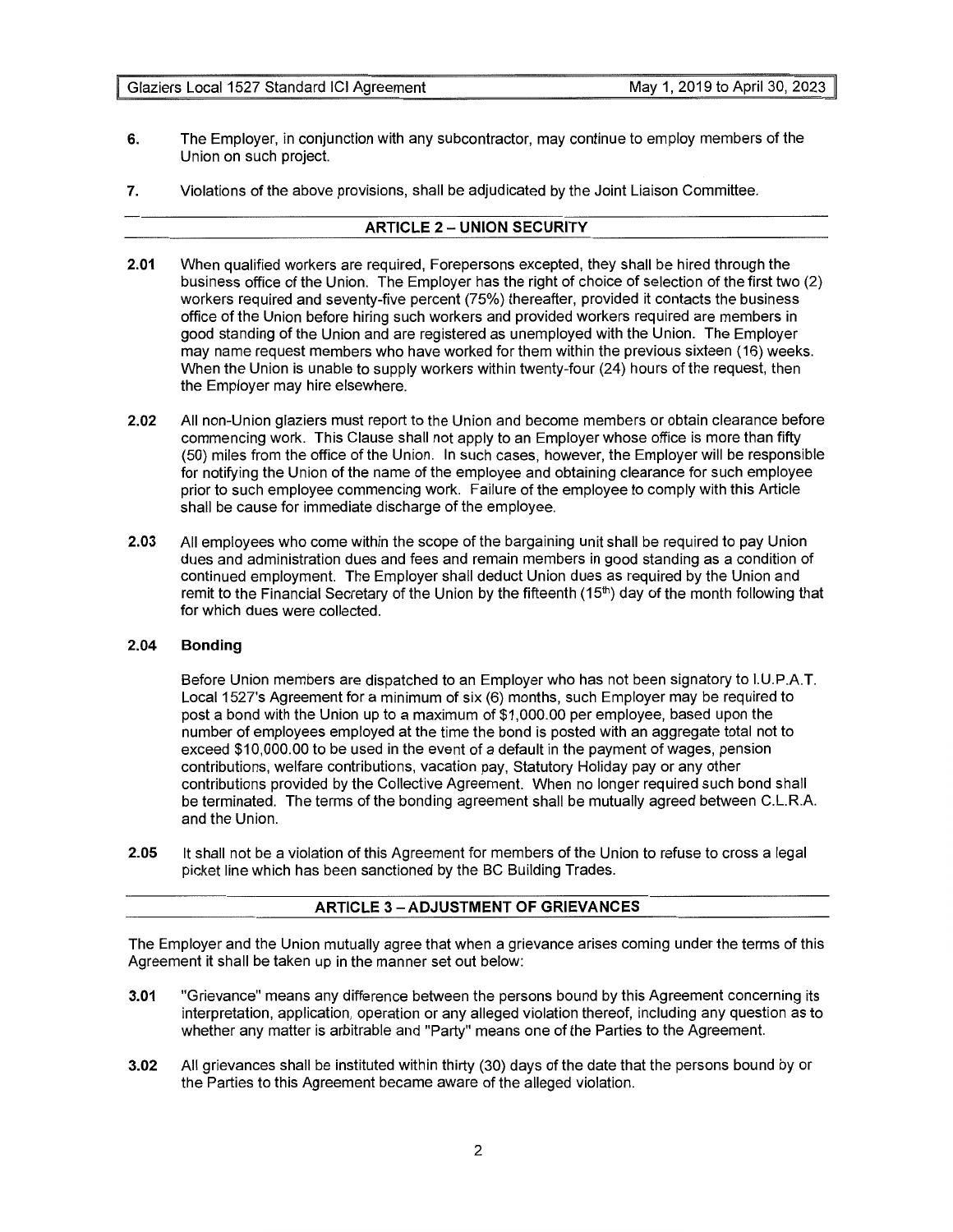- (a) To solve a grievance an employee shall first, either themselves or by designating any such person as they shall choose (in which case the griever will be present wherever possible), discuss it with the Foreperson or supervisor, and if they agree their decision shall be final.
- **(b)** Failing settlement within three (3) days of a grievance under paragraph (a) or in the case of any other grievance, the particulars thereof shall be set out in writing by the party resorting to this procedure and shall be delivered to the other party and they shall forthwith confer upon the matter, and if they agree their decision shall be final.
- (c) If the grievance is not resolved pursuant to paragraph (b) within seven (7) days or such longer time as the parties may agree, either party desiring arbitration shall notify the other party, in writing, of its intention and particulars of the matter in dispute.
	- $(i)$  If the parties are unable to agree upon an Arbitrator within five  $(5)$  business days, then either party may request the Collective Agreement Arbitration Bureau to appoint an Arbitrator.
	- (ii) The Arbitrator shall sit, hear the parties, settle the question or questions to be arbitrated and make an award within ten (10) days from the date of the hearing, provided that the time may be extended by agreement of the parties.
	- **(iii)** The Arbitrator shall deliver the award, in writing, to each of the parties. The award shall be final and binding upon the parties, and they shall carry it out forthwith.
	- $(iv)$  Each party shall pay its costs and expenses of arbitration and one-half  $\langle \frac{1}{2} \rangle$  of the compensation and expenses of the Arbitrator.
	- (v) Matters to be dealt with under the provisions of this section shall normally be discussed during working hours, provided, however, that lengthy negotiations for the settlement of any disputes shall be discussed outside of working hours.
- **3.03** It is understood and agreed that the Employer may bring forward at any meeting held with the Union Grievance Committee, complaints with respect to the conduct of the Union, its Officers or Committee Members and that if such complaint by the Employer is not settled to the mutual satisfaction of the conferring parties, it may be treated as a grievance and referred to arbitration in the same way as a grievance of an employee.
- **3.04** When it is mutually agreed by both parties to have the Labour Relations Board appoint an officer under the Labour Relations Code for the purpose of hearing a dispute, it is agreed that the parties concerned will prepare the terms of reference and such terms will be used in rendering a decision.

## **ARTICLE 4 - MANAGEMENT RIGHTS**

- **4.01** The Employer has the undisputed right to operate and manage its business in all respects subject only to the limitations expressly stated in this Agreement.
- **4.02** The Union acknowledges that it is the exclusive function of the Employer to hire, promote, demote, transfer and suspend employees and also the right of the Employer to discharge or discipline any employee for cause, provided a claim by an employee that they have been discharged or disciplined without just cause, may be the subject of a grievance and dealt with as hereinbefore provided.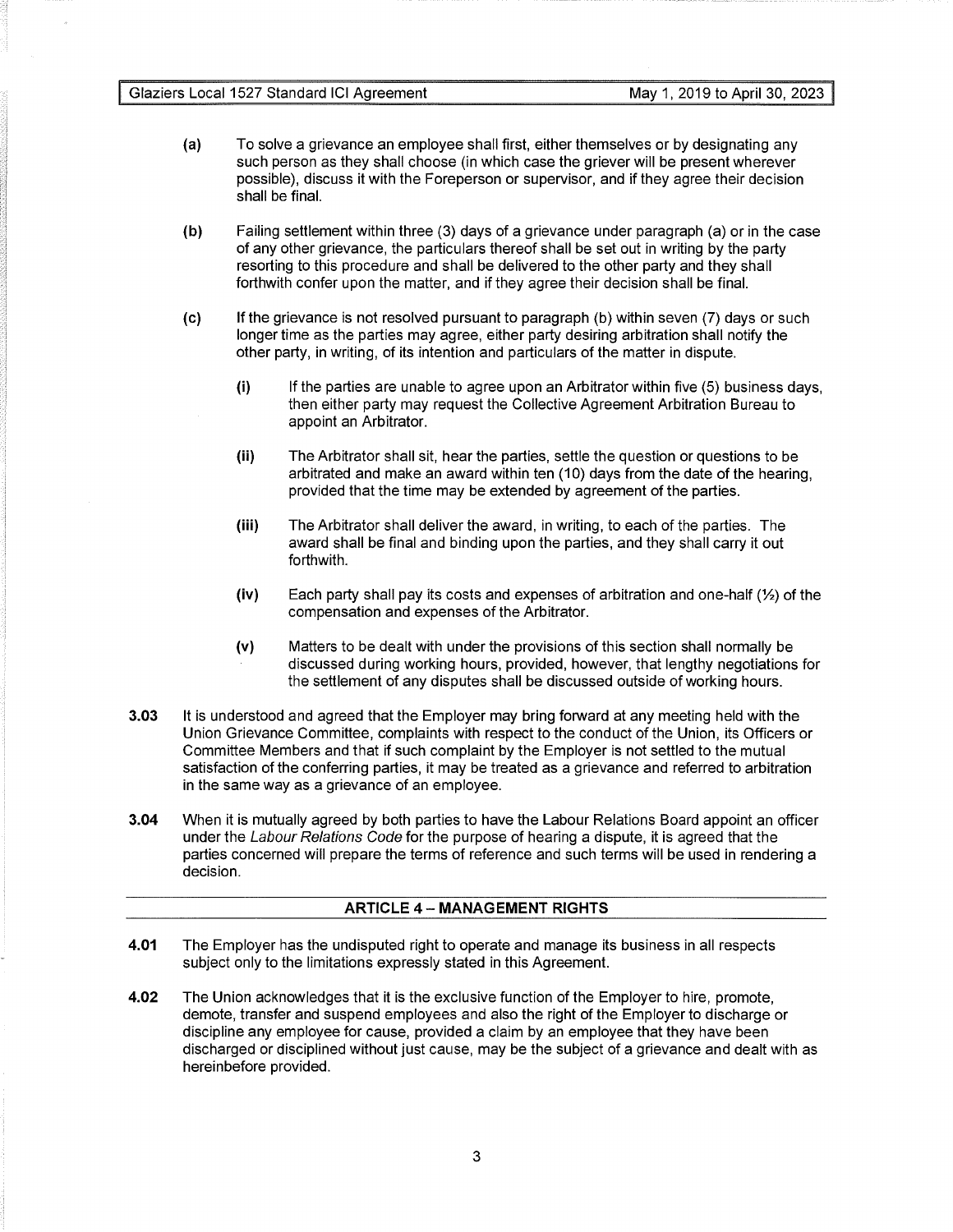## **ARTICLE 5 - JOINT LIAISON COMMITTEE**

A Joint Liaison Committee consisting of three (3) members of the International Union of Painters and Allied Trades and three (3) members of the Construction Labour Relations Association of BC will meet at least three (3) times annually for the purpose of discussing issues pertinent to the glazing industry.

## **ARTICLE 6-STATUTORY HOLIDAYS**

- **6.01** The Employer shall pay for the following named holidays: New Year's Day, Family Day, Good Friday, Easter Monday, Victoria Day, Canada Day, Friday preceding B.C. Day, B.C. Day, Friday preceding Labour Day, Labour Day, Thanksgiving Day, Remembrance Day, Christmas Day, Boxing Day and any other day declared as such by the Provincial or Federal Governments.
- **6.02** The Friday before Labour Day may be floated and the day therefore worked at straight time rates, with an alternate day scheduled to be taken off as mutually agreed between the Employer and the employee.
- **6.03** Such pay to be in the form of four percent (4%) of the employee's total earnings and shall be paid on each pay cheque.
- **6.04** It is agreed between the parties that, when it is mutually agreed between the Employer and Union to do so, employees may work the Friday preceding BC Day at straight time wages.
- **6.05** When a statutory holiday falls on a Saturday or Sunday, the following work day will be observed as the holiday.
- **6.06** In the event the Federal or Provincial Governments declare a new Statutory Holiday, representatives from BCBCBTU and CLRA shall meet when the holiday comes into effect to determine which Non-Statutory Holiday currently provided for in the Collective Agreement shall be floated to the period between Christmas and New Years.

## **ARTICLE 7 -VACATION PAY**

It is agreed that the Annual Vacation Pay for an employee working under this Agreement shall be four percent (4%) of the employee's total earnings (excluding Statutory Holiday Pay) and shall be paid on each pay cheque. Time off allowed for vacations shall be three (3) weeks.

## **ARTICLE** 8 - **WORKING CONDITIONS**

- **8.01** There shall be two (2) ten (10) minute rest periods per day; one (1) in the forenoon and one (1) in the afternoon, during which time smoking shall only be permitted in such places as designated by the Employer.
- **8.02** Duration of rest periods to be rigidly adhered to.
- **8.03** (a) All rest periods and lunch periods will be taken in clean, heated lunch rooms. On jobs of insufficient size this section shall not apply.
	- **(b)** Employers will provide a tool lockup for employees' personal tools on jobs where the Employer maintains a tool lockup for the Employer's tools.
	- (c) If a tool lockup is not provided for the jobsite, then the Foreperson or Journeyperson shall not be responsible for the loss of company equipment.
	- **(d)** The Employer shall furnish cool drinking water to employees where there is no running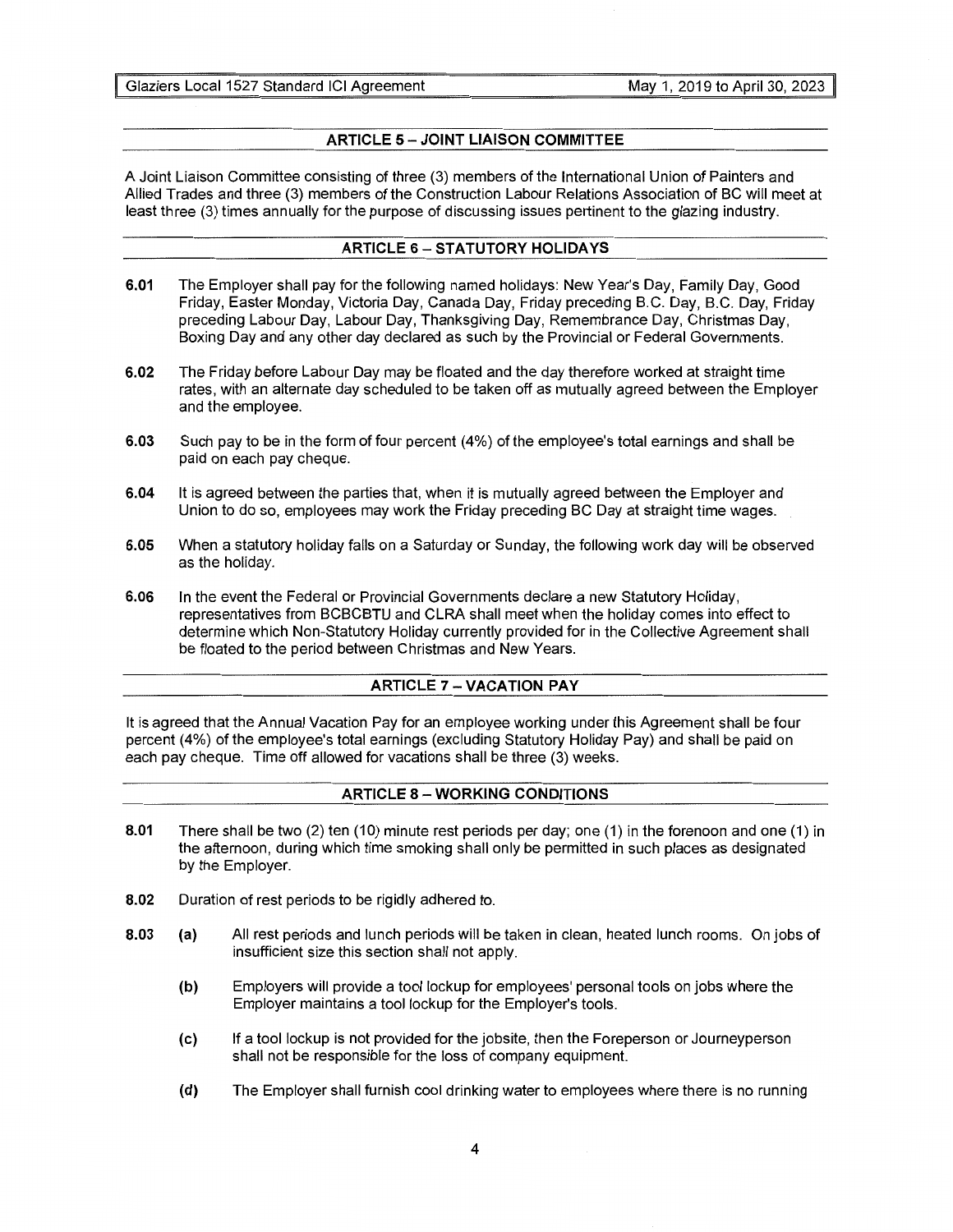tap water.

- (e) On jobs where proper toilet facilities are not provided, no employee will be penalized for leaving the job site in case of necessity.
- **(f)** Hand cleaner and paper towels shall be supplied on all jobs.
- **(g)** Where lunch rooms are provided noxious chemicals shall not be stored therein.
- **(h)** All Shifts are to start and end at the job shack, lunchroom or site where shacks and lunchrooms are not provided.

## **8.04 Tool Insurance**

All employees are guaranteed that while employed on the job site, project or place of business of the Employer, the employee's tools will be insured against fire and burglary or loss when working over water or such other areas where tools cannot be retrieved and in the event of loss thereby replace same to a maximum of five hundred dollars (\$500.00). In order to claim under this clause an employee must have submitted to a company representative an inventory of tools in his possession at the commencement of employment.

## **8.05 Discrimination**

The Parties agree that discrimination under the prohibited grounds of the BC Human Rights Code shall not be tolerated within the open and inclusive craft building trades construction industry.

## **ARTICLE 9- UNION REPRESENTATIVES**

- **9.01** The Business Representative of the Union shall be admitted to the job to do the legitimate business of the Union upon notifying the Employer's representative. Meetings involving more than the Job Steward and one (1) other employee are not allowed without the permission of the Employer.
- **9.02** The Union shall have the right to post on the notice boards on the company property, notices of Union meetings and/or social events.
- **9.03** Job Stewards shall be recognized on all jobs and not discriminated against.
- **9.04** The Union shall notify the Employer of the name of the Job Steward, and on jobsites and shops the Job Steward shall be the last employee to be laid-off or transferred with the exception of the Foreperson and one (1) other employee, unless by prior agreement between the Job Steward and the Employer.

(This Clause does not apply to those employees of long service steadily employed).

- **9.05** Job Stewards shall be notified prior to employees working overtime when practicable.
- **9.06** Reasonable time shall be given to Job Stewards to carry out their duties.
- **9.07** Employees serving on Joint Trade Societies and various Union committees or as Trustees of various funds covered by the terms of this Agreement shall be allowed time off without pay and at no cost to the Employer to attend Union business after making arrangements with the Employer.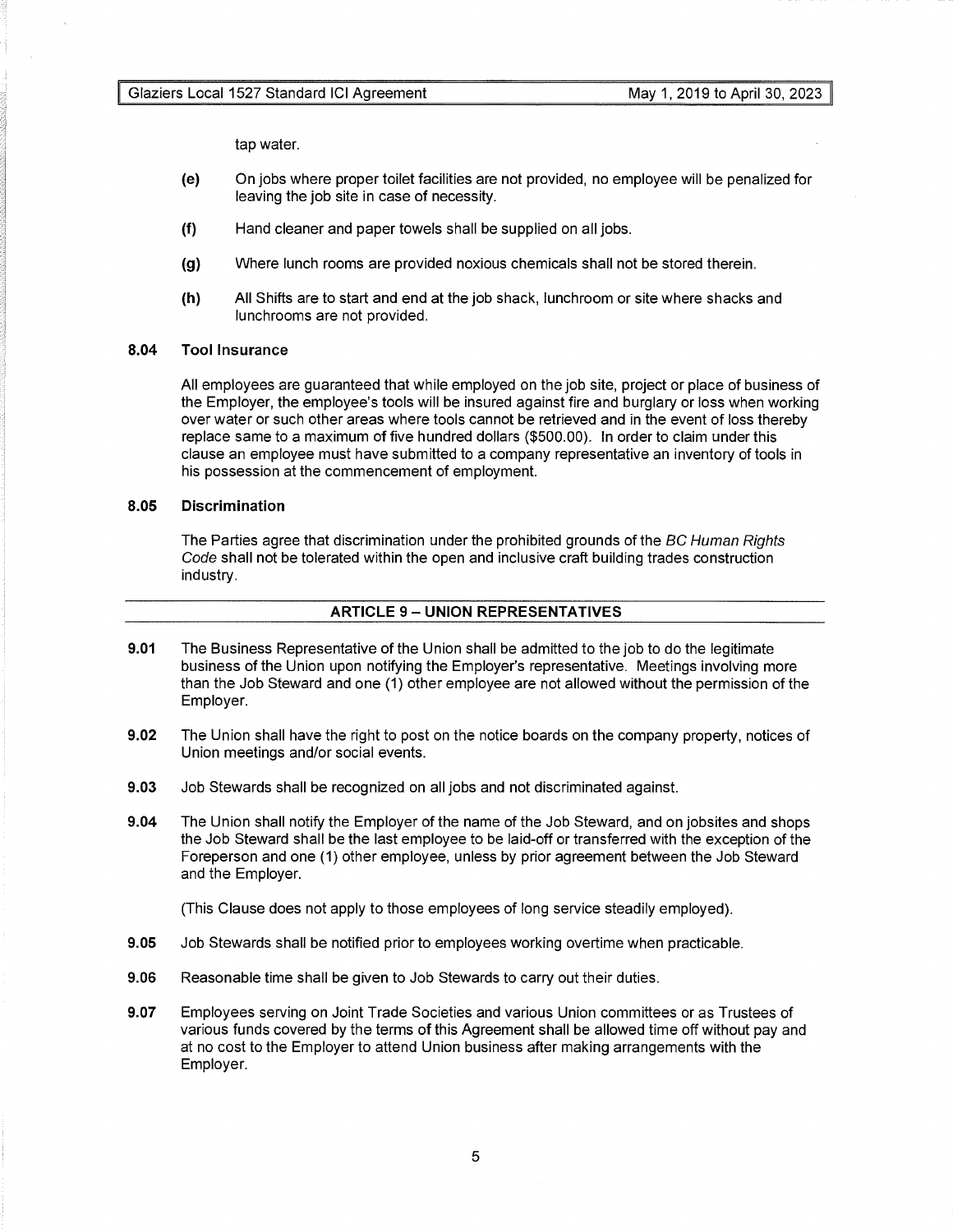## **ARTICLE 10 - SAFETY**

**10.01** It is understood and agreed that the parties to the Agreement shall at all times comply with the Industrial Health and Safety Regulations of the Workers' Compensation Act, and any refusal on the part of an employee to work or to continue to work in contravention of such regulations shall not be deemed to be a breach of this Agreement.

The employee will be responsible to understand and use all safety equipment and devices in a proper manner and to pursue safe practices including proper housekeeping.

## **10.02 Safety Passport**

The Union agrees not to dispatch and the Employer agrees not hire individuals who are not in possession of a current Safety Passport. The Parties will agree to meet and determine the format of the passport whether it be a single document or a series of certifications. The following will make up the requirements of the Safety Passport:

| Hearing Test    | Respirator training and fit test |
|-----------------|----------------------------------|
| Fall Protection | Elevated Platforms               |
| W.H.I.M.S.      | Swing Stage                      |

- **10.03** The Employer will supply all safety equipment including hearing protective devices, safety hats and protective eye wear to the employees at no cost to the employees.
- **10.04** Employees shall receive payment for the full shift of the first day where the employee sustains an injury for which WorkSafeBC subsequently compensates for lost wages.
- **10.05** The Job Steward shall accompany the WorkSafeBC Inspector on project inspections if and when requested.

## **ARTICLE 11 - GENERAL PROVISIONS**

- **11.01** It is expressly understood and agreed that inattention to work, incompetency, insubordination or any breach of the company rules shall be deemed to be sufficient cause for the dismissal of an employee. Nothing contained herein shall be deemed to prevent an employee from lodging a grievance to determine whether or not such breach took place.
- **11.02** No employee shall be discharged because of sickness or disability resulting from an accident. On returning to work the employee shall receive their former position, provided such employee has not been adjudged incapable to perform their former duties, in which case the Employer shall endeavour to find suitable work.
- **11.03** An employee who is laid off will receive their wages and separation certificate no later than the next regular pay day or payroll deposit. This same condition applies to employees discharged for cause or self-termination.

After two (2) days of an employee not working, then, upon request, the employee is to be issued a separation certificate. The Employer shall not be responsible for transportation costs an employee may incur as a result of this provision.

Notice of layoff will be given one (1) hour prior to time of layoff or pay in lieu thereof. This notice is not required in the case of discharge for cause. Any employee laid off that does not receive their final pay cheque as stipulated shall be paid two (2) hours' pay for each day kept waiting. (Subject to conditions under the Employer's control.)

**11.04** Any employee called from their home after regular working hours shall receive one (1) hour's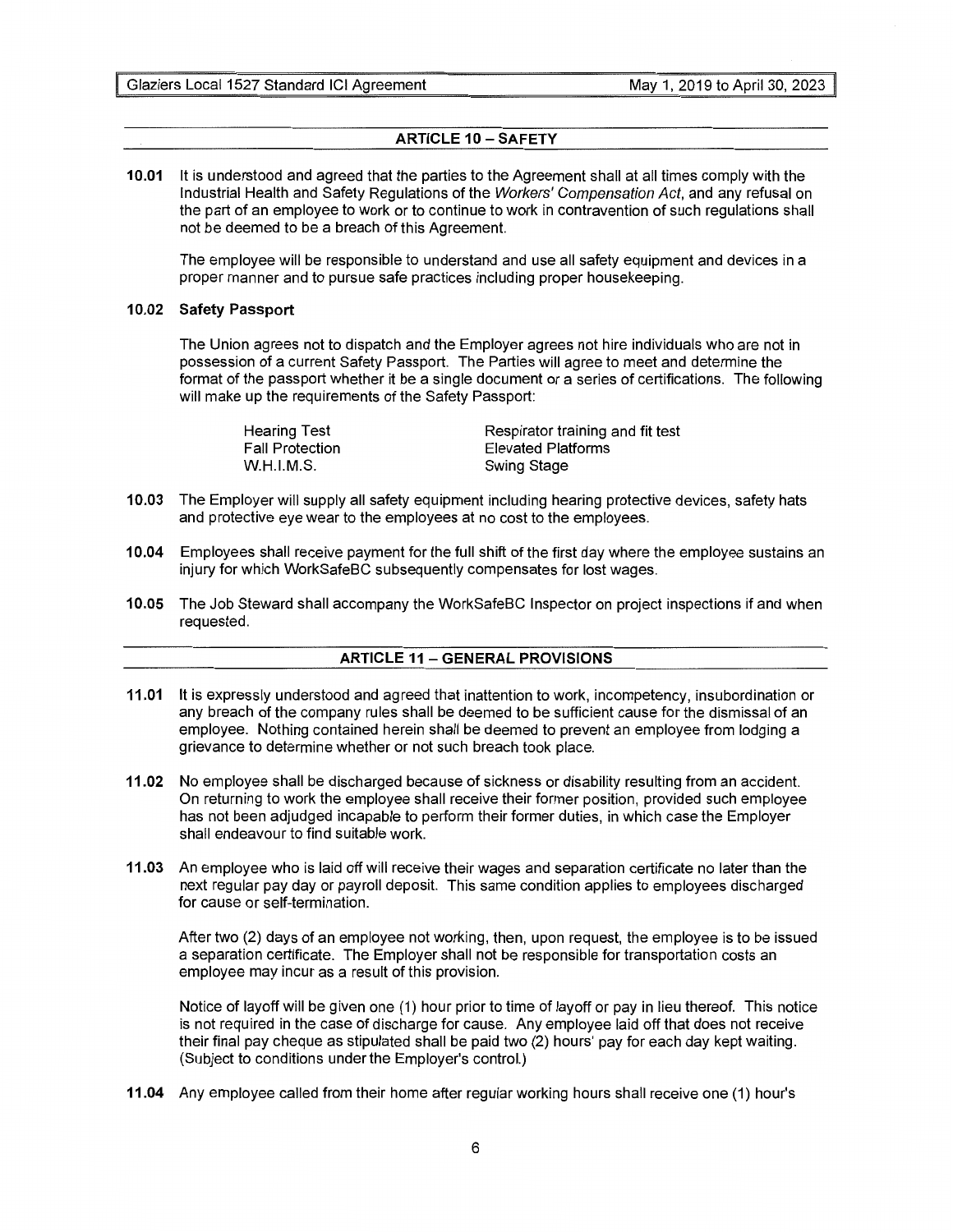travelling time in addition to job time, provided the combined time does not exceed four (4) hours.

- **11.05** Forty-eight (48) hours' notice shall be given to an employee being sent to work out of town, except in an emergency or to provide safety to life or property.
- **11.06** Only those persons who are eligible for membership in the Union shall continuously engage in any work set out in the scopes of work. The exception to this shall be in accordance with Article 25. This exception shall not be construed to mean those who may be employed in the capacity of minor shareholders.
- **11.07** Employees who are not employed by the Employer prior to a strike or lockout are to be replaced.
- **11.08** When a death occurs in an employee's immediate family, i.e. parent, parent of current spouse, spouse, child, brother or sister, the employee, on request, will be excused for a period up to a maximum of five (5) days at no cost to the Employer.
- **11.09** A telephone(s) shall be made available to all employees at all times for incoming or outgoing emergency purposes, and incoming messages of an emergency nature shall be relayed immediately. No employee shall be permitted to use a cell phone or smart phone for personal purposes during working hours, excluding rest and meal breaks, except in case of an emergency. Repeated violations of the foregoing shall constitute just cause for discipline, up to and including termination.
- **11.10** No employee shall be required to install any app on their personal phone as a condition of employment.

## **11.11 Pregnancy and Parental Leave**

Employees shall be entitled to Pregnancy and Parental Leave in accordance with the provisions of the Employment Standards Act.

## **ARTICLE 12 - HEALTH AND WELFARE AND PENSION**

The amounts in Schedules "A" and "B" shall apply for all Employer contributions and employee deductions.

- **12.01** The Employer shall contribute the required amount per hour worked by each employee covered by this Agreement to the IUPAT District Council #38 Health and Welfare Trust Fund.
- **12.02** The Employer shall contribute, on behalf of its employees, the required amount per hour earned for each and every hour or portion thereof for which an employee, covered by this agreement, receives pay, to the IUPAT Union and Industry Pension Fund (Canada).
- **12.03** In addition, the Employer shall contribute, on behalf of its employees, the required amount per hour earned for each and every hour for each employee covered by this Agreement to the Union office for a Group RSP.
- **12.04** Failure to remit funds by the fifteenth (15th) of the month following deduction of same, then a penalty of ten percent (10%) shall apply.
- **12.05** The Trustees and/or administrator of the Fund shall, upon request, provide and mail both parties to this collective agreement, an annual audited Financial Statement.
- **12.06** The Employer agrees that remittances to the Funds contained in this Article are wages due to the employee which the employee has assigned to the Plans for the purpose of receiving benefits under the aforementioned funds and which funds the Employer holds in Trust.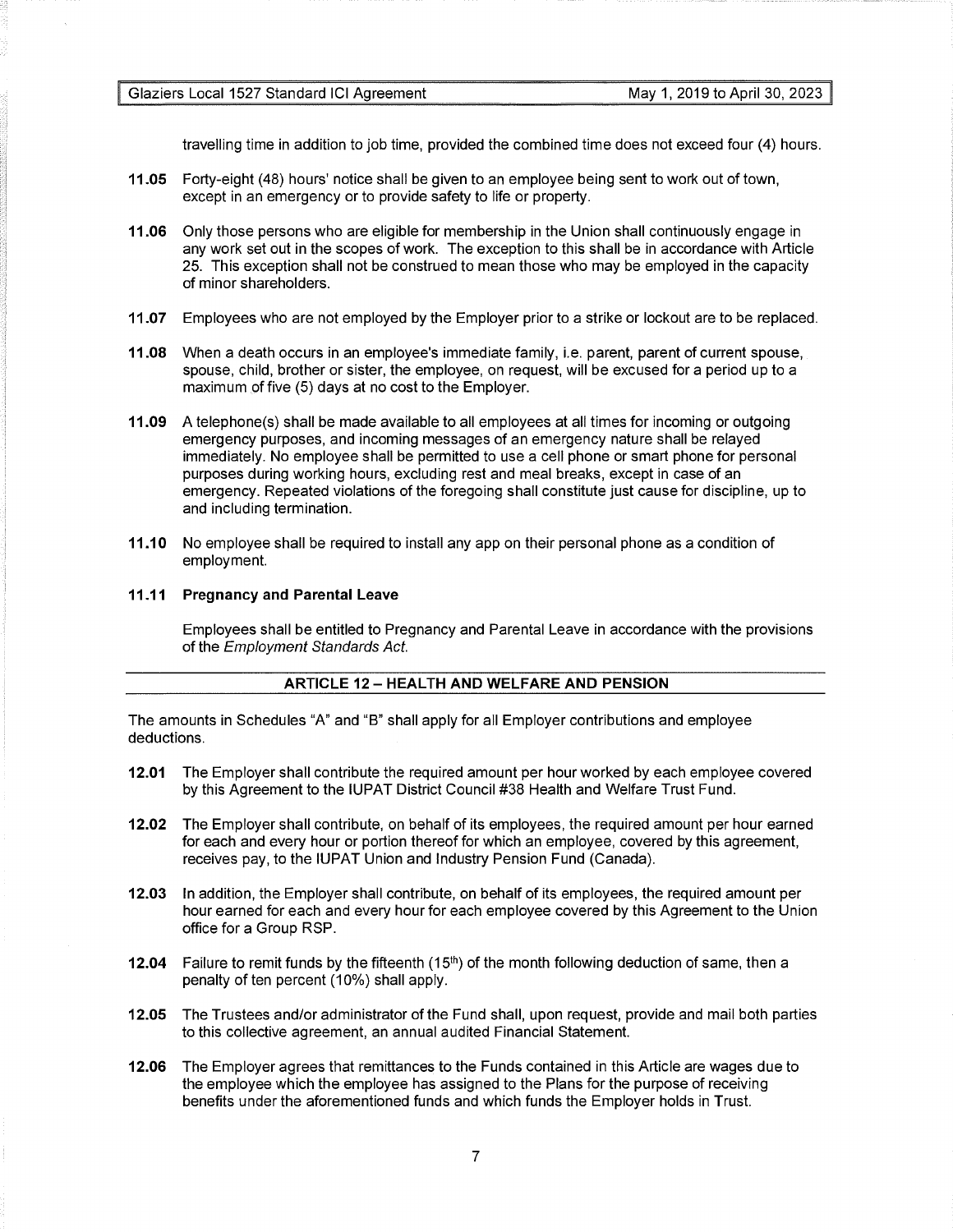**12.07** The Union agrees that members of the Union working under the scope of this Agreement for non-signatory contractors, without express written consent of the Business Manager of the District Council, shall be ineligible for Health & Welfare benefits as provided by the IUPAT District Council #38 Health & Welfare Trust Fund.

The preceding will be implemented only upon approval being given by the Trustees of the Health & Welfare Plan.

## **ARTICLE 13- CLASSIFICATIONS**

## **13.01 Apprentices**

An Apprentice is a person who enters into a contract in accordance with the Apprenticeship and Tradesman Qualifications Act 1955, Chapter 3 and any and all amendments thereto whereby they are to receive, through their employment and trade school, training and instruction in this trade. All Apprentices will be approved by and indentured to the District Council #38 Joint Trade Society and be members of the Union. Conditions of an Apprentice's employment are clearly laid out in the Contract Documents and Log Books together with all clauses of this Agreement.

- **13.02** Employment will only be given to Apprentices indentured to the District Council #38 Joint Trade Society. The number of Apprentices commencing their apprenticeship will be determined by the District Council #38 Joint Trade Society, except those new Apprentices entering the Union through organization of non-Union shops.
- **13.03** The maximum ratio of Apprentices to Journeyperson Glazier Metal Mechanics working under this Agreement will be one (1) Apprentice to one (1) Journeyperson, who will be designated as the Apprentice's supervisor. Fourth Year Apprentices are permitted to work without the supervision of a Journeyperson.
- **13.04** Apprentices will only work with the tools of the Trade and will only do work customarily done by Journeypersons.

The Apprentice will have a tool inventory adequately equipped to carry out their appointed tasks.

- **13.05** The Employer will assign all Apprentices in its employ to every phase of work wherever possible. These assignments will be timely to coincide with the completion of all phases of work as listed in the Log Book.
- **13.06** Each Apprentice will, as a condition of employment, have an up-to-date Log Book showing their training progress on each segment. Every Employer will ensure that an Apprentice's Log Book is completed and signed at the end of each part designated therein by the appropriate Employer representative. The Log Book will be supplied by the District Council #38 Joint Trade Society and administered as designated therein.
- **13.07** The District Council #38 Joint Trade Society Coordinator will have the authority under the supervision of the District Council #38 Joint Trade Society to ensure that Apprentices receive full training in all segments of Glazier Metal Mechanic and Glassworkers' skills with their Employer and, wherever necessary, to arrange for the transfer from one Employer to another. This transfer will enable an Apprentice to train in skills their Employer does not usually engage in.
- **13.08** The Co-ordinator can order an Apprentice to appear before the District Council #38 Joint Trade Society for review and, if necessary, termination of any Apprentice's contract if the Apprentice allegedly violates their contract of employment and/or violates District Council #38 Joint Trade Society rules and regulations. Such violations may be loss of Log Book, failure to attend school when scheduled, etc.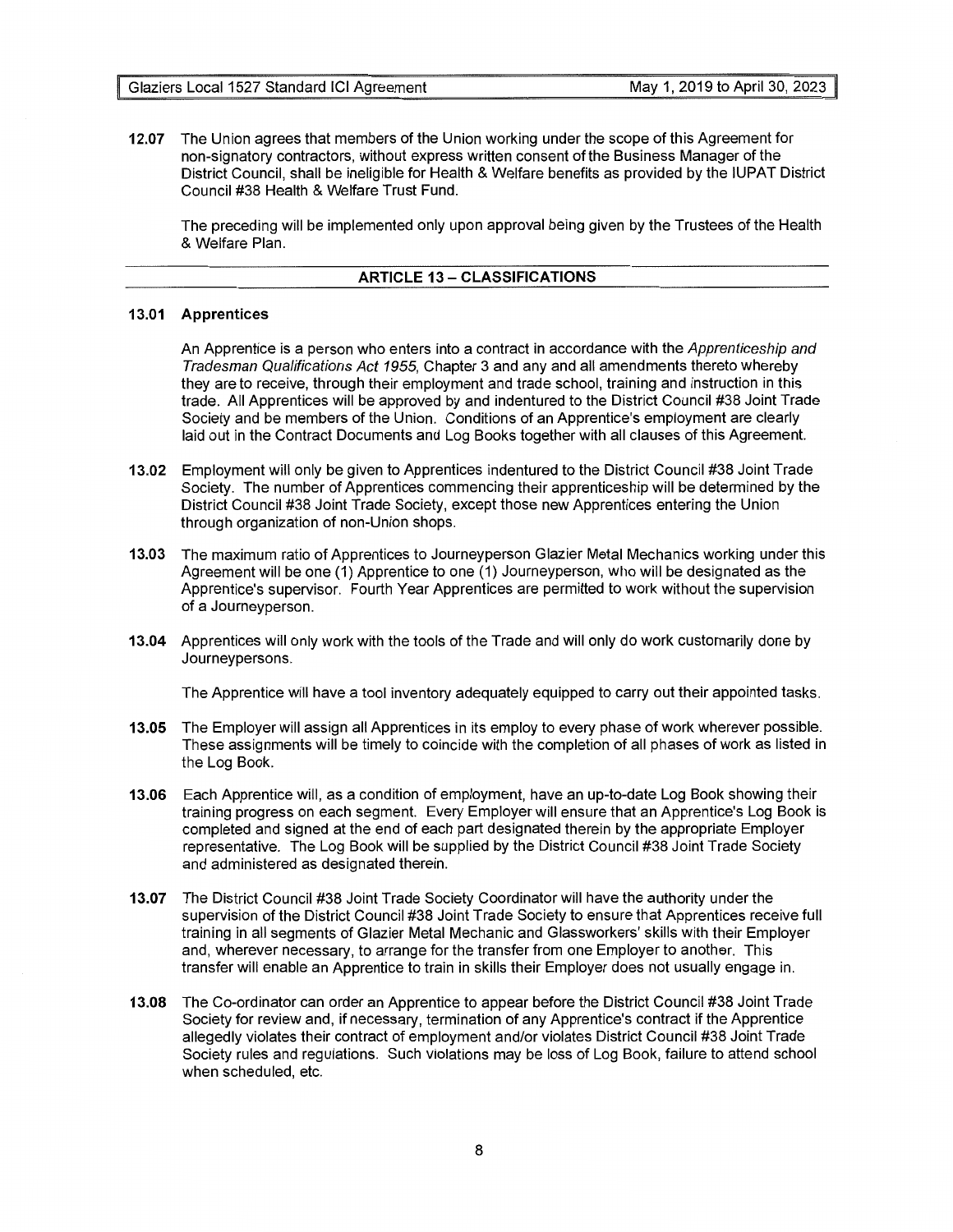- **13.09** Advancement of Apprentices shall not be construed as automatic. In cases where training has not achieved satisfactory results or there is a shortage of training hours, the Employer may wish to have the future rate increases of an Apprentice reviewed. Prior to making any adjustments to the future rate increases of an Apprentice, the Employer must have the approval of the Joint Trade Society. Prior to completion of an Apprentice's contract of apprenticeship, the Employer may wish to have the apprenticeship period extended to ensure the Apprentice is qualified to receive the Journeyperson rate. The Employer must have the approval of the Joint Trade Society before there is any extension of this contract.
- **13.10** Each Employer shall provide Apprentices with as continuous employment as is possible. Apprentices shall be re-employed by their Employer upon completion of the required apprenticeship schooling, provided that work is available to them.
- **13.11** Reference is drawn hereto for all Apprentices to Article 18 for information pertaining to the dictates and power of the Co-ordinator under whose constant surveillance and supervision their training will proceed.

## **13.12 Apprentices Trade School Fund**

The parties have agreed to the establishment of a fund to be used to defray expenses incurred by the apprentices when attending the Trade School as required as a condition of their apprenticeship indenture. An amount of one dollar (\$1.00) per hour will be deducted from all apprentices and remitted to the Apprentices Trade School Fund on the monthly remittance forms. Such amounts shall be deducted after normal statutory deductions have been made by the Employer. Apprentices will receive their payments from this fund when they attend school or upon termination of their apprenticeship. This fund shall be administered by the trustees of the District Council #38 Joint Trade Society.

## **13.13 Pre-Apprentices**

Pre-Apprentice graduates shall be given a credit of six (6) months' field training.

## **13.14 Journeyperson**

A Journeyperson will be skilled in all aspects of the following areas of work:

- (a) cutting of all types of flat glass;
- **(b)** setting and glazing of all types of flat glass and related products;
- (c) fabrication and installation of all types of architectural metal and related products;
- **(d)** installation of all types of metal windows;
- (e) caulking and sealing as applicable to the glass and metal trade.

## **13.15 Journeyperson Upgrading**

Due to ever-increasing technological changes in the glazing/architectural metal field, and in the interest of ensuring that glaziers not only maintain but also upgrade their skills at the trade, and because of the need to create safer workplaces, the following requirement for skills and safety upgrading shall be contained in the Glaziers Standard Industrial-Commercial-Institutional Agreement.

(a) Each Journeyperson Glazier shall obtain, without compensation, a minimum of sixteen (16) hours training as established by the District Council #38 Joint Trade Society, related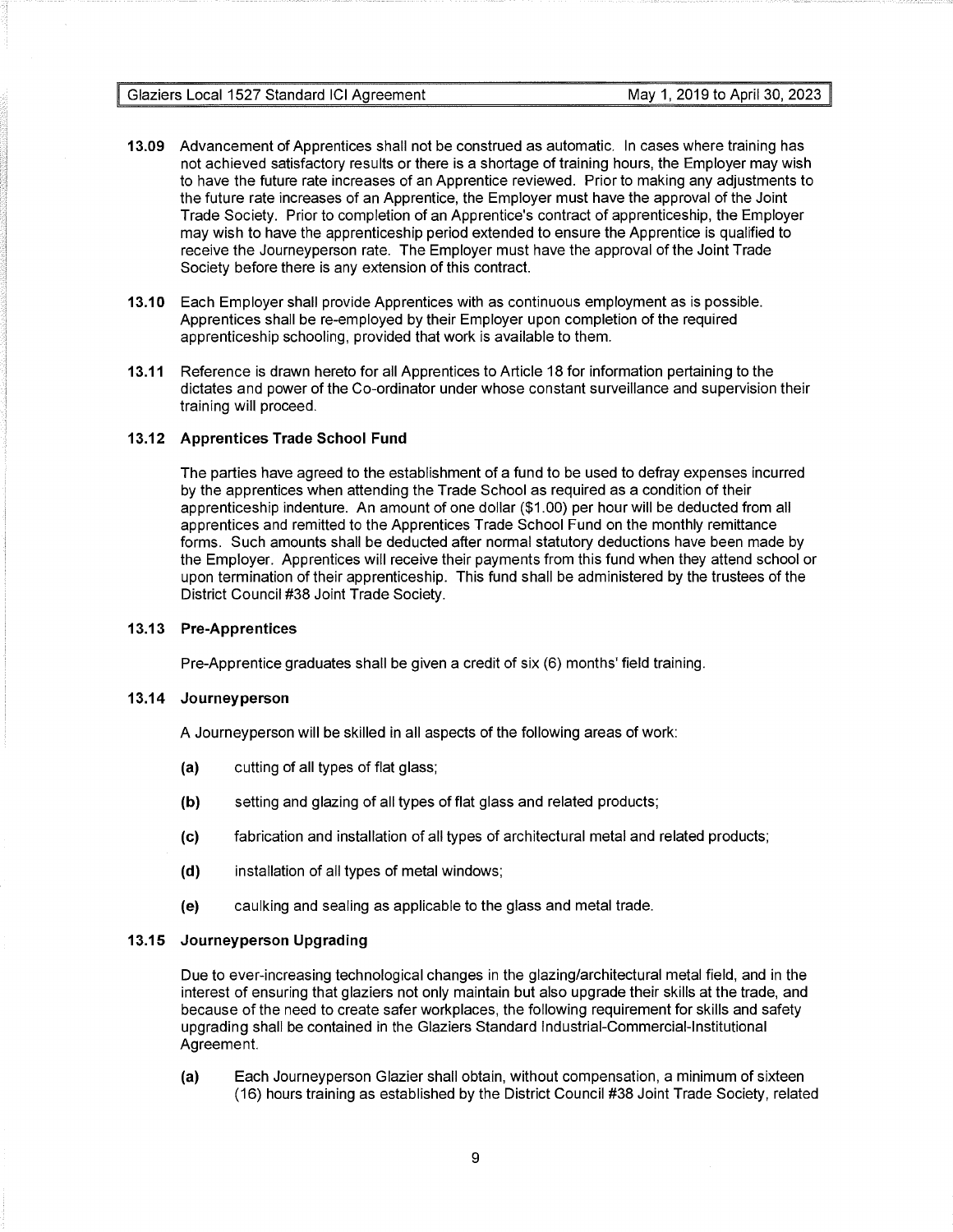to the glazing trade and/or safety training in each twelve (12) month period. The curriculum for such continuing education shall be established by the Joint Trade Society Coordinator in cooperation with the Joint Liaison Committee. Journeypersons who have not completed this requirement will be ineligible to receive further wage increases as negotiated between the Union and the Employers.

- **(b)** Each Journeyperson Glazier who successfully completes this training shall have their record maintained by the District Council #38 Joint Trade Society. Information regarding the above training program will be made available to Employers on request. Additionally, the Joint Trade Society will issue photo ID cards to those who have completed training with the courses taken contained in the reverse side of the card.
- **13.16** Employees being paid the Journeyperson rate prior to the date of signing of this Agreement and who are skilled in all of the foregoing areas of work will be entitled to be paid at the Journeyperson rate.

## **13.17 Foreperson**

- (a) A Journeyperson who is assigned to direct others in the performance of their work and is held responsible for the quantity and quality of work or is assigned to act as the Employers agent in dealing with the owner or general contractor shall be known as a Foreperson and paid twelve percent (12%) per hour over the Journeypersons' rate. This provision does not apply to two (2) person crews.
- **(b)** Notwithstanding the above, on projects of more than four (4) consecutive days duration, a Foreperson shall be employed from the first day four (4) and up to fifteen (15) workers started and continued on the project, and such Foreperson shall receive twelve percent (12%) per hour over the Journeypersons' rate.
- (c) On projects employing more than fifteen (15) people, an "A" Foreperson shall be employed and paid seventeen percent (17%) over the Journeyperson regular rate of pay.
	- The Foreperson shall be a member of the Union.

| <b>ARTICLE 14 – WAGE RATES AND PAY DAYS</b> |
|---------------------------------------------|
|---------------------------------------------|

**14.01** Notwithstanding any/all contrary provisions contained within this Agreement, all payroll shall be processed in a manner consistent with CRA Regulations.

## **14.02 Journeyperson Wage Rates and Pension Contributions**

|                             | Mainland BC                                                               |     |     |     | Vancouver Island |     |     |     |
|-----------------------------|---------------------------------------------------------------------------|-----|-----|-----|------------------|-----|-----|-----|
|                             | Jun 17/19 May 1/20 May 1/21 May 1/22 Jun 17/19 May 1/20 May 1/21 May 1/22 |     |     |     |                  |     |     |     |
| Journeyperson Wage Rate     | 34.84                                                                     |     |     |     | 33.83            |     |     |     |
| <b>Pension Contribution</b> | 1.00                                                                      | TBD | TBD | TBD | 1.75             | TBD | TBD | TBD |
| <b>RRSP</b>                 | 1.00                                                                      |     |     |     | 0.50             |     |     |     |

Pension and RRSP contributions shall be paid on the basis of hours earned.

For a detailed breakdown of wage rates, employer contributions and employee deductions for all classifications see Schedules "A" and "B".

## **14.03 Pay Days**

(a) Except for Employers whose principal place of business is located on Vancouver Island,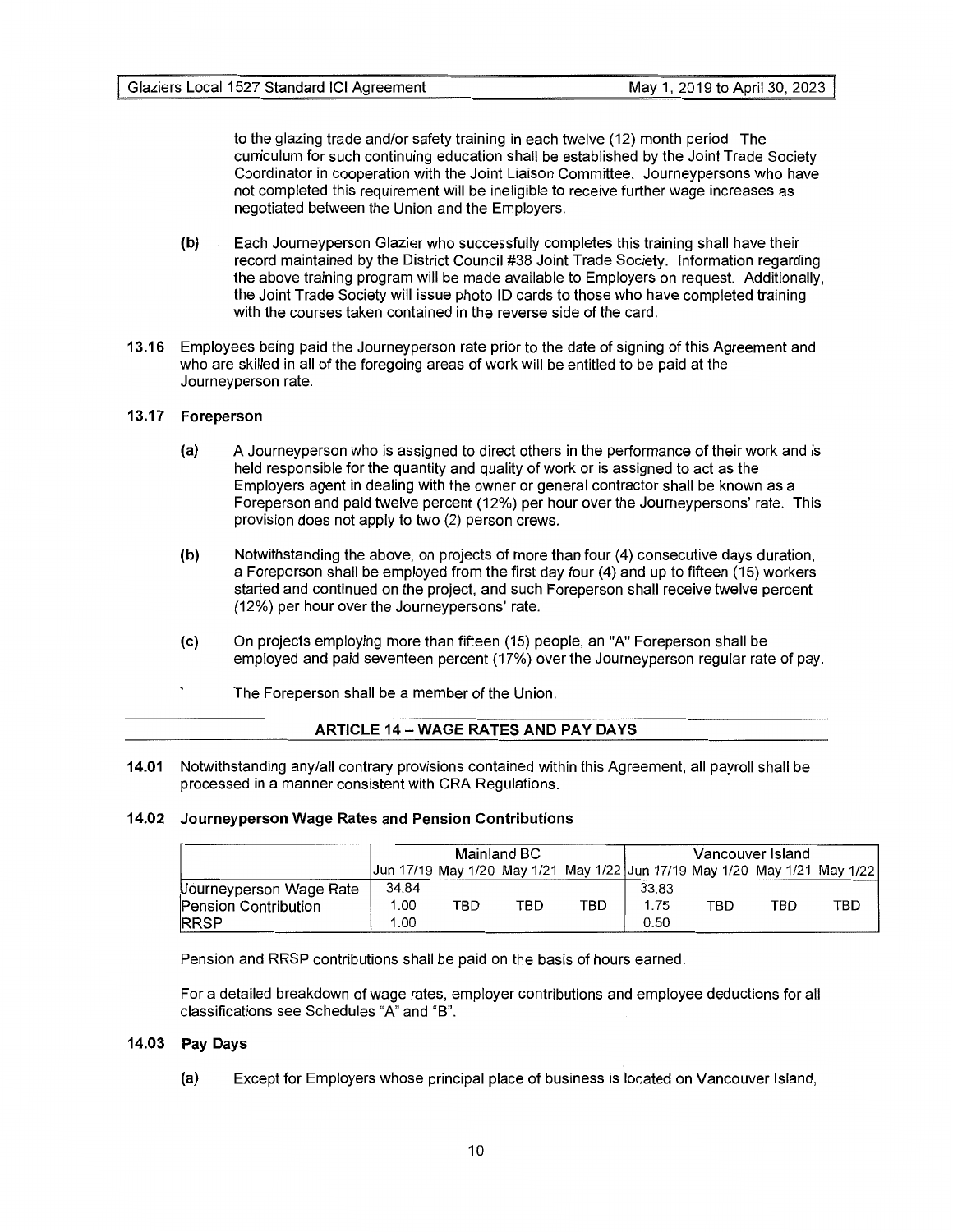every Employer shall, once per calendar week, pay to its employees all wages and salaries with no more than a five (5) day holdback. Employers whose principal place of business is located on Vancouver Island shall pay to its employees, either once per calendar week, bi-weekly, or twice monthly, all wages and salaries with no more than a five (5) day holdback. The Employer may process both payroll and the payroll statements referenced in (b) below electronically. Employees shall have the right to request paper cheques and statements.

**(b)** All employees at such time of payment shall be furnished with a statement showing the Employer's name and address, the employee's name, the number of hours worked at straight time and/or overtime, deductions made and gross and net pay.

## **ARTICLE 15 - INDUSTRY FUNDS & EMPLOYEE DEDUCTIONS**

The amounts in Schedules "A" and "B" shall apply for all Employer contributions and employee deductions.

## **15.01 Joint Trade Society Fund**

The Employer shall contribute the required amount per hour worked by each employee covered by this Agreement to the Joint Trade Society Fund. These funds will be used to finance the operation of the Finishing Trades Institute of B.C.

## **15.02 Construction Industry Rehabilitation Fund**

The Employer shall contribute the required amount per hour worked by each employee covered by this Agreement to the Construction Industry Rehabilitation Fund.

## **15.03 Construction Labour Relations Association of BC - Contract Administration Fund**

The Employer shall contribute the required amount per hour worked by each employee covered by this Agreement for the Contract Administration Fund. CLR may alter this amount with sixty (60) days written notice. It is agreed that the Union will collect and forward without exception all moneys designated for the Contract Administration Fund and received in accordance with the standard remittance form utilized by the Union to CLR. Payment to CLR shall be made by the Union not later than the last day of the month in which such amount was received and shall be accompanied with a summary report that provides hours of work and fund remittances by each signatory employer.

A representative of CLR so designated may inspect, upon appointment, the receipts and records of the Union related to the Contract Administration Fund. It is understood that any cost incurred in remittance notification or changes thereof shall be borne by CLR.

## **15.04 BCBCBTU Fund**

The Employer shall contribute the required amount per hour worked by each employee covered by this Agreement for the BCBCBTU Fund. This provision will continue as long as the Bargaining Council structure continues to exist pursuant to the Labour Relations Code of B.C.

## **15.05 Construction Industry of BC Substance Abuse Testing and Treatment Program (D&A Policy)**

The Employer shall contribute the required amount per hour worked by each employee covered by this Agreement for the D&A Policy.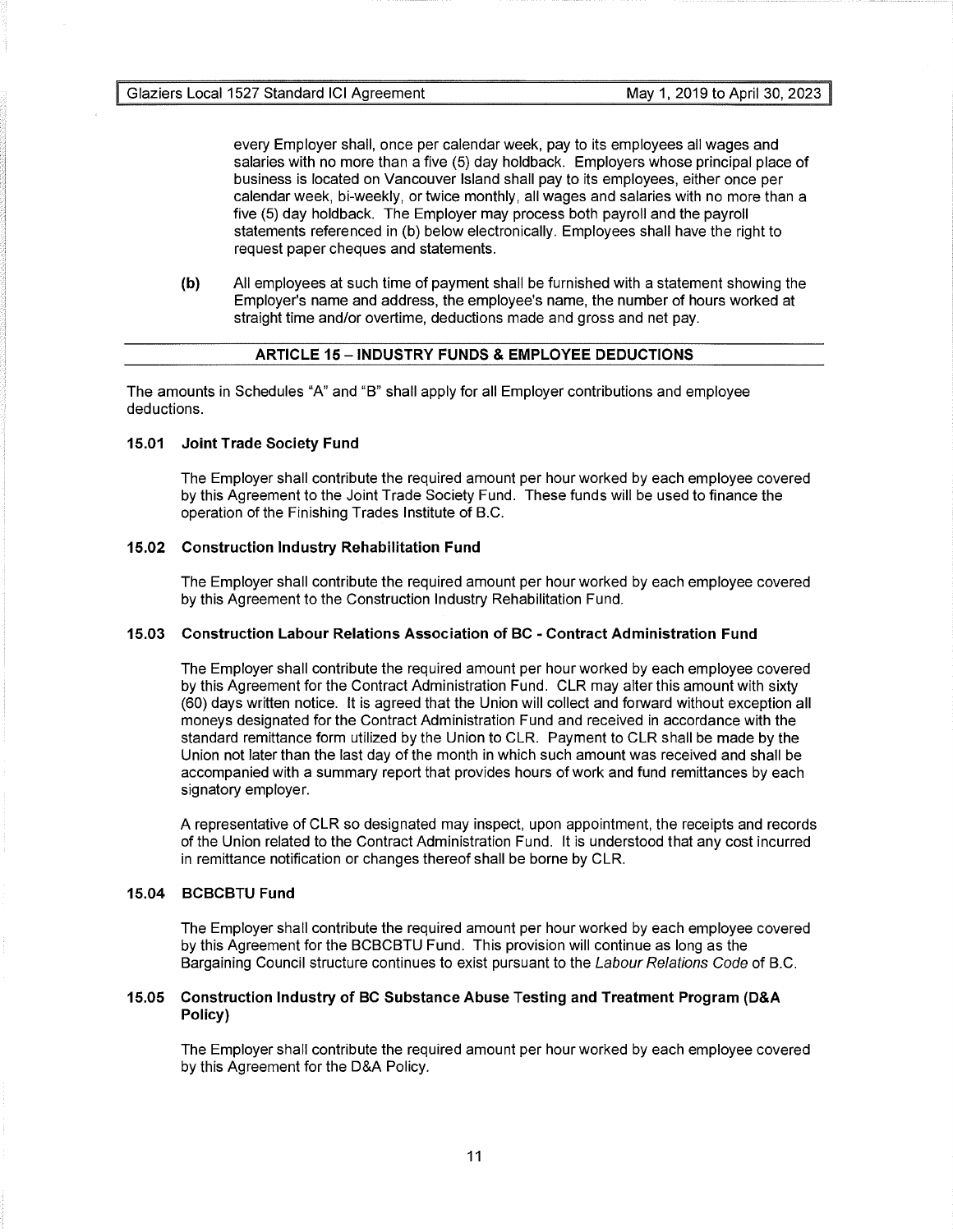## **15.06 Employee Deductions**

The Employer shall deduct the required amounts per hour worked by each employee covered by this Agreement for the deductions listed in Schedules "A" and "B". The Union may alter any of these amounts with a minimum of thirty (30) calendar days written notice.

## **ARTICLE 16-TOOL LIST**

Journeypersons and Apprentices shall provide the following minimum tool list.

| Allen Keys, 1 set<br>Centre Punch<br>Chalk Line<br>Chisel, cold<br>Chisel, wood<br><b>Glass Pliers</b><br>Hacksaw Frame<br>Hammer, claw<br>Hammer, rubber or plastic<br>Measuring Tape (25')<br>Nail Set<br>Paint Brush (4") | Plumb Bob<br>Pointing Trowel<br>Putting Knife, bent<br>Putty Knife, straight<br>Razor Blade Scraper<br>Screwdriver, Flat (10")<br>Screwdriver, Flat (6")<br>Screwdriver, Flat (8")<br>Screwdriver, Phillips (CP-1)<br>Screwdriver, Phillips (CP-2)<br>Screwdriver, Phillips (CP-3)<br>Screwdriver, Robertson (black) | Screwdriver, Robertson (red)<br>Scribe<br>Small Pry Bar<br>Spanner Adjustable, small<br>Square, bevel<br>Square, combination<br>Tap Handle (1/4")<br><b>Tin Snips</b><br><b>Tool Box</b><br><b>Utility Knife</b><br>Vice Grip |
|------------------------------------------------------------------------------------------------------------------------------------------------------------------------------------------------------------------------------|----------------------------------------------------------------------------------------------------------------------------------------------------------------------------------------------------------------------------------------------------------------------------------------------------------------------|-------------------------------------------------------------------------------------------------------------------------------------------------------------------------------------------------------------------------------|
| Pliers, combination                                                                                                                                                                                                          | Screwdriver, Robertson (green)                                                                                                                                                                                                                                                                                       |                                                                                                                                                                                                                               |

## **ARTICLE 17 -WITHDRAWAL OF MEMBERS**

The Employer consents to the Union withdrawing its members from the job for failure of the Employer to remit on time all monies due by it to the Health and Welfare Fund, Administrative dues checkoff or any other Fund coming under the terms of this Agreement provided the Union gives the Employer twenty-four (24) hours' written notice of such withdrawal.

## **ARTICLE 18 - JOINT TRADE BOARD**

## **18.01 Appointment of Trustees**

The Parties to this Agreement shall appoint four (4) Trustees to participate on the District Council #38 Joint Trade Society (JTS). Such Trustees shall be appointed in accordance with the following.

## **18.02 Employer Trustees**

- (a) CLR shall, at their discretion, appoint two (2) Trustees to the JTS, and both such Trustees shall be members of the Association.
- **(b)** The Employers specifically agree that the JTS, and the Trustees appointed thereto by CLR, shall represent them in all JTS related matters.

## **18.03 Union Trustees**

The Union shall, at their discretion, appoint two (2) Trustees to the JTS, and such Trustees shall be members of the Union.

## **18.04 Duration, Notification, and Replacement**

**(a)** Such appointments shall be for a one (1) year term, and shall be made on an annual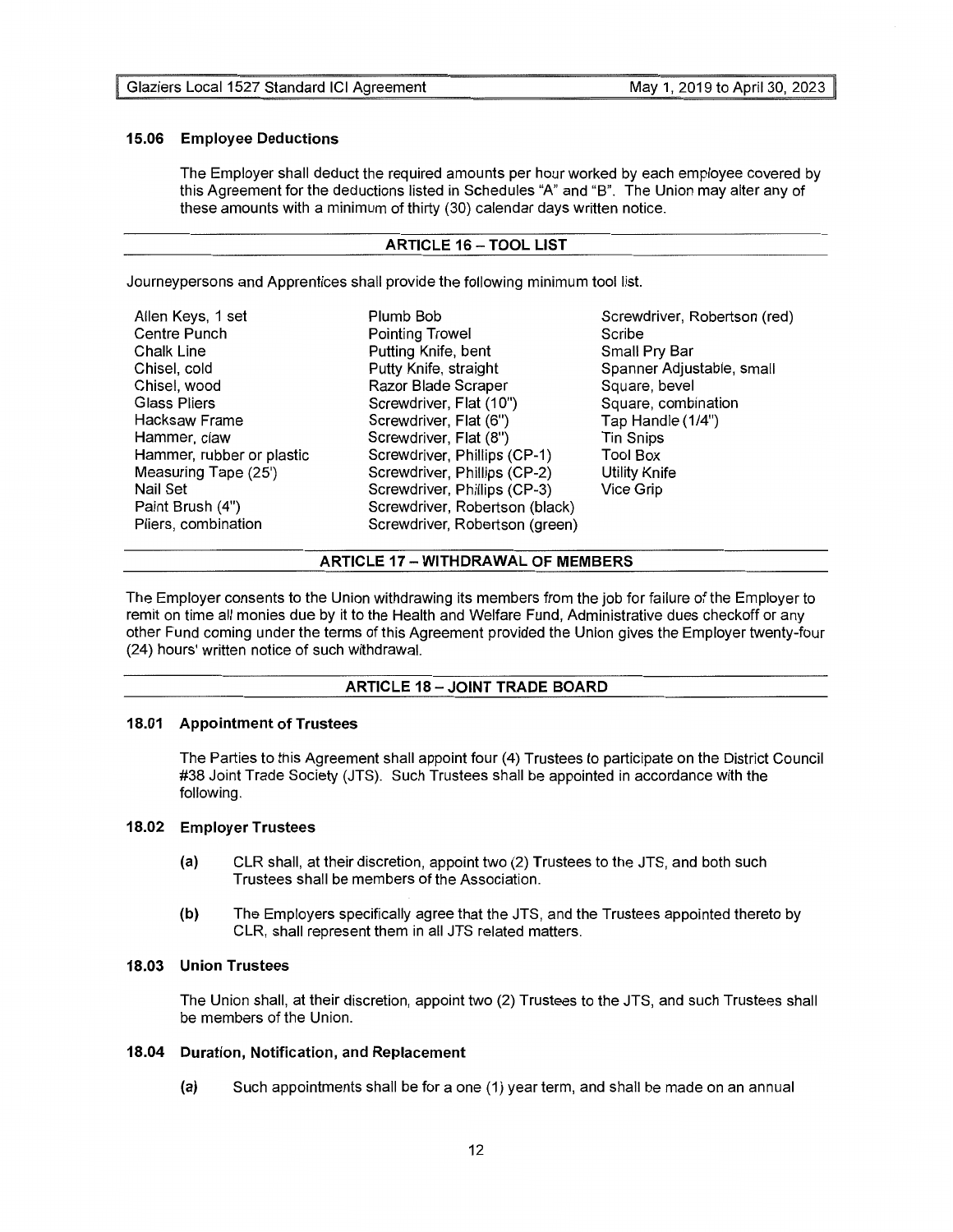basis, effective January 1<sup>st</sup>. Notwithstanding the foregoing, each appointing Party reserves the right to alter its appointments at any time, and for any reason.

- **(b)** The JTS shall be notified, in writing, of all appointments. If no such written notification is provided by January  $1<sup>st</sup>$  of any calendar year, the appointments from the previous year shall be deemed to continue.
- (c) In the event an appointment is required mid-term then such appointment shall be for the period through December 31st of the calendar year in which it was made.

## **18.05 Trust Agreement**

The Trust Agreement which governs the JTS shall apply on all matters related thereto, however, notwithstanding the foregoing, this Agreement shall supersede, on like matters, those terms and conditions contained within the Trust Agreement, unless otherwise agreed to, in writing, by the Parties.

The Employer will deduct from each employee twenty-four cents (\$0.24) per hour on the basis of straight time wages to the Joint Trade Society (JTS).

- **18.06** The Joint Trade Society shall be administered through the offices of the Union in accordance with the Trust Document established.
- **18.07** Any unresolved dispute arising from the Joint Trade Society shall be processed through the grievance procedure as set out in Article 3 of this Agreement.
- **18.08** The Trustees of the Joint Trade Society shall ensure that each party to this Collective Agreement shall receive once per year a copy of an Audited Financial Statement.

## **ARTICLE 19 - SCOPE OF WORK**

This Agreement shall apply to all employees other than the Superintendent, Office, Sales or Administrative Staff or those excluded by the Labour Relations Code of BC

- **19.01** This Agreement covers all work normally performed by Glaziers as has been standard practice in Canada in the Industry represented by the Employer and further defined as follows:
- **19.02** The fabrication, erection, installation, construction, setting, handling or removal of the following:

prism glass, bevel glass, leaded glass, protective glass, automobile glass, float glass, window glass, mirrors of all types, wired glass, ribbed glass, ground glass, coloured glass, figured glass, spandrel glass and panels, sloped glazing, skylights, solar energy collectors and all types of opaque glass, glass chalk board, structural glass, tempered and laminated glass, thickol, neoprene and all other types of sealants and caulking compounds, all types of glass cements, all types of insulating glass units, all plastics. All other materials when used in place of glass to be set or glazed with putty, molding, rubber, lead and all types of mastics in wood, iron, aluminum sheet metal, vinyl sash, skylights, doors, frames, stone wall cases, book cases, sideboard partitions, fixtures and smoke baffles. The on-site handling and receiving, hoisting and distributing, placing and erecting of all materials, scaffolding, tools and equipment pertaining to the trade.

**19.03** The transporting, loading, offloading, handling, rigging, moving and installation in openings constructed of any type of material, i.e. wood, concrete, masonry, steel, plastic, aluminum, etc., of all extruded, rolled or fabricated metals or any materials that replace or reinforce same, metal tubes, mullions, metal or other facing materials, muntins, facia, trim moldings, porcelain panels, glassweld panels, architectural porcelain, plastic panels, showcase doors and relative materials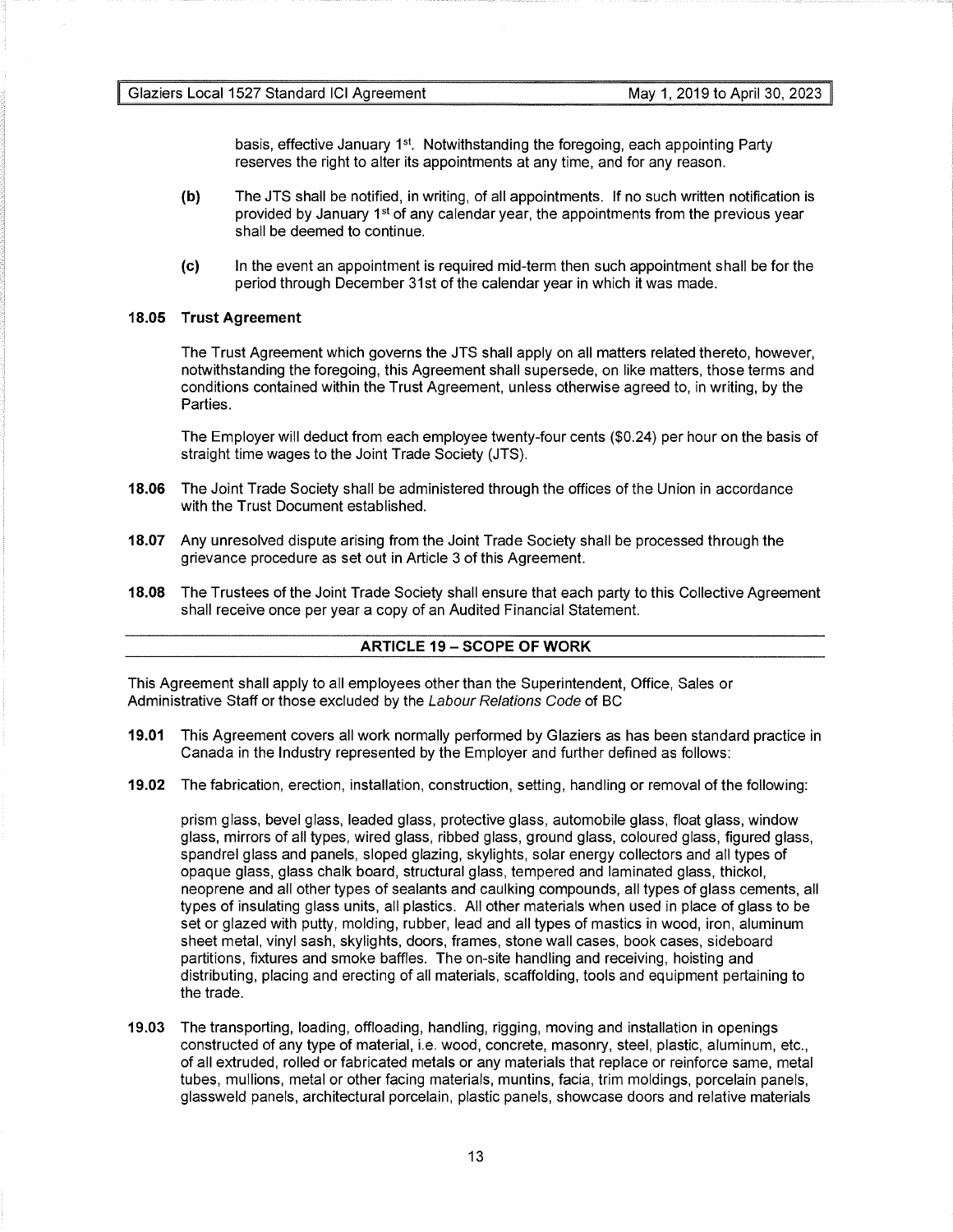including those in any or all types of buildings related to storefronts, curtain walls and window construction of any size. Extruded aluminum siding and all related parts and trimming, canopies, automatic door operators and security devices and all the necessary hardware related to the complete installation of entranceways. All Security Systems and any and all deficiency work.

## **ARTICLE 20 - HOURS OF WORK**

- **20.01** The regular hours of employment shall be Monday to Friday inclusive between the hours of 8:00 a.m. and 4:30 p.m. with one-half  $(\frac{1}{2})$  hour for lunch. Regular hours may be varied for good reason subject to agreement by the Employer and the Union.
	- (a) It is mutually agreed that the starting and stopping time may be varied by one (1) hour earlier or later than the normal 8:00 a.m. start at the Employer's discretion.
	- **(b)** The starting and stopping time on a project may be varied by an additional one (1) hour earlier or later than the otherwise required start time of the shift upon mutual agreement of the Employer and the majority of Union members employed on such project.
	- (c) The starting and stopping times shall be at the tool lock-up or lunchroom (for non-camp jobs).
	- **(d)** On camp jobs, no walking time shall be paid up to 2,500 feet from the work site. Beyond 2,500 feet up to thirty (30) minutes travel each way, the Employer shall supply transportation. Travel time will be paid at prevailing rates for time in excess of thirty (30) minutes.
- **20.02** Employees will only be paid for time on the job and deductions will be made for late starting or early quitting when it is the fault of the employee.
- **20.03** No member of the Union employed on a full time basis shall work for remuneration on any glass or metal work other than their Employer's. Violation of this condition shall be cause for immediate discharge.
- **20.04** An employee called to a job and not being required shall be paid four (4) hours' pay. An employee who works beyond the mid shift lunch break shall be paid for the full shift.
- **20.05** On jobs in occupied buildings where work must be done outside regular working hours in order to conform to building owner requirements, a night shift{s) may be worked provided employees are paid eight and one-half (8%) hours' pay for each seven and one-half (7%) hours worked. The starting time of such shifts shall be mutually agreed upon between the Union, Employer and building owner.

## **20.06 Compressed Work Week**

A compressed work week may be established by the Employer. The terms and conditions of such compressed work week shall be as follows and shall supersede any/all contrary provisions of the Agreement. Refer to Article 20.06(d) for definition of compressed work week.

## (a) **Hours of Work**

- **(i)** Ten (10) straight time hours (8:00 am to 6:30 pm, inclusive of a meal break) shall constitute the compressed work week day shift. Forty (40) straight time hours, Monday through Thursday inclusive, or Tuesday through Friday inclusive, shall constitute the regular work week.
- **(ii)** Ten (10) straight time hours (6:30 pm to 5:00 am, inclusive of a meal break) shall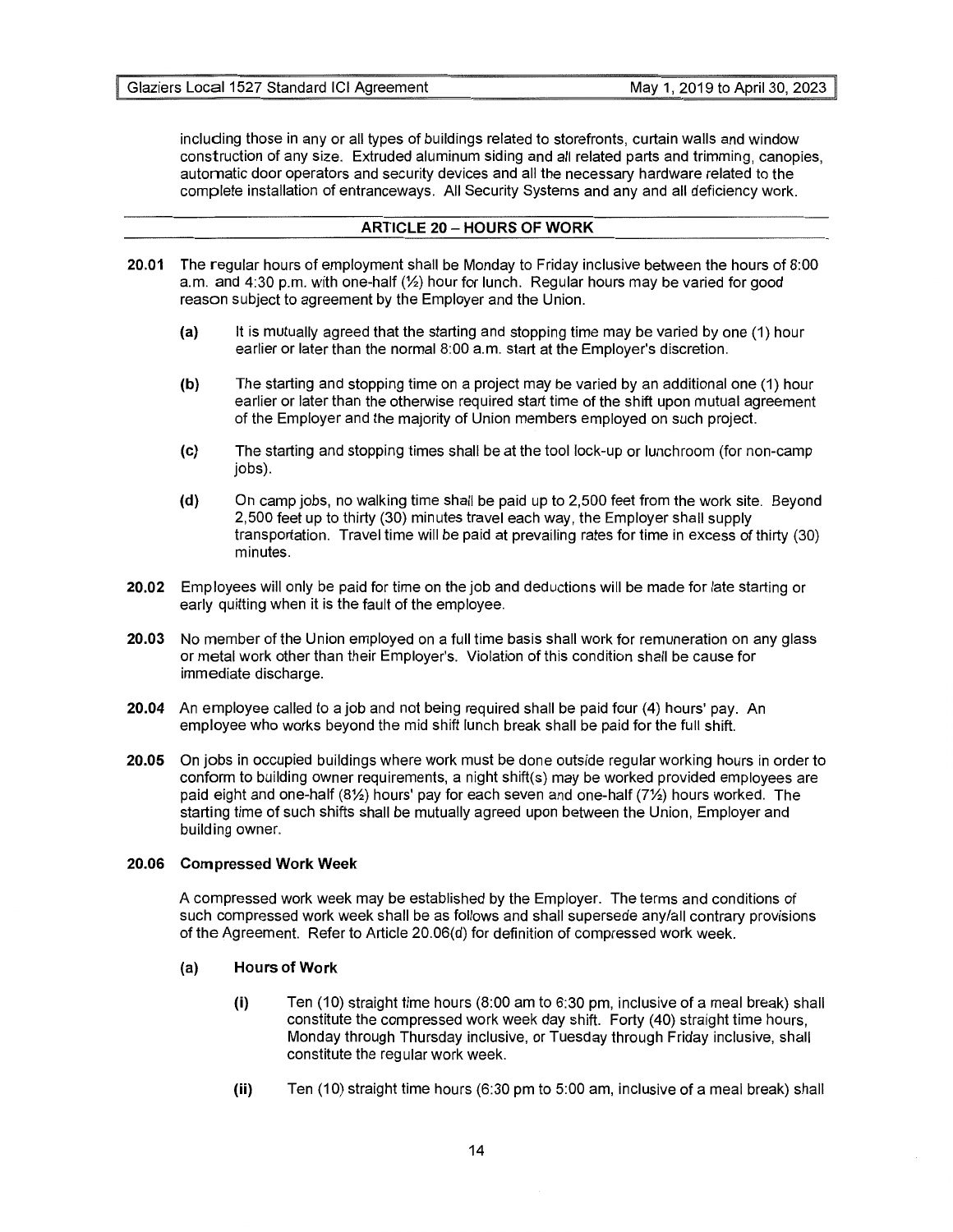constitute the compressed work week afternoon shift. Forty (40) straight time hours, Monday through Thursday inclusive, or Tuesday through Friday inclusive, shall constitute the regular work week. The applicable shift premium shall apply.

**(iii)** Notwithstanding Article 20.01, the scheduled start time of the shift may be varied by up to one (1) hour earlier or later at the discretion of the Employer.

## **(b) Overtime**

- (i) The first ten (10) hours of overtime worked on the Friday of a Monday through Thursday compressed work week, or on the Monday of a Tuesday through Friday compressed work week, shall be payable at one and one-half  $(1\frac{1}{2})$  times the otherwise applicable minimum straight time hourly wage rate.
- (ii) The first eight (8) hours of overtime worked on a Saturday shall be payable at one and one-half  $(1\frac{1}{2})$  times the otherwise applicable minimum straight time hourly wage rate.
- NOTE: Refer to the Parties Letter of Understanding Re: Saturday Overtime Rates.
- **(iii)** All other overtime hours, including all hours worked in excess of ten (10) hours per day, all hours worked in excess of eight (8) hours on a Saturday, and all hours worked on Sundays and statutory holidays, shall be payable at two (2) times the otherwise applicable minimum straight time hourly wage rate.

## (c) **Statutory Holidays**

All Statutory Holidays which occur during a compressed work week schedule shall be observed on the actual day of the Statutory Holiday, even if such day would otherwise have been a regularly scheduled day off (e.g. the Friday of a Monday to Thursday compressed work week or a Saturday or a Sunday, etc.) When a Statutory Holiday is observed in accordance with the foregoing, overtime rates shall not apply on a regular work day in lieu of the Statutory Holiday. All Statutory Holidays which occur on the second or third day of a compressed work week schedule may be rescheduled by prior mutual agreement of the Employer and the Union.

## **(d) Compressed Work Week Definition**

A compressed work week must prevail for a minimum of a least two (2) complete cycles of four (4) consecutive days, Monday through Thursday, or Tuesday through Friday inclusive, in order to be deemed to be a properly constituted compressed work week.

## **20.07 Shifts**

- (a) Three (3) consecutive work days shall constitute a shift. The hours of work and pay for second and third shifts shall apply only when the second shift is continued for three (3) or more consecutive working days. If second and third shifts are not continued as hereinbefore set out, overtime rates shall be paid, and the number of hours deemed to have been worked for the purpose of determining overtime shall be as set out in Article 21.
- **(b)** Three (3) consecutive work days shall constitute a shift. Shift premiums shall be based on: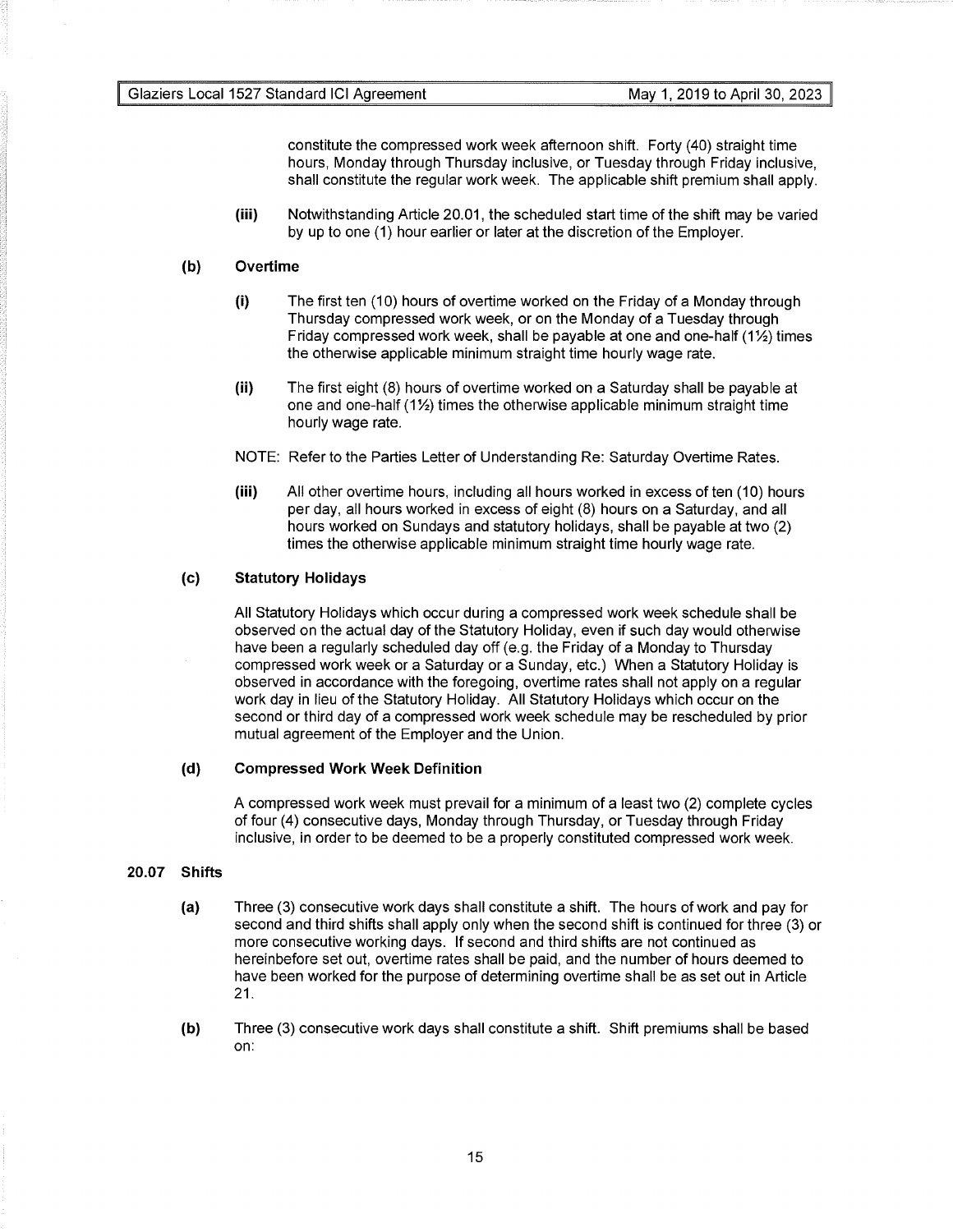Day Shift Afternoon Shift Night Shift

8 hours pay for 8 hours work 8 hours pay for 7% hours work 8 hours pay for 7 hours work

On any shift operation in excess of ten (10) hours per shift, a meal will be provided at straight time.

## **ARTICLE 21 - OVERTIME**

- **21.01** The first two (2) hours of overtime outside of the regular hours Monday through Friday shall be paid at the rate of one and one-half  $(1/2)$  times the otherwise applicable minimum straight time hourly wage rate and double time thereafter.
- **21.02** The first eight (8) hours on Saturday shall be worked at one and one-half (1<sup>1</sup>/<sub>2</sub>) times the otherwise applicable minimum straight time hourly wage rate, and double time thereafter. Double time rates shall apply on Sundays and statutory holidays.

NOTE: Refer to the Parties Letter of Understanding Re: Saturday Overtime Rates.

**21.03** The Employer shall supply a meal to employees after two (2) hours of overtime if more than two (2) hours of overtime are to be worked. This Clause does not apply to arranged overtime worked on Saturdays, Sundays or Statutory Holidays. The overtime meal is to be consumed on the employee's own time.

## **ARTICLE 22 - TRAVEL ZONES AND EXPENSES**

## **22.01 Vancouver Metro Zone**

There is hereby established the Vancouver-New Westminster Metropolitan Travel Zone which extends to the exterior boundaries of West Vancouver at Horseshoe Bay, North Vancouver, University area, Richmond, Delta, Tsawwassen, White Rock, Langley, Fort Langley, Haney and Coquitlam.

**22.02** Metro zones other than the Vancouver-New Westminster Metropolitan area shall be considered to be ten (10) miles out from the boundaries of any city, town or village.

Clarification of Metro Zone boundaries:

- North to include Horseshoe Bay
- Northeast to include Haney to Albion at 240th Street on the east and the Dewdney Trunk Road on the north
- Eastern boundaries to include Fort Langley at Glover Road and Langley at 208th Street
- South to include Delta, Tsawwassen, White Rock and Richmond
- West to include the University of B.C. area

## **22.03 Victoria Metro Zone - Malahat - Sidney - Metchosen**

A Greater Victoria Metro Zone is established within an area bounded by "top of the Malahat to Sidney and to Metchosen". Within this Greater Victoria Area no travel time or expenses will be payable.

## **22.04 Nanaimo Metro Zone**

A greater Nanaimo Metro Zone is established within an area bounded by Ladysmith to the South and Nanoose to the North.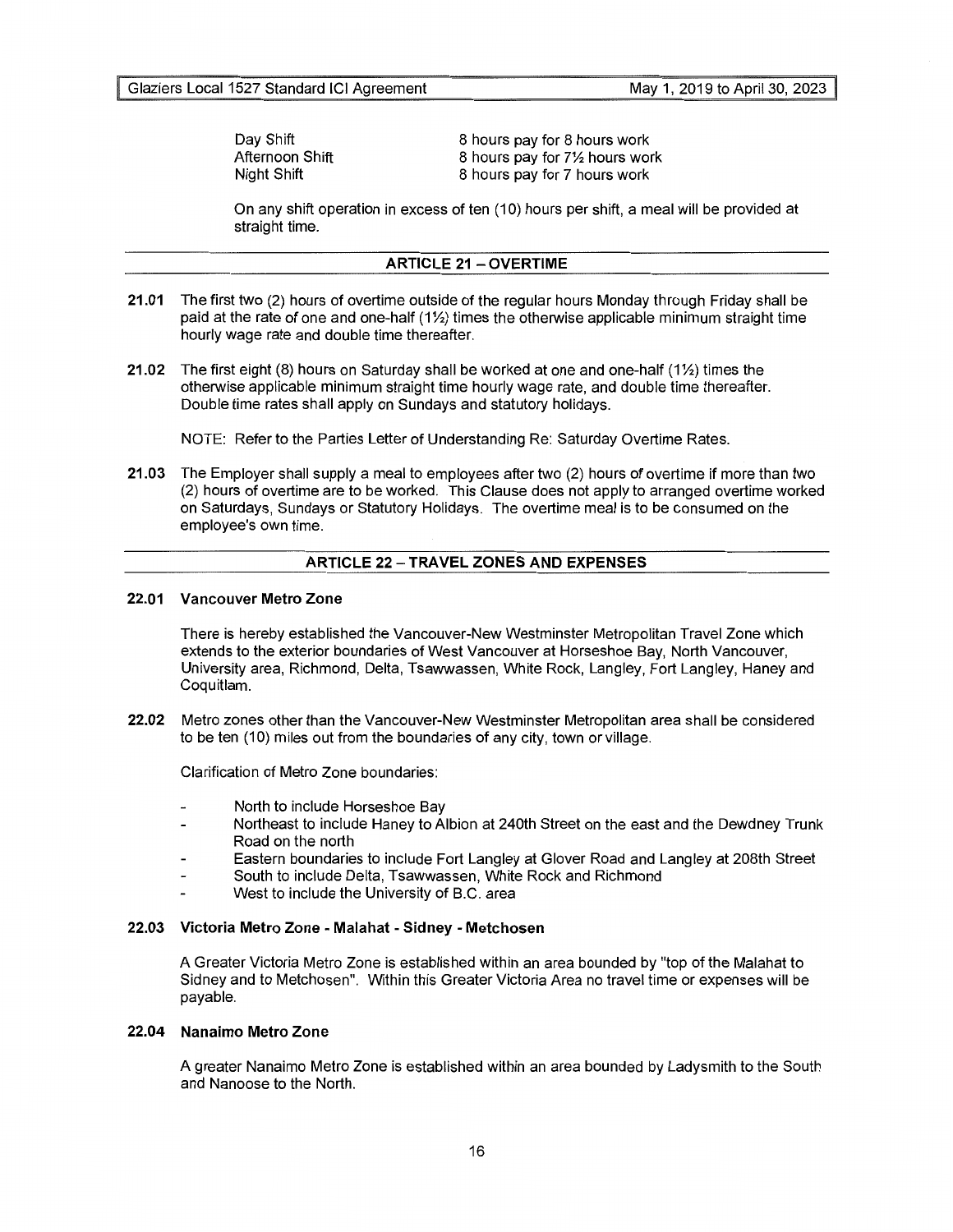- **22.05** Payment for travel within the Metro Zone established hereby will be in the amount of fifty-nine cents (\$0.59) per hour.
- **22.06** For travel in excess of the Metro travel zone covered transportation shall be provided either by motor vehicle or by the payment as outlined in the following paragraph, over and above fare required in the metro zone. The question of providing a motor vehicle shall be at the option of the Employer. The employee's place of residence shall be established at the time of hiring by reference to their TD-1 Form.
- **22.07** On projects situated beyond the boundaries of the Metro Zones in Article 22, each employee using their own vehicle shall be paid fifty-eight cents (\$0.58) per kilometre for mileage driven to and from the Metro Zone limits.
- **22.08** Except as hereinafter provided, all travel time outside normal working hours shall be paid at straight time rates.

## **ARTICLE 23 - OUT OF TOWN JOBS**

## **23.01 Out-of-Town Accommodation**

This Article shall apply to employees who are not local residents of the area where the work is being performed or is to be performed. A local resident shall be defined to mean any person residing within one hundred (100) kilometres by road of the project or, where ferry travel is involved, within seventy-five (75) minutes travel time including ferry travel and road kilometres, and who has resided at a permanent address for a period of forty-five (45) calendar days in any city, town, village or district where the work is being performed. Travel time for local residents shall be paid in accordance with Article 22.07.

## (a) **Room and Board Allowance**

Each employee shall select one (1) of the following options prior to commencing work on an out-of-town project, and such selection shall apply for the duration of the employee's employment on such project. The choice of options shall be at the sole discretion of the employee, and the employee shall provide the Employer with written notice of their selection upon request. Both options shall be payable on the basis of seven (7) days per week.

Option #1 Option #2 The Employer shall provide the employee with a daily lump sum Living Out Allowance (LOA) of one hundred and forty-five dollars (\$145) (effective May 1, 2020 one hundred and fifty dollars (\$150), effective May 1, 2022 one hundred and fifty-five dollars (\$155)), The Employer shall provide the employee with a single room plus sixty-five dollars (\$65.00) (effective May 1, 2020 sixty-seven dollars and fifty cents (\$67.50), effective May 1, 2022 seventy dollars (\$70.00)) daily meal allowance.

If the Employer provided room is forty (40) kilometres or less from the project, no daily travel allowance shall be paid. If the Employer provided room is more than forty (40) kilometres from the project, a daily travel allowance of fifty-eight cents (\$0.58) per kilometre shall be paid each way.

**23.02** (a) The Employer shall pay an initial and terminal travel allowance of fifty-eight cents (\$0.58) per road kilometre to any employee who is directed or dispatched to an out-of-town project. Such allowance shall be payable each way, and the distance travelled shall be calculated from the employee's residence to the project via the most direct route.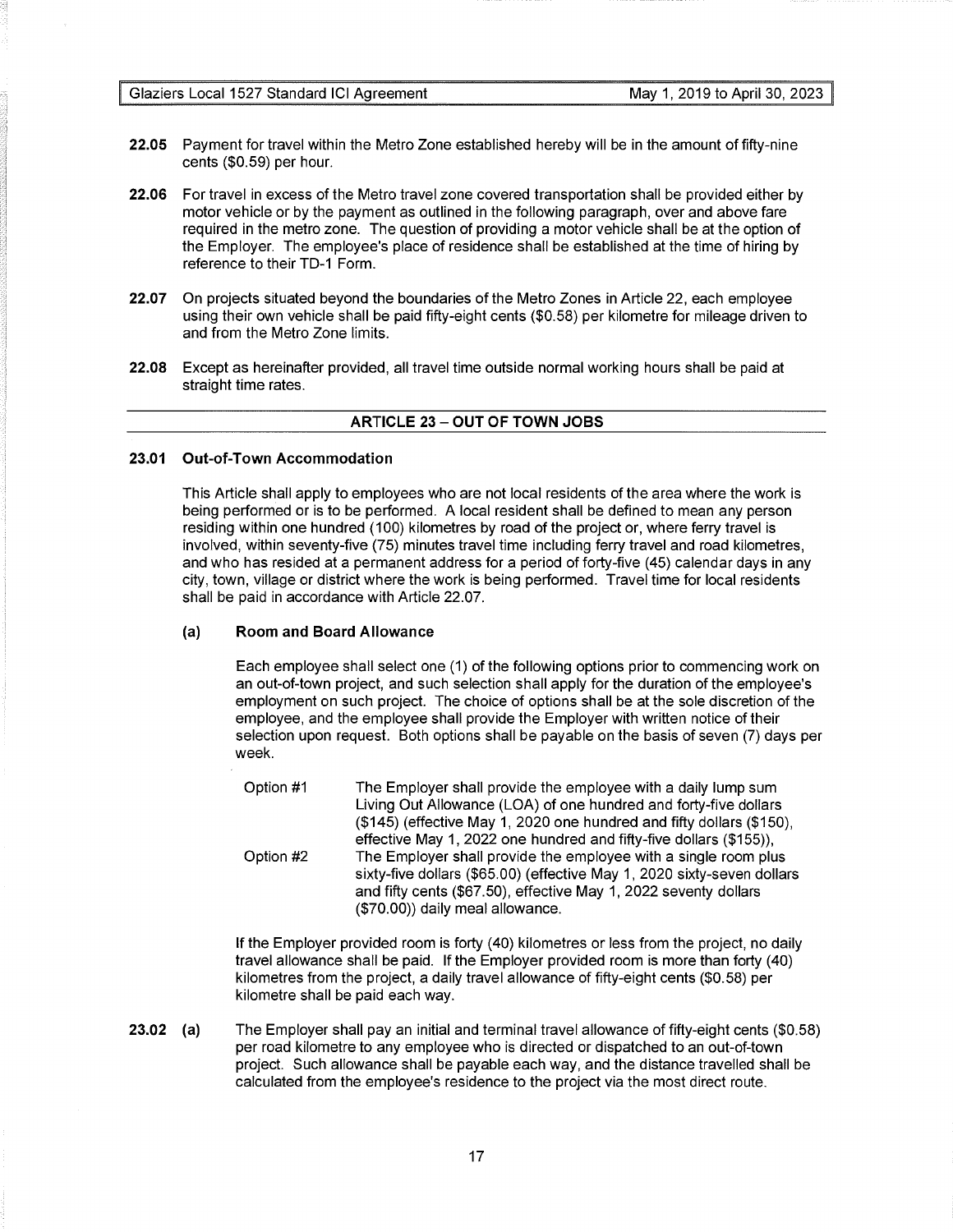- **(b)** The Employer shall reimburse an employee, upon the submission of the appropriate receipts, for any/all ferry fares (car and driver) which are incurred in the course of initial and terminal travel. Highway tolls shall not be a reimbursable expense.
- (c) Where an employee requests to use air travel to travel to the project, the following terms and conditions shall prevail.
	- (i) The Employer shall pay for airfare, inclusive of any/all related fees and taxes, plus taxi fare to/from the project from the airport located nearest thereto. Taxi fare shall not be payable where Employer (or Owner) supplied transportation is provided.
	- **(ii)** The Employer shall pre-arrange the air travel to/from the airport nearest the employee's residence. The air carrier and class of ticket shall be at the discretion of the Employer but shall be via a regularly scheduled carrier. The Employer shall not direct an employee to fly "standby".
	- **(iii)** The employee shall provide the Employer with the Boarding Pass and proper ground transportation receipts if requested to do so by the Employer.
- **(d)** Notwithstanding any/all contrary provisions of this Article, where a variety of travel distances exist for employees to a particular project, the Employer and the Union may agree upon a standard initial and terminal travel allowance "lump sum" amount which shall be paid to all applicable employees on the project. Such agreement shall be reached prior to the commencement of work on the project, and prior to date of tender if possible.
- (e) The Employer shall ensure that an employee receives payment for the applicable initial travel allowance and any/all applicable reimbursements for incurred expenses (i.e. ferry fares, etc.) within seven (7) calendar days of the employee's first shift on the project. Notwithstanding the foregoing, the Union and the Employer may mutually agree to vary this requirement. Such agreement shall be reached prior to the commencement of work on the project, and prior to date of tender if possible.
- **(f)** In the event an employee voluntarily terminates their own employment after having been on the project for less than fifteen (15) calendar days, the Employer shall not be required to pay the employee's terminal travel allowance and shall additionally be entitled to deduct the initial travel allowance already paid from the employee's final pay cheque.
- **(g)** The "per road kilometre" amount payable pursuant to (a) herein, is subject to annual adjustments throughout the duration of the Agreement. More specifically, the maximum allowable tax-free rate for mileage expense reimbursement as published annually by the Canada Revenue Agency shall be paid.
- **23.03** All travel expenses one way will be paid in advance.

## **23.04 Periodic Leave**

On out of town projects of over fifty (50) calendar days' duration, the Employer shall provide leave every forty (40) calendar days. When leave is desired in accordance with the above terms the Employer shall provide on a "use it or lose it" basis, an allowance based on the following formula:

| 250 km to 500 km  | \$175.00 |
|-------------------|----------|
| 501 km to 750 km  | \$275.00 |
| 751 km to 1000 km | \$375.00 |
| over 1000 km      | \$475.00 |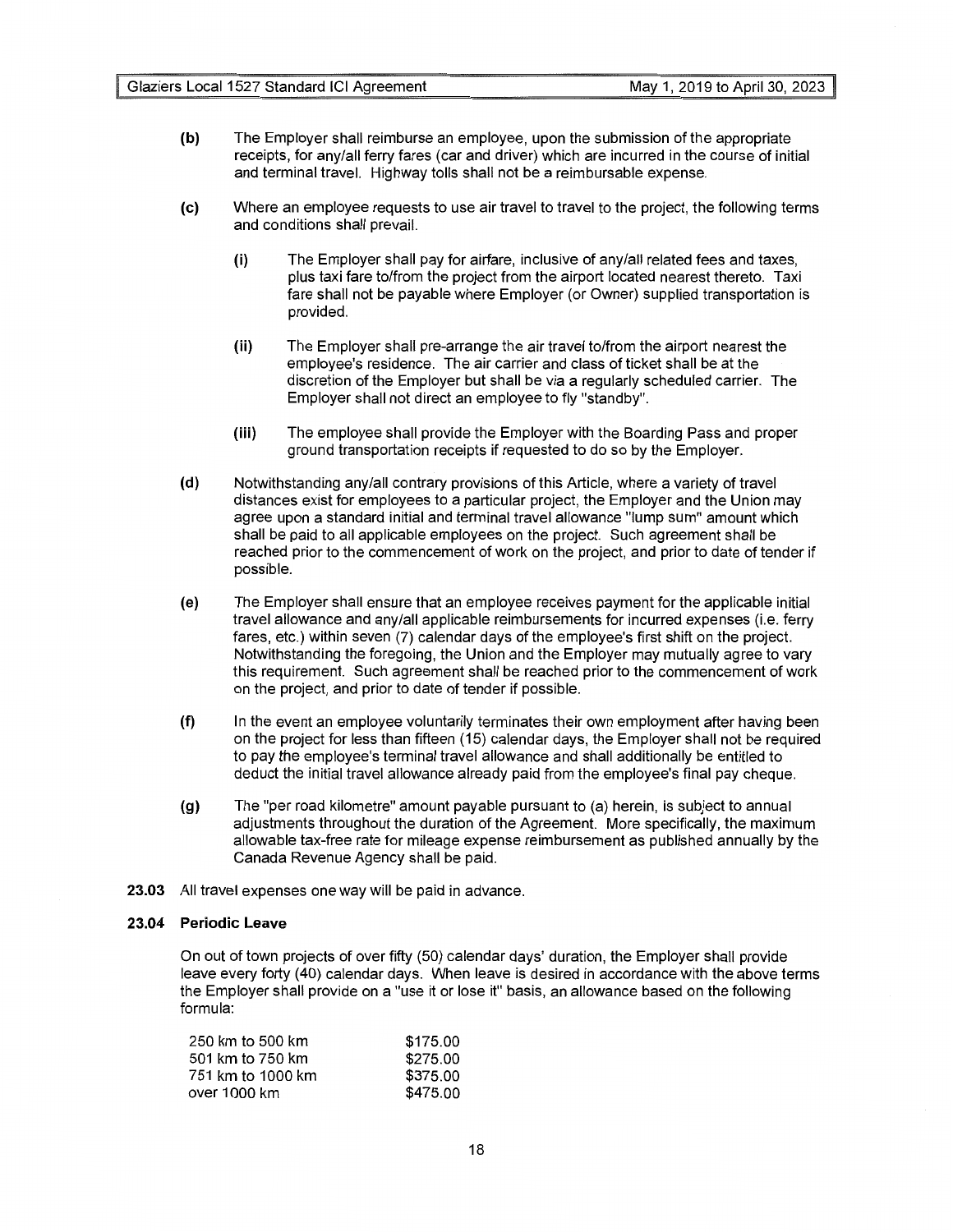The mileage will be computed from the project to the employee's place of residence. It is agreed that the above amounts will be paid only once for each turnaround.

The extent of the leave shall be for a minimum of five (5) days to a maximum of one (1) week or a number of days mutually agreed between the employee and the Employer's representative. The timing of the leave shall also be decided by mutual agreement. In no event will an employee receive leave unless they actually return to their place of departure. Living out allowances shall not be paid during leave periods.

## **23.05 Camps**

The use of camps, where established, shall be obligatory for members of the Union.

## **Check out Allowance**

Any employee living in accommodation (camp or otherwise) which is provided by the Employer may leave "camp" for weekend or holidays, but first must comply with camp rules re: cancellation of meals service; and the Employer will pay an amount equivalent to the charge made for the employee's meal so as not to cause any extra cost to the Employer and for each day absent from the camp.

No transportation allowance, time or other costs will be allowed the employee on weekend checkout.

Unless the employee has in fact checked out of camp in compliance with the camp rules and the above provisions, no "checkout" allowance will be paid to them.

## **23.06 Definition of Local Resident**

A local resident will be defined to mean any person residing within one hundred (100) kilometres by road of the project or, where ferry travel is involved, within seventy-five (75) minutes travel time including ferry travel and road kilometres.

Living out allowance shall not be paid to local residents as defined above.

## **23.07 Out-Of-Town Project Definition**

An out-of-town project shall be defined as any project to which an employee does not travel daily from their residence. Notwithstanding the foregoing, any project that is located more than two (2) hours travel, each way, from an employee's residence, any project to which it is not practical for the employee to travel daily from their residence, and any project to which it is not cost effective for the Employer if the employee travels daily from their residence, shall be defined as an out-oftown project. Any project located within either the Lower Mainland or Greater Victoria shall not be defined as an out-of-town project.

## **ARTICLE 24 - SWING STAGE PREMIUM**

For all hours worked from swing stages employees shall receive one dollar (\$1.00) (effective June 17, 2019 one dollar and twenty-five cents (\$1.25), effective May 1, 2020 one dollar and seventy-five cents (\$1.75), effective May 1, 2021 two dollars (\$2.00)) in addition to their regular rate.

## **ARTICLE 25 - MAJORITY SHAREHOLDERS**

It is agreed between the parties that one (1) majority shareholder or partner of the company will be permitted to perform work ordinarily performed by Journeyperson members of the Union without being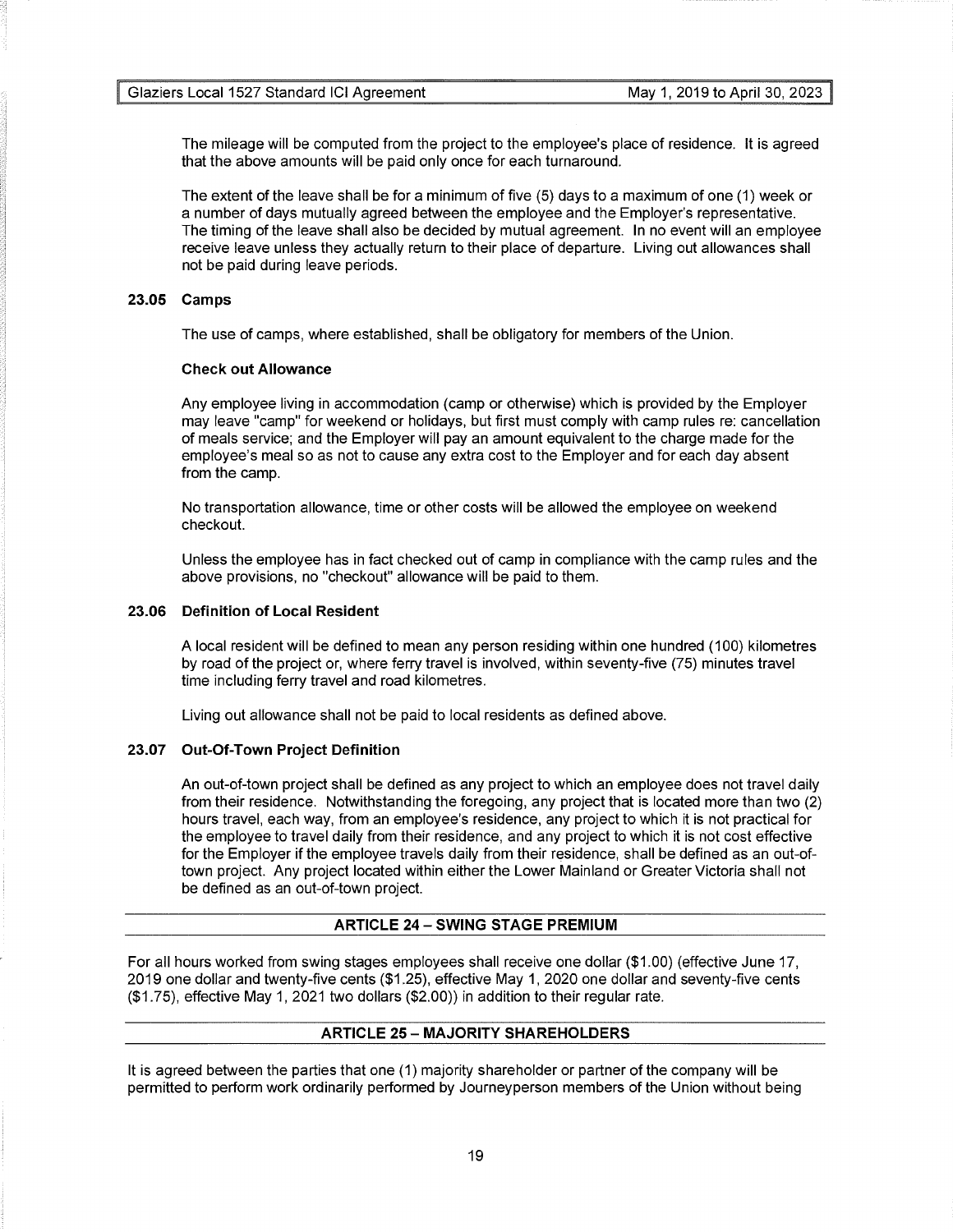members of the Union.

## **ARTICLE 26 - JOINT INDUSTRY RECOVERY PROGRAM**

- **26.01** The Union, in conjunction with the Employers' representative or Employers bidding work in the respective jurisdictions, may determine on a job by job basis if special dispensation is required to become competitive and should the necessity arise, may, by mutual agreement and in writing, amend or delete any terms or conditions of the Agreement for the length of the job.
- **26.02** Both parties agree that such enabling shall not be used to reduce or eliminate any joint industry funds or individual dues to umbrella organizations without the prior written consent of the BCBCBTU and CLR.

## **ARTICLE 27 - SAVINGS CLAUSE**

In the event any Article or Section of this Agreement is held invalid, illegal or unenforceable by a court or by another tribunal of competent jurisdiction, then such Article or Section shall be deemed to be inoperative for the duration of the Collective Agreement but shall otherwise remain as part of the Collective Agreement.

In the event that an Article or Section of this Agreement is held invalid, illegal or unenforceable, then the parties shall forthwith meet to negotiate a replacement clause, and failing that, shall submit the matter of a replacement clause that meets the spirit and intent of the invalid, illegal or unenforceable clause to binding arbitration.

## **ARTICLE 28 - TERMINATION**

- **28.01** This Agreement shall be for the period from and including May 1, 2019 to and including April 30, 2023.
- **28.02** Should either party give written notice to the other party to commence collective bargaining pursuant to the provisions of the BC Labour Relations Code then this Agreement shall continue in full force and effect until the Union shall give notice of strike or the Employer shall give notice of lockout or until such time as the parties conclude a renewal or revision of the Agreement.

For an Employer who is not a member of Construction Labour Relations Association of BC, "notice of lockout" shall only operate as terminating this Agreement if such notice is followed by the actual refusal to employ Union members on a project; and the Agreement is terminated only when the actual lockout occurs; such Employer agrees that it shall not issue notice of lockout later than two months following the concluding of a new Glaziers Standard Agreement in the industry; and further, the non-accredited Employer agrees that if it does not give notice of lockout and impose an actual lockout within the aforesaid time limit, it shall be bound by the terms and conditions of the new Glaziers Standard Agreement as negotiated from time to time in the industry.

- **28.03** Continuous, uninterrupted operation of the company's business with consequent assurance of the opportunity for gainful employment of the company's employees is hereby declared to be the essence of this Agreement. Notwithstanding anything herein contained to the contrary, during the term of this Agreement there shall be no lockout by the company or any strike, sitdown, slowdown, work stoppage or suspension of work either complete or partial for any reason by the employees.
- **28.04** It is agreed that the operation of Sections 50(2) and (3) of the Labour Relations Code are excluded from this Agreement.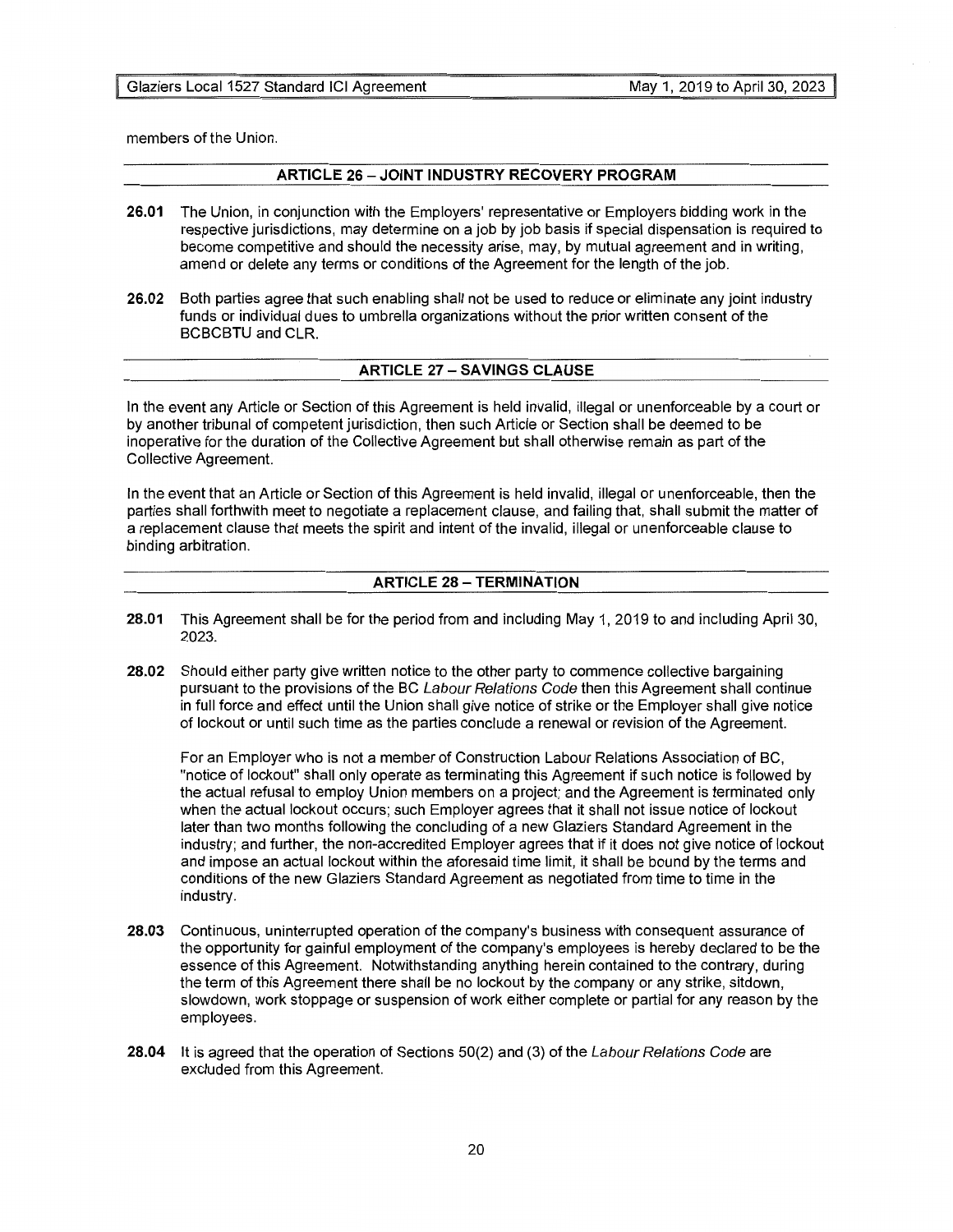Glaziers Local 1527 Standard ICI Agreement

May 1, 2019 to April 30, 2023

DATED this  $\frac{23}{ }$  day of June, 2020.

SIGNED ON BEHALF OF:

CONSTRUCTION LABOUR RELATIONS ASSOCIATION OF BC

SIGNED ON BEHALF OF

INTERNATIONAL UNION OF PAINTERS & ALLIED TRADES, DISTRICT COUNCIL #38 FOR GLAZIERS, ARCHITECTURAL METAL MECHANICS AND GLASSWORKERS LOCAL UNION 1527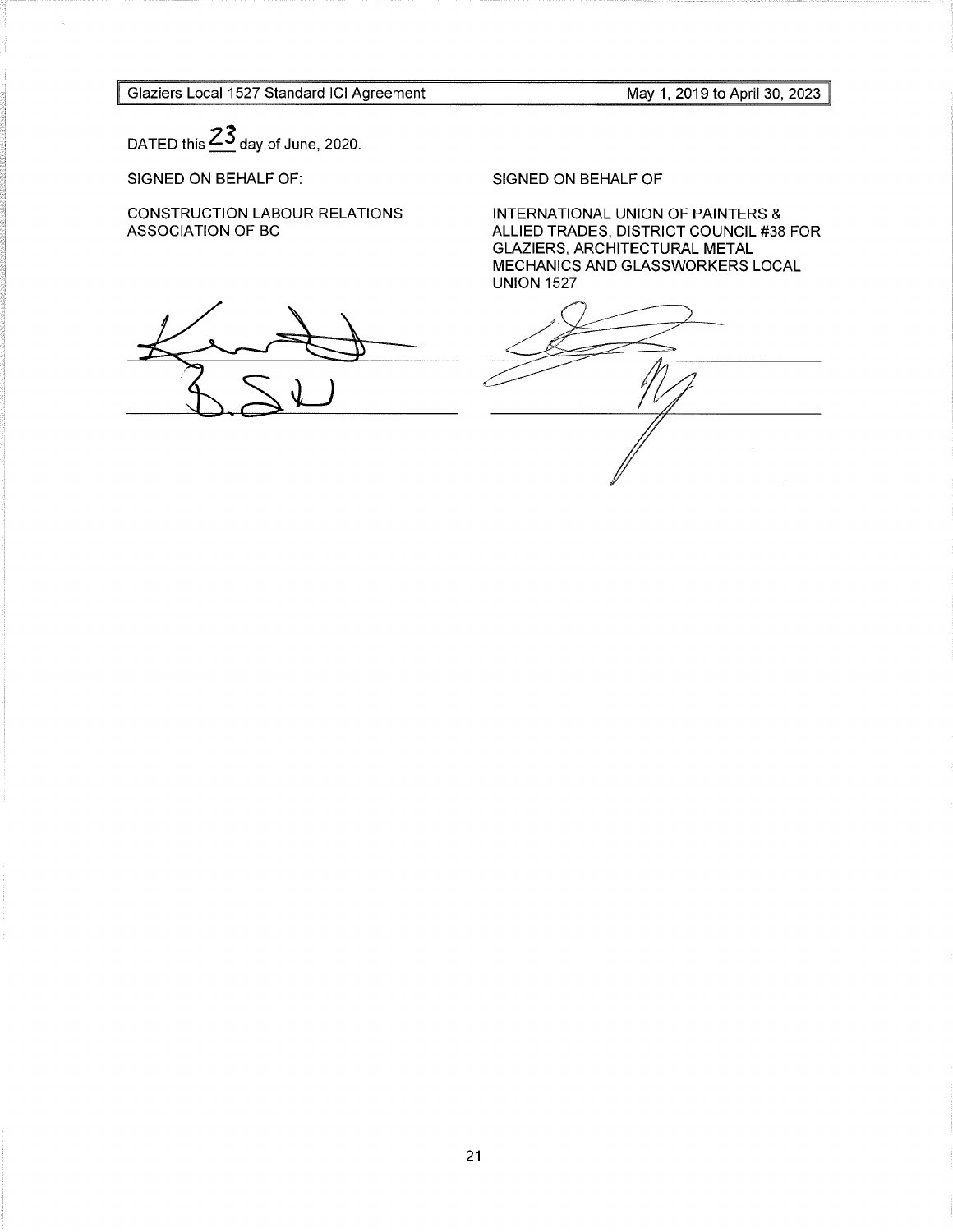|                                                      |                                                           |                                                    |                                          | June 17, 2019                                    |                                  | May 1, 2020                                        |                                          |                                           |                              |
|------------------------------------------------------|-----------------------------------------------------------|----------------------------------------------------|------------------------------------------|--------------------------------------------------|----------------------------------|----------------------------------------------------|------------------------------------------|-------------------------------------------|------------------------------|
| <b>Breakdown of Monetary Package</b>                 |                                                           | <b>Straight Time</b><br><b>Hourly Wage</b><br>Rate | Vacation &<br><b>Holiday Pay</b><br>(8%) | Total<br><b>Employer</b><br><b>Contributions</b> | Total<br>Monetary<br>Package     | <b>Straight Time</b><br><b>Hourly Wage</b><br>Rate | Vacation &<br><b>Holiday Pay</b><br>(8%) | <b>Total</b><br>Employer<br>Contributions | Total<br>Monetary<br>Package |
| "A" Foreperson                                       | 117%                                                      | \$40.76                                            | \$3.26                                   | \$5.16                                           | \$49.18                          | \$41.64                                            | \$3.33                                   | \$5.16                                    | \$50.13                      |
| Foreperson                                           | 112%                                                      | \$39.02                                            | \$3.12                                   | \$5.16                                           | \$47.30                          | \$39.86                                            | \$3.19                                   | \$5.16                                    | \$48.21                      |
| Pre-Qualified Swing Stage <sup>1</sup>               | See<br>100% +<br>Note                                     | \$36.09                                            | \$2.89                                   | \$5.16                                           | \$44.14                          | \$37.34                                            | \$2.99                                   | \$5.16                                    | \$45.49                      |
| Journeyperson                                        | 100%                                                      | \$34.84                                            | \$2.79                                   | \$5.16                                           | \$42.79                          | \$35.59                                            | \$2.85                                   | \$5.16                                    | \$43.60                      |
| Apprentices:                                         |                                                           |                                                    |                                          |                                                  |                                  |                                                    |                                          |                                           |                              |
| 4 <sup>th</sup> Year - 2 <sup>nd</sup> 6 months      | 80%                                                       | \$27.87                                            | \$2.23                                   | \$5.16                                           | \$35.26                          | \$28.47                                            | \$2.28                                   | \$5.16                                    | \$35.91                      |
| $4th$ Year - 1 <sup>st</sup> 6 months                | 75%                                                       | \$26.13                                            | \$2.09                                   | \$5.16                                           | \$33.38                          | \$26.69                                            | \$2.14                                   | \$5.16                                    | \$33.99                      |
| 3rd Year                                             | 70%                                                       | \$24.39                                            | \$1.95                                   | \$5.16                                           | \$31.50                          | \$24.91                                            | \$1.99                                   | \$5.16                                    | \$32.06                      |
| $2nd$ Year                                           | 65%                                                       | \$22.65                                            | \$1.81                                   | \$5.16                                           | \$29.62                          | \$23.13                                            | \$1.85                                   | \$5.16                                    | \$30.14                      |
| $1st$ Year - $2nd$ 6 months                          | 60%                                                       | \$20.90                                            | \$1.67                                   | \$5.16                                           | \$27.73                          | \$21.35                                            | \$1.71                                   | \$5.16                                    | \$28.22                      |
| 1 <sup>st</sup> Year - 1 <sup>st</sup> 6 months      | 55%                                                       | \$19.16                                            | \$1.53                                   | \$5.16                                           | \$25.85                          | \$19.57                                            | \$1.57                                   | \$5.16                                    | \$26.30                      |
| Pre-Apprentice <sup>1</sup>                          | 45%                                                       | \$15.68                                            | \$1.25                                   | \$1.72                                           | \$18.65                          | \$16.02                                            | \$1.28                                   | \$1.72                                    | \$19.02                      |
| <b>Employer Contributions</b>                        |                                                           | June 17, 2019                                      |                                          |                                                  |                                  | May 1, 2020                                        |                                          |                                           |                              |
| Health & Welfare <sup>2</sup>                        | W                                                         | \$2.02                                             |                                          |                                                  |                                  | \$2.02                                             |                                          |                                           |                              |
| Pension <sup>2</sup>                                 | E                                                         |                                                    |                                          | \$1.00<br>\$1.00                                 |                                  |                                                    |                                          |                                           |                              |
| Group RRSP <sup>2</sup>                              | E                                                         | \$1.00                                             |                                          |                                                  |                                  | \$1.00                                             |                                          |                                           |                              |
| Contract Administration                              | W                                                         | \$0.13                                             |                                          |                                                  |                                  | \$0.13                                             |                                          |                                           |                              |
| Rehabilitation                                       | W                                                         | \$0.04                                             |                                          |                                                  |                                  | \$0.04                                             |                                          |                                           |                              |
| <b>BCBCBTU</b>                                       | W                                                         | \$0.05                                             |                                          |                                                  |                                  | \$0.05                                             |                                          |                                           |                              |
| Joint Trade Society Fund                             | W                                                         |                                                    |                                          | \$0.91                                           |                                  | \$0.91                                             |                                          |                                           |                              |
| D&A Policy                                           | $\overline{W}$                                            | \$0.01                                             |                                          |                                                  |                                  | \$0.01                                             |                                          |                                           |                              |
| Health & Welfare - Pre-Apprentice Only <sup>2</sup>  | W                                                         | \$0.58                                             |                                          |                                                  |                                  | 0.58                                               |                                          |                                           |                              |
|                                                      | <b>Other than Pre-Apprentice</b><br><b>Pre-Apprentice</b> |                                                    |                                          |                                                  | <b>Other than Pre-Apprentice</b> |                                                    |                                          | <b>Pre-Apprentice</b>                     |                              |
| * Total Employer Contributions - Straight Time Hours | \$1.72<br>\$5.16                                          |                                                    |                                          |                                                  | \$5.16<br>\$1.72                 |                                                    |                                          |                                           |                              |
| * Total Employer Contributions - 1.5X Overtime Hours |                                                           | \$6.16                                             |                                          | \$1.72                                           |                                  |                                                    | \$6.16                                   |                                           | \$1.72                       |
| * Total Employer Contributions - 2X Overtime Hours   |                                                           | \$7.16                                             |                                          | \$1.72                                           |                                  | \$7.16<br>\$1.72                                   |                                          |                                           |                              |

#### **SCHEDULE "A" - WAGE RA TES AND INDUSTRY FUNDS - MAINLAND BC**

1. Swing Stage Premium increases to \$1.25 June 17, 2019, \$1.75 May 1, 2020 and \$2.00 May 1, 2021

2. Pre-Apprentice - Health & Welfare, Pension and Group RRSP Contributions not required. Contributions in lieu of Health & Welfare in the amount of \$0.58/hour worked

The following increases shall apply during the term of this Agreement. These increases will be distributed between wages and Employer contributions. Any portion of each increase applied to wages shall attraction Vacation and Holiday Pay in addition to the agreed increase: May 1, 2021 - \$0. 75, May 1, 2022 - \$0. 75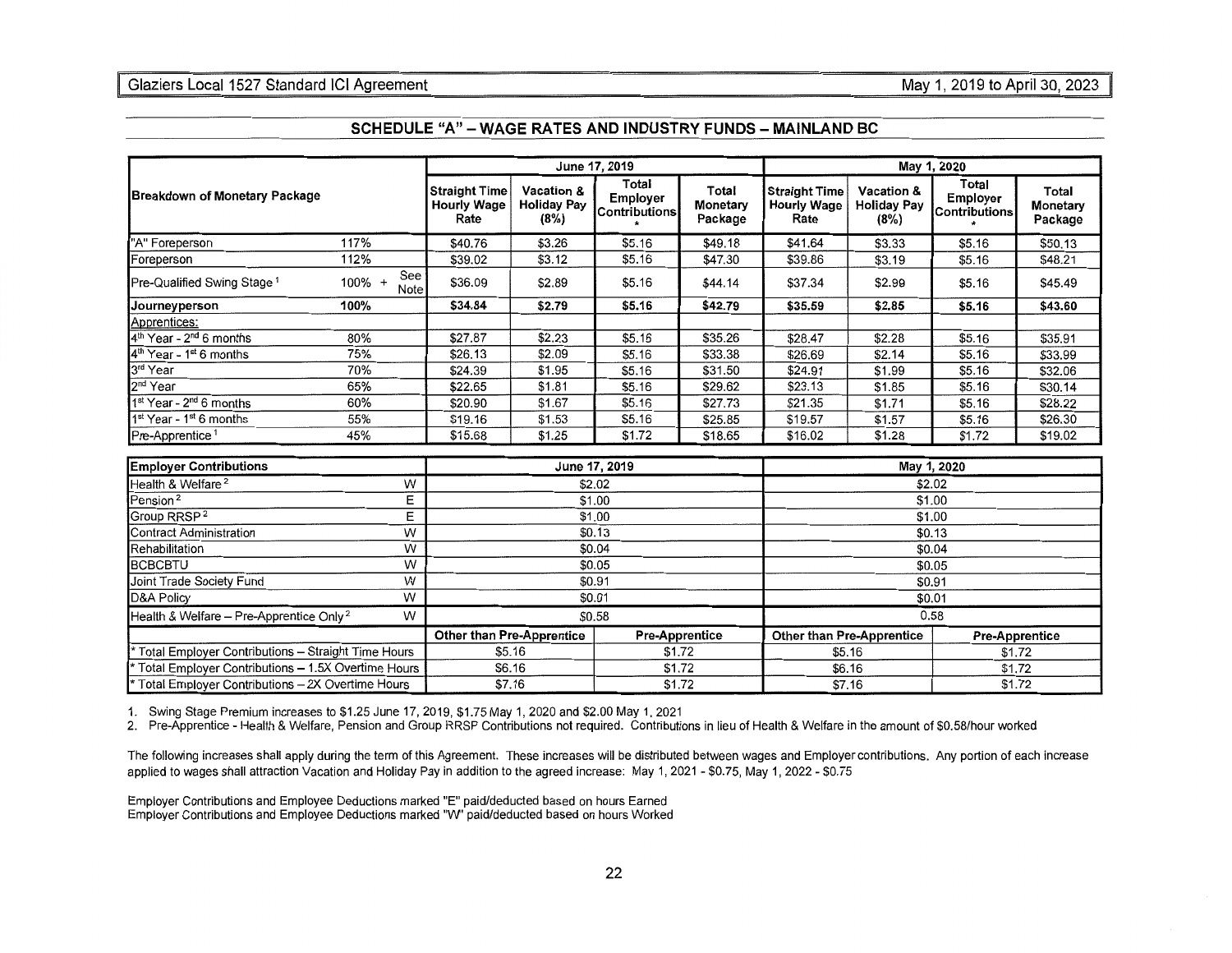## Glaziers Local 1527 Standard ICI Agreement **May 1, 2019 to April 30, 2023** May 1, 2019 to April 30, 2023

|                                                 |                             | June 17, 2019                            |                              |                                       | May 1, 2020                 |                                          |                              |                                |  |
|-------------------------------------------------|-----------------------------|------------------------------------------|------------------------------|---------------------------------------|-----------------------------|------------------------------------------|------------------------------|--------------------------------|--|
| <b>Employee Deductions</b>                      | 2% Admin Dues<br>+ Org Fund | $JTS +$<br><b>Rehabilitation</b><br>Fund | <b>BC Building</b><br>Trades | Apprenticeship<br><b>Trade School</b> | 2% Admin Dues<br>+ Org Fund | $JTS +$<br><b>Rehabilitation</b><br>Fund | <b>BC Building</b><br>Trades | Apprenticeship<br>Trade School |  |
|                                                 | E.                          | W                                        | W                            | W                                     | Е                           | W                                        | W                            | W                              |  |
| "A" Foreperson                                  | \$0.86                      | \$0.28                                   | \$0.06                       | n/a                                   | \$0.87                      | \$0.28                                   | \$0.06                       | n/a                            |  |
| Foreperson                                      | \$0.82                      | \$0.28                                   | \$0.06                       | n/a                                   | \$0.84                      | \$0.28                                   | \$0.06                       | n/a                            |  |
| Pre-Qualified Swing Stage                       | \$0.76                      | \$0.28                                   | \$0.06                       | n/a                                   | \$0.79                      | \$0.28                                   | \$0.06                       | n/a                            |  |
| Journeyperson                                   | \$0,74                      | \$0.28                                   | \$0.06                       | n/a                                   | \$0.75                      | \$0.28                                   | \$0.06                       | n/a                            |  |
| Apprentices:                                    |                             |                                          |                              |                                       |                             |                                          |                              |                                |  |
| 4 <sup>th</sup> Year - 2 <sup>nd</sup> 6 months | \$0.60                      | \$0.28                                   | \$0.06                       | \$1.00                                | \$0.61                      | \$0.28                                   | \$0.06                       | \$1.00                         |  |
| 4 <sup>th</sup> Year - 1 <sup>st</sup> 6 months | \$0.56                      | \$0.28                                   | \$0.06                       | \$1.00                                | \$0.57                      | \$0.28                                   | \$0.06                       | \$1.00                         |  |
| 3rd Year                                        | \$0.53                      | \$0.28                                   | \$0.06                       | \$1.00                                | \$0.54                      | \$0.28                                   | \$0.06                       | \$1.00                         |  |
| 2 <sup>nd</sup> Year                            | \$0.49                      | \$0.28                                   | \$0.06                       | \$1.00                                | \$0.50                      | \$0.28                                   | \$0.06                       | \$1.00                         |  |
| 1 <sup>st</sup> Year - 2 <sup>nd</sup> 6 months | \$0.46                      | \$0.28                                   | \$0.06                       | \$1.00                                | \$0.47                      | \$0.28                                   | \$0.06                       | \$1.00                         |  |
| 1 <sup>st</sup> Year - 1 <sup>st</sup> 6 months | \$0.42                      | \$0.28                                   | \$0.06                       | \$1.00                                | \$0.43                      | \$0.28                                   | \$0.06                       | \$1.00                         |  |
| Pre-Apprentice <sup>1</sup>                     | \$0.31                      | n/a                                      | n/a                          | n/a                                   | \$0.32                      | \$0.04                                   | n/a                          | n/a                            |  |

#### **SCHEDULE "A" - WAGE RATES AND INDUSTRY FUNDS - MAINLAND BC cont'd**

|                                                 | Straight Time<br>Hours | 1.5X Overtime<br>Hours | 2X Overtime<br>Hours |  |
|-------------------------------------------------|------------------------|------------------------|----------------------|--|
| "A" Foreperson                                  | \$1.20                 | \$1.630                | \$2.06               |  |
| Foreperson                                      | \$1.16                 | \$1,570                | \$1.98               |  |
| Pre-Qualified Swing Stage                       | \$1,10                 | \$1,480                | \$1.86               |  |
| Journeyperson                                   | \$1.08                 | \$1.450                | \$1.82               |  |
| Apprentices:                                    |                        |                        |                      |  |
| 4 <sup>th</sup> Year - 2 <sup>nd</sup> 6 months | \$1.94                 | \$2.240                | \$2.54               |  |
| 4 <sup>th</sup> Year - 1 <sup>st</sup> 6 months | \$1.90                 | \$2.180                | \$2.46               |  |
| 3rd Year                                        | \$1.87                 | \$2.135                | \$2.40               |  |
| 2 <sup>nd</sup> Year                            | \$1.83                 | \$2.075                | \$2.32               |  |
| 1 <sup>st</sup> Year - 2 <sup>nd</sup> 6 months | \$1.80                 | \$2.030                | \$2.26               |  |
| 1 <sup>st</sup> Year - 1 <sup>st</sup> 6 months | \$1.76                 | \$1.970                | \$2.18               |  |
| Pre-Apprentice <sup>1</sup>                     | \$0.31                 | \$0.465                | \$0.62               |  |
| <b>Monthly Dues</b>                             |                        |                        |                      |  |
| Other than Pre-Apprentice                       | \$39.00                |                        |                      |  |
| Pre-Apprentice                                  | \$33.00                |                        |                      |  |

| Straight Time<br>Hours | 1.5X Overtime<br>Hours | 2X Overtime<br>Hours |  |  |  |  |  |
|------------------------|------------------------|----------------------|--|--|--|--|--|
| \$1.21                 | \$1.645                | \$2.08               |  |  |  |  |  |
| \$1.18                 | \$1.600                | \$2.02               |  |  |  |  |  |
| \$1.13                 | \$1.525                | \$1.92               |  |  |  |  |  |
| \$1.09                 | \$1.465                | \$1.84               |  |  |  |  |  |
|                        |                        |                      |  |  |  |  |  |
| \$1.95                 | \$2.255                | \$2.56               |  |  |  |  |  |
| \$1.91                 | \$2.195                | \$2.48               |  |  |  |  |  |
| \$1.88                 | \$2.150                | \$2.42               |  |  |  |  |  |
| \$1.84                 | \$2.090                | \$2.34               |  |  |  |  |  |
| \$1.81                 | \$2.045                | \$2.28               |  |  |  |  |  |
| \$1.77                 | \$1.985                | \$2.20               |  |  |  |  |  |
| \$0.36                 | \$0.520                | \$0.68               |  |  |  |  |  |
|                        |                        |                      |  |  |  |  |  |
| \$39.00                |                        |                      |  |  |  |  |  |
| \$33.00                |                        |                      |  |  |  |  |  |

1. Pre-Apprentice - Organizing Fund deduction not required.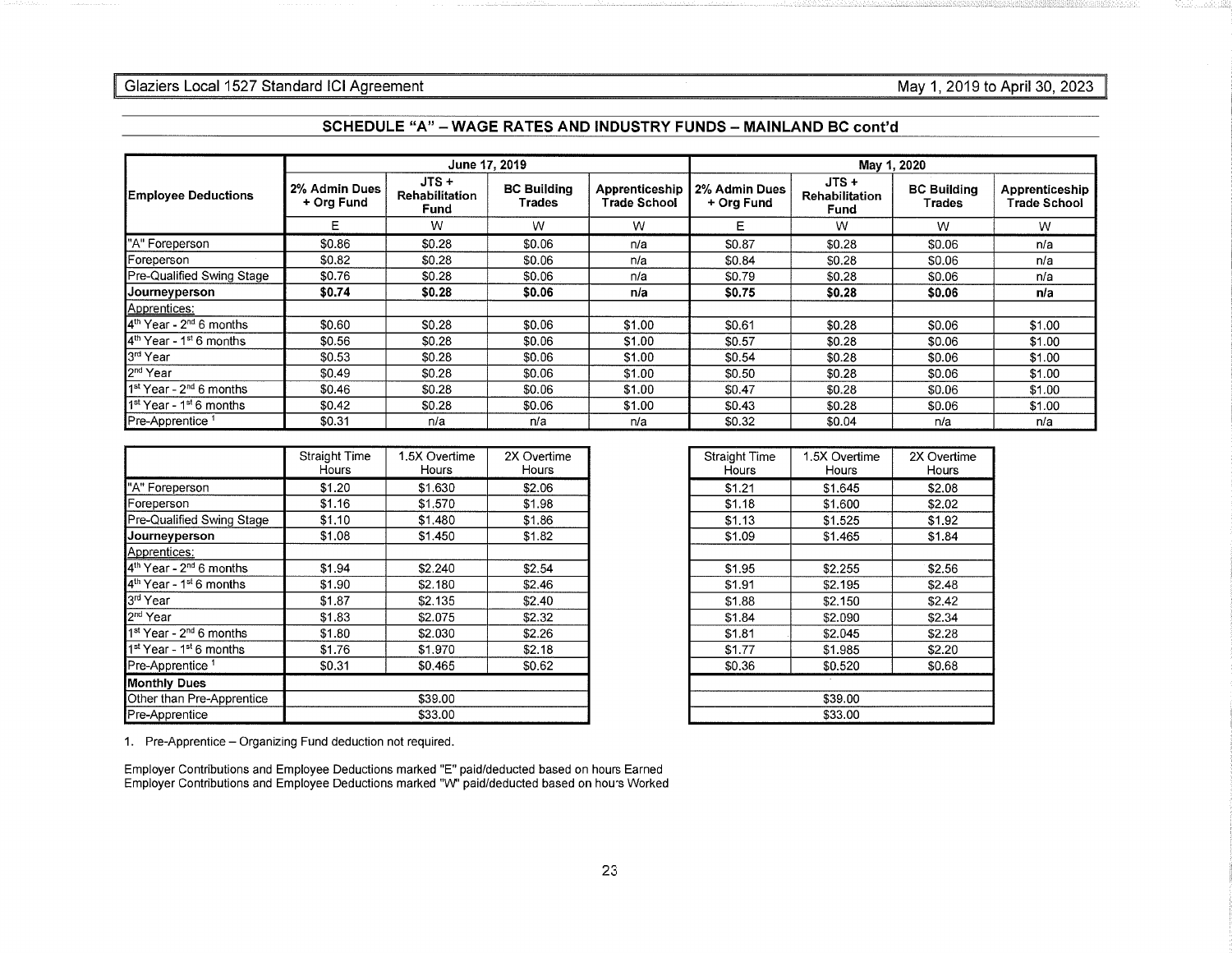## Glaziers Local 1527 Standard ICI Agreement

|                                                               |                                                    |                                                    |                                          | June 17, 2019                             |                              |                                             | May 1, 2020                              |                                    |                                     |  |
|---------------------------------------------------------------|----------------------------------------------------|----------------------------------------------------|------------------------------------------|-------------------------------------------|------------------------------|---------------------------------------------|------------------------------------------|------------------------------------|-------------------------------------|--|
| Breakdown of Monetary Package                                 |                                                    | <b>Straight Time</b><br><b>Hourly Wage</b><br>Rate | Vacation &<br><b>Holiday Pay</b><br>(8%) | Total<br><b>Employer</b><br>Contributions | Total<br>Monetary<br>Package | <b>Straight Time</b><br>Hourly Wage<br>Rate | Vacation &<br><b>Holiday Pay</b><br>(8%) | Total<br>Employer<br>Contributions | <b>Total</b><br>Monetary<br>Package |  |
| "A" Foreperson                                                | 117%                                               | \$39.58                                            | \$3.17                                   | \$5.41                                    | \$48.16                      | \$40.46                                     | \$3.24                                   | \$5.41                             | \$49.11                             |  |
| Foreperson                                                    | 112%                                               | \$37.89                                            | \$3.03                                   | \$5.41                                    | \$46.33                      | \$38.73                                     | \$3.10                                   | \$5.41                             | \$47.24                             |  |
| Pre-Qualified Swing Stage <sup>1</sup>                        | See<br>$100\%$ +<br>Note                           | \$35.08                                            | \$2.81                                   | \$5.41                                    | \$43.30                      | \$36.33                                     | \$2.91                                   | \$5.41                             | \$44.65                             |  |
| Journeyperson                                                 | 100%                                               | \$33.83                                            | \$2.71                                   | \$5.41                                    | \$41.95                      | \$34.58                                     | \$2.77                                   | \$5.41                             | \$42.76                             |  |
| Apprentices:                                                  |                                                    |                                                    |                                          |                                           |                              |                                             |                                          |                                    |                                     |  |
| 4 <sup>th</sup> Year - 2 <sup>nd</sup> 6 months               | 80%                                                | \$27.06                                            | \$2.16                                   | \$5.41                                    | \$34.63                      | \$27.66                                     | \$2.21                                   | \$5.41                             | \$35.28                             |  |
| 4 <sup>th</sup> Year - 1 <sup>st</sup> 6 months               | 75%                                                | \$25.37                                            | \$2.03                                   | \$5.41                                    | \$32.81                      | \$25.94                                     | \$2.08                                   | \$5.41                             | \$33.43                             |  |
| 3rd Year                                                      | 70%                                                | \$23.68                                            | \$1.89                                   | \$5.41                                    | \$30.98                      | \$24.21                                     | \$1.94                                   | \$5.41                             | \$31.56                             |  |
| $2nd$ Year                                                    | 65%                                                | \$21.99                                            | \$1.76                                   | \$5.41                                    | \$29.16                      | \$22.48                                     | \$1.80                                   | \$5.41                             | \$29.69                             |  |
| $1st Year - 2nd 6 months$                                     | 60%                                                | \$20.30                                            | \$1.62                                   | \$5.41                                    | \$27.33                      | \$20.75                                     | \$1.66                                   | \$5.41                             | \$27.82                             |  |
| 1 <sup>st</sup> Year - 1 <sup>st</sup> 6 months               | 55%                                                | \$18.61                                            | \$1.49                                   | \$5.41                                    | \$25.51                      | \$19.02                                     | \$1.52                                   | \$5.41                             | \$25.95                             |  |
| Pre-Apprentice <sup>1</sup>                                   | 45%                                                | \$15.22                                            | \$1.22                                   | \$1.72                                    | \$18.16                      | \$15.56                                     | \$1.24                                   | \$1.72                             | \$18.52                             |  |
| <b>Employer Contributions</b>                                 |                                                    |                                                    |                                          | June 17, 2019                             |                              |                                             |                                          | May 1, 2020                        |                                     |  |
| Health & Welfare <sup>2</sup>                                 | W                                                  | \$2.02                                             |                                          |                                           |                              | \$2.02                                      |                                          |                                    |                                     |  |
| Pension <sup>2</sup>                                          | Ε                                                  |                                                    |                                          | \$1.75                                    |                              | \$1.75                                      |                                          |                                    |                                     |  |
| Group RRSP <sup>2</sup>                                       | E                                                  |                                                    |                                          | \$0.50                                    |                              |                                             |                                          |                                    |                                     |  |
| Contract Administration                                       | W                                                  |                                                    |                                          | \$0.13                                    |                              | \$0.50<br>\$0.13                            |                                          |                                    |                                     |  |
| Rehabilitation                                                | W                                                  |                                                    |                                          | \$0.04                                    |                              | \$0.04                                      |                                          |                                    |                                     |  |
| <b>BCBCBTU</b>                                                | W                                                  |                                                    |                                          | \$0.05                                    |                              | \$0.05                                      |                                          |                                    |                                     |  |
| Joint Trade Society Fund                                      | W                                                  |                                                    |                                          | \$0.91                                    |                              |                                             |                                          | \$0.91                             |                                     |  |
| D&A Policy                                                    | W                                                  |                                                    |                                          | \$0.01                                    |                              |                                             |                                          | \$0.01                             |                                     |  |
| Health & Welfare - Pre-Apprentice Only <sup>2</sup>           | W                                                  | \$0.58                                             |                                          |                                           |                              | \$0.58                                      |                                          |                                    |                                     |  |
|                                                               | Other than Pre-Apprentice<br><b>Pre-Apprentice</b> |                                                    |                                          |                                           | Other than Pre-Apprentice    |                                             | <b>Pre-Apprentice</b>                    |                                    |                                     |  |
| Total Employer Contributions - Straight Time Hours            |                                                    | \$5.41<br>\$1.72                                   |                                          |                                           |                              | \$5.41<br>\$1.72                            |                                          |                                    |                                     |  |
| Total Employer Contributions - 1.5X Overtime Hours            |                                                    | \$6.535                                            |                                          | \$1.72                                    |                              | \$6.535                                     |                                          | \$1.72                             |                                     |  |
| <sup>*</sup> Total Emplover Contributions - 2X Overtime Hours | \$7.66                                             |                                                    | \$1.72                                   |                                           | \$7.66<br>\$1.72             |                                             |                                          |                                    |                                     |  |

### **SCHEDULE "8" -WAGE RATES AND INDUSTRY FUNDS -VANCOUVER ISLAND**

1. Swing Stage Premium increases to \$1.25 June 17, 2019, \$1.75 May 1, 2020 and \$2.00May1, 2021

2. Pre-Apprentice - Health & Welfare, Pension and Group RRSP Contributions not required. Contributions in lieu of Health & Welfare in the amount of \$0.58/hour worked

The following increases shall apply during the term of this Agreement. These increases will be distributed between wages and Employer contributions. Any portion of each increase applied to wages shall attraction Vacation and Holiday Pay in addition to the agreed increase: May 1, 2021 - \$0.75, May 1, 2022 - \$0.75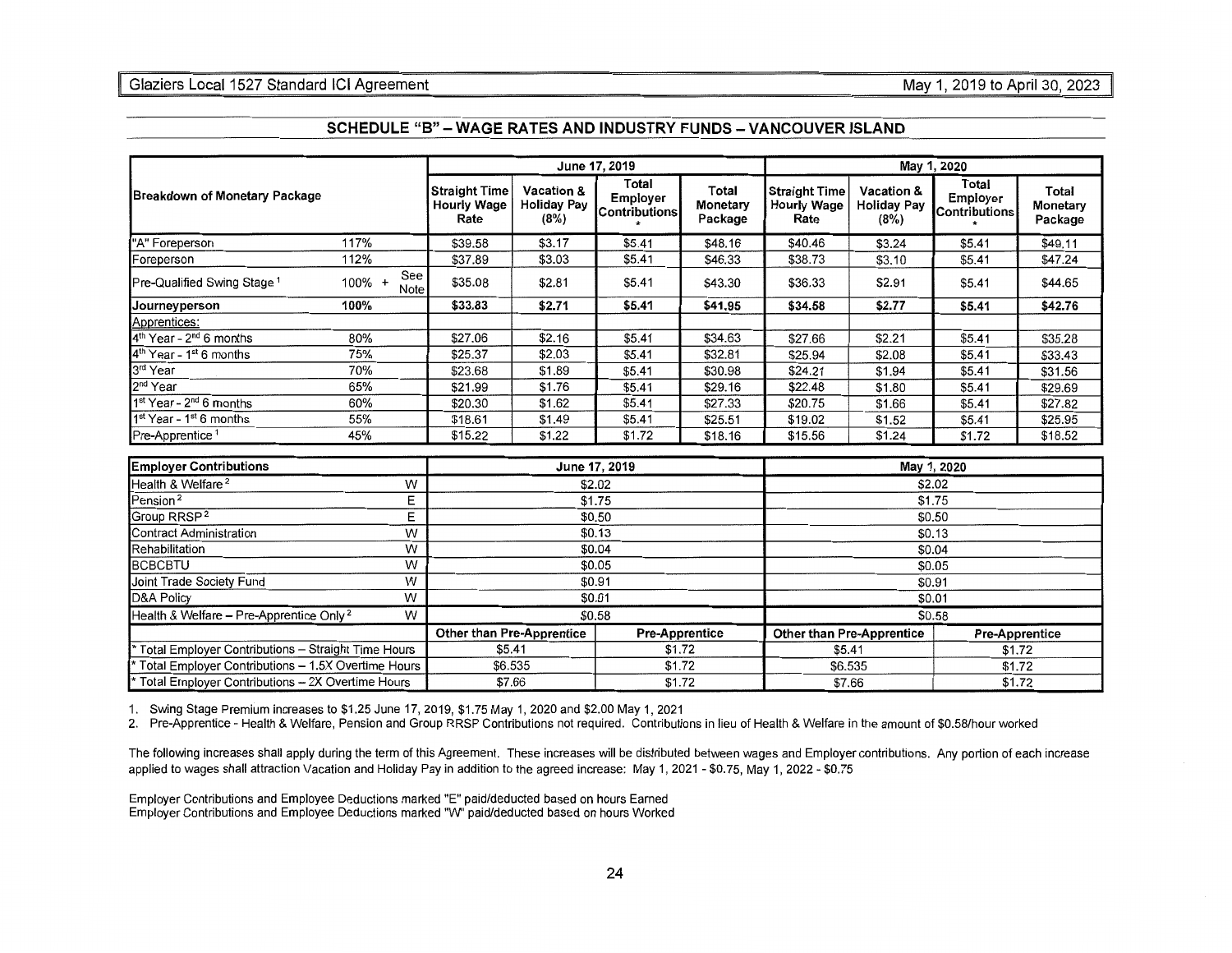|                                                 |                             | June 17, 2019                   |                              |                                       | May 1, 2020                 |                                   |                              |                                       |  |
|-------------------------------------------------|-----------------------------|---------------------------------|------------------------------|---------------------------------------|-----------------------------|-----------------------------------|------------------------------|---------------------------------------|--|
| <b>Employee Deductions</b>                      | 2% Admin Dues<br>+ Org Fund | JTS +<br>Rehabilitation<br>Fund | <b>BC Building</b><br>Trades | Apprenticeship<br><b>Trade School</b> | 2% Admin Dues<br>+ Org Fund | $JTS +$<br>Rehabilitation<br>Fund | <b>BC Building</b><br>Trades | Apprenticeship<br><b>Trade School</b> |  |
|                                                 | E                           | W                               | W                            | W                                     | Е                           | W                                 | W                            | W                                     |  |
| "A" Foreperson                                  | \$0.83                      | \$0.28                          | \$0.06                       | n/a                                   | \$0.85                      | \$0.28                            | \$0.06                       | n/a                                   |  |
| Foreperson                                      | \$0.80                      | \$0.28                          | \$0.06                       | n/a                                   | \$0.81                      | \$0.28                            | \$0.06                       | n/a                                   |  |
| Pre-Qualified Swing Stage                       | \$0.74                      | \$0.28                          | \$0.06                       | n/a                                   | \$0.77                      | \$0,28                            | \$0.06                       | n/a                                   |  |
| Journeyperson                                   | \$0.72                      | \$0.28                          | \$0.06                       | n/a                                   | \$0.73                      | \$0,28                            | \$0.06                       | n/a                                   |  |
| Apprentices:                                    |                             |                                 |                              |                                       |                             |                                   |                              |                                       |  |
| 4 <sup>th</sup> Year - 2 <sup>nd</sup> 6 months | \$0.58                      | \$0.28                          | \$0.06                       | \$1.00                                | \$0.59                      | \$0.28                            | \$0.06                       | \$1.00                                |  |
| 4 <sup>th</sup> Year - 1 <sup>st</sup> 6 months | \$0.55                      | \$0.28                          | \$0.06                       | \$1.00                                | \$0.56                      | \$0.28                            | \$0.06                       | \$1.00                                |  |
| 3rd Year                                        | \$0.51                      | \$0.28                          | \$0.06                       | \$1.00                                | \$0.52                      | \$0.28                            | \$0.06                       | \$1.00                                |  |
| 2 <sup>nd</sup> Year                            | \$0.48                      | \$0.28                          | \$0.06                       | \$1.00                                | \$0.49                      | \$0.28                            | \$0.06                       | \$1.00                                |  |
| 1 <sup>st</sup> Year - 2 <sup>nd</sup> 6 months | \$0.45                      | \$0.28                          | \$0.06                       | \$1.00                                | \$0.46                      | \$0.28                            | \$0.06                       | \$1.00                                |  |
| $1st$ Year - 1 <sup>st</sup> 6 months           | \$0.41                      | \$0.28                          | \$0.06                       | \$1.00                                | \$0.42                      | \$0.28                            | \$0.06                       | \$1.00                                |  |
| Pre-Apprentice <sup>1</sup>                     | \$0.30                      | n/a                             | n/a                          | n/a                                   | \$0.31                      | \$0.04                            | n/a                          | n/a                                   |  |

| SCHEDULE "B" – WAGE RATES AND INDUSTRY FUNDS – VANCOUVER ISLAND cont'd |  |  |
|------------------------------------------------------------------------|--|--|
|------------------------------------------------------------------------|--|--|

|                                                 | Straight Time | 1.5X Overtime | 2X Overtime |
|-------------------------------------------------|---------------|---------------|-------------|
|                                                 | Hours         | Hours         | Hours       |
|                                                 |               |               |             |
| "A" Foreperson                                  | \$1.17        | \$1.585       | \$2.00      |
| Foreperson                                      | \$1.14        | \$1.540       | \$1.94      |
| Pre-Qualified Swing Stage                       | \$1.08        | \$1.450       | \$1.82      |
| Journeyperson                                   | \$1.06        | \$1,420       | \$1,78      |
| Apprentices:                                    |               |               |             |
| $4th$ Year - 2 <sup>nd</sup> 6 months           | \$1.92        | \$2.210       | \$2.50      |
| 4 <sup>th</sup> Year - 1 <sup>st</sup> 6 months | \$1.89        | \$2.165       | \$2,44      |
| 3rd Year                                        | \$1.85        | \$2.105       | \$2,36      |
| 2 <sup>nd</sup> Year                            | \$1.82        | \$2,060       | \$2.30      |
| 1 <sup>st</sup> Year - 2 <sup>nd</sup> 6 months | \$1.79        | \$2.015       | \$2.24      |
| 1 <sup>st</sup> Year - 1 <sup>st</sup> 6 months | \$1.75        | \$1.955       | \$2.16      |
| Pre-Apprentice <sup>1</sup>                     | \$0.30        | \$0.450       | \$0.60      |
| <b>Monthly Dues</b>                             |               |               |             |
| Other than Pre-Apprentice                       | \$39.00       |               |             |
| Pre-Apprentice                                  | \$33.00       |               |             |

| <b>Straight Time</b><br>Hours | 1.5X Overtime<br>Hours | 2X Overtime<br>Hours |  |  |
|-------------------------------|------------------------|----------------------|--|--|
| \$1.19                        | \$1.615                | \$2.04               |  |  |
| \$1.15                        | \$1.555                | \$1.96               |  |  |
| \$1.11                        | \$1.495                | \$1.88               |  |  |
| \$1.07                        | \$1.435                | \$1.80               |  |  |
|                               |                        |                      |  |  |
| \$1.93                        | \$2,225                | \$2.52               |  |  |
| \$1.90                        | \$2,180                | \$2.46               |  |  |
| \$1.86                        | \$2,120                | \$2.38               |  |  |
| \$1.83                        | \$2.075                | \$2.32               |  |  |
| \$1.80                        | \$2.030                | \$2.26               |  |  |
| \$1.76                        | \$1.970                | \$2.18               |  |  |
| \$0.35                        | \$0.505                | \$0.66               |  |  |
|                               |                        |                      |  |  |
| \$39.00                       |                        |                      |  |  |
| \$33.00                       |                        |                      |  |  |

1. Pre-Apprentice - Organizing Fund deduction not required.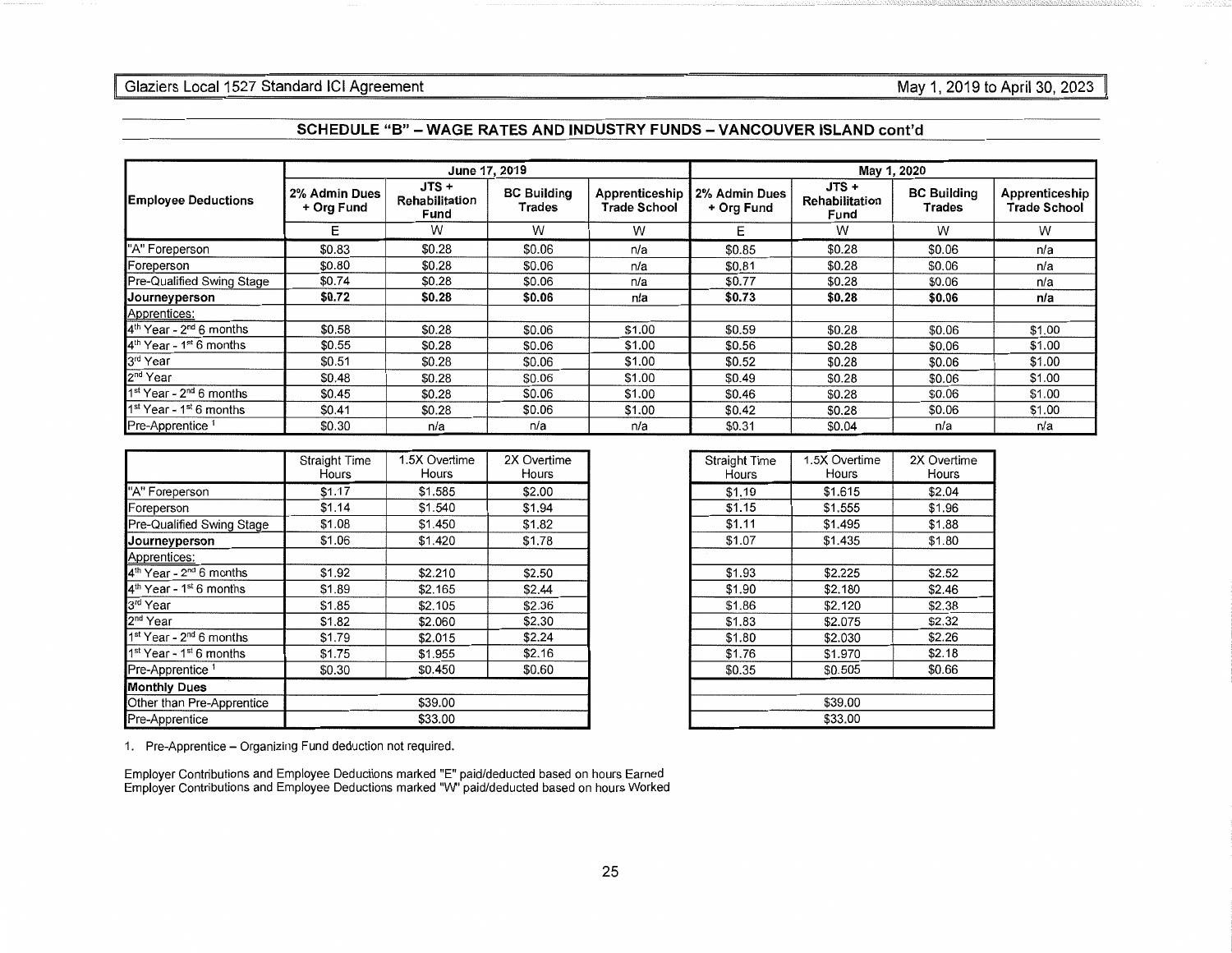## **LETTER OF INTERPRETATION #1**

## BY AND BETWEEN

INTERNATIONAL UNION OF PAINTERS & ALLIED TRADES, DISTRICT COUNCIL #38 (for Glaziers, Architectural Metal Mechanics and Glassworkers Local Union 1527)

## AND

## CONSTRUCTION LABOUR RELATIONS ASSOCIATION OF B.C.

on its own behalf, on behalf of its members employers who have authorized the Association to execute this Agreement and who are included on the attached signatory list, and those members added from time to time by notice given to the Union

## **RE: PERIODIC LEAVE - TURNAROUND**

- **1.** The phrase "Out of Town Projects" contained within the various periodic leave or turnaround clauses shall be defined as projects that are accessible by air or boat only (excluding ferries) or are two hundred (200) miles or four (4) hours travel, including ferry travel, to the transportation terminal nearest the employee's domicile. Employees residing within these limits shall be entitled to a mutually agreed leave of absence at no cost to the Employer of five (5) or seven (7) days to be arranged between the employee and Employer subject to the same qualifiers provided in the periodic or turnaround clauses.
- **2.** Employees qualifying for leave shall be returned to the transportation terminal nearest the employee's domicile, except members from other locals or out of province employees who shall return to the point of dispatch within the Province of B.C.
- 3. There shall be no cash payment in lieu of periodic leave unless mutually agreed between the Union and the Employer.
- **4.** The interpretation of periodic or turnaround clauses as noted above shall not be used to interpret any other clause or clauses contained within the various Building Trades collective agreements.

DATED this **Zs** day of June, 2020.

SIGNED ON BEHALF OF:

CONSTRUCTION LABOUR RELATIONS ASSOCIATION OF BC

SIGNED ON BEHALF OF

INTERNATIONAL UNION OF PAINTERS & ALLIED TRADES, DISTRICT COUNCIL #38 FOR GLAZIERS, ARCHITECTURAL METAL MECHANICS AND GLASSWORKERS LOCAL UNION 1527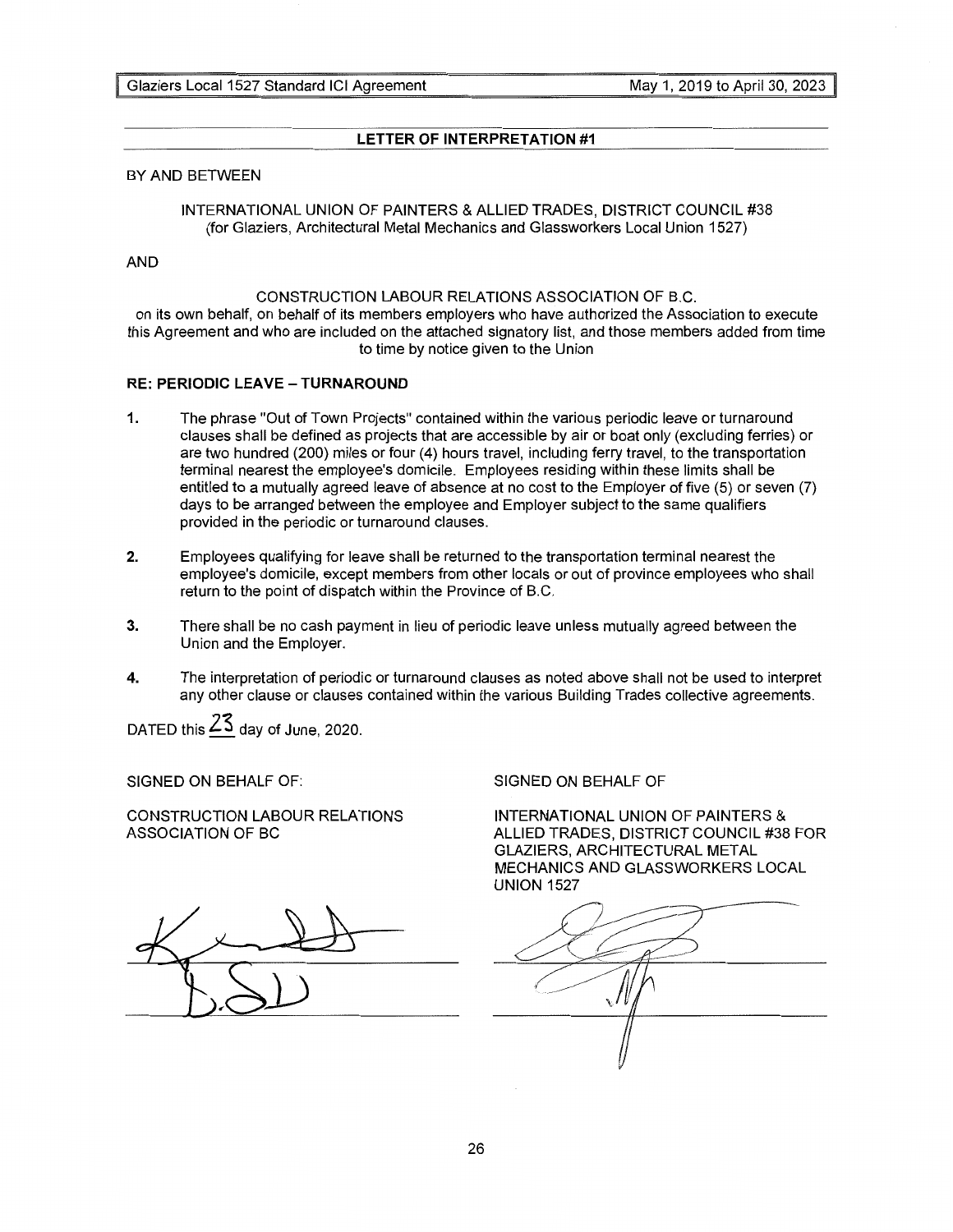## **LETTER OF UNDERSTANDING #1**

## BY AND BETWEEN:

## INTERNATIONAL UNION OF PAINTERS & ALLIED TRADES (IUPAT), DISTRICT COUNCIL #38 (for Glaziers, Architectural Metal Mechanics and Glassworkers Local Union 1527)

(hereinafter referred to as the "Union")

AND:

## CONSTRUCTION LABOUR RELATIONS ASSOCIATION OF BC

On its own behalf, on behalf of its member employers who have authorized the Association to execute this Agreement and who are included on the attached signatory list, and those members added from time to time by notice given to the Union

## (hereinafter referred to as the "Employer")

In recognition of the need to establish a new relationship between the Union, its members, and the Employers, the parties have agreed to adopt a new approach designed to increase the organized sector's market share, union membership, and the number of unionized glazing contractors in the Province of British Columbia. In order to achieve this new relationship, the parties have agreed by virtue of this Letter of Understanding to empower the Joint Liaison Committee with the obligation of adjudicating the provisions of this Letter of Understanding in terms of both its provisions and the intent of the parties. The parties further commit that the Joint Liaison Committee (as defined in Article 5) will meet monthly to review the progress of the provisions negotiated by the parties and to determine whether adjustments are necessary.

- **1.** The parties agree that the Joint Liaison Committee shall have the power to:
	- (a) Suspend any provision of this Letter of Understanding upon proper notice being given to an Employer, by reason of such Employer being found to be in non-compliance with the conditions contained herein;
	- **(b)** Determine the period of time for which an Employer's right to utilize the provisions of this clause shall be suspended.
- 2. Should the parties be unable to resolve their differences through the Joint Liaison Committee, either the Union, on behalf of its membership or CLR, on behalf of its signatory Employers, may terminate this Letter of Understanding upon 14 days' written notice to the other party. In the event the Letter of Understanding is terminated, all work tendered prior to the date of termination shall be completed under the terms and conditions of the Letter of Understanding in effect prior to the date of termination. Further, the parties agree to immediately engage an arbitrator, who shall be charged with the responsibility of establishing the terms and conditions of employment that shall be in effect for the duration of the Agreement between the Employers signatory to this Agreement and the Union on behalf of its membership.
- 3. From the date of termination to the date of the arbitrator's award, the terms and conditions of the 2019-2023 Collective Agreement shall apply.

## **4. "Favoured Nations"**

(a) Vancouver Island South

In the event that the Union signs or recognizes any Glazing Agreement which is more favourable to the Employers covered under this Agreement in the region of Vancouver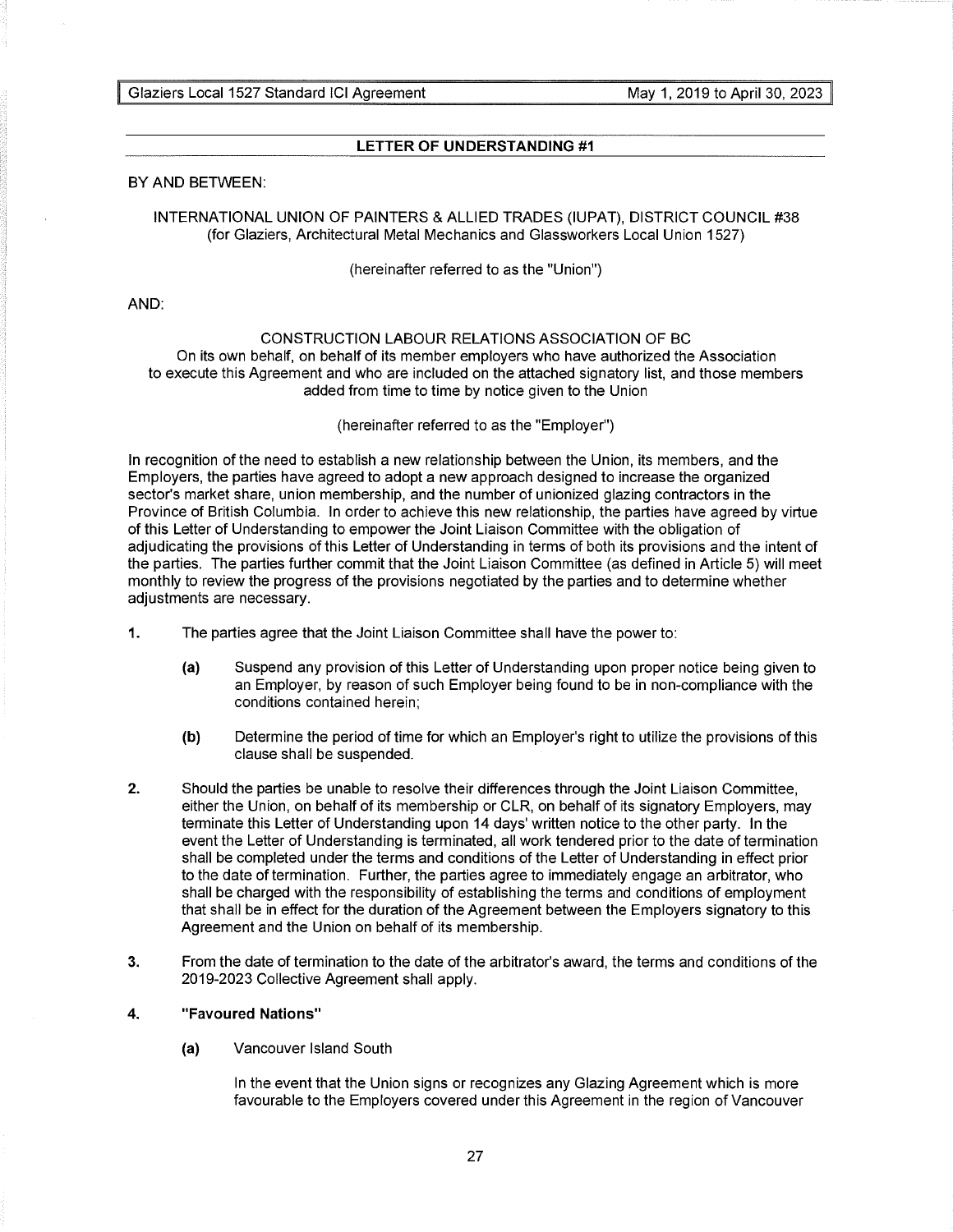Island South, the terms of such an Agreement shall be included in this Agreement.

**(b)** Province of British Columbia except as noted in (a) above

In the event that the Union signs or recognizes any Glazing Agreement which is more favourable to the Employers covered under this Agreement in the Province of British Columbia excluding (a) above, the terms of such an Agreement shall be included in this Agreement.

**5.** Pre-Apprentices -the Joint Liaison Committee may adjust the ratios outlined in Letter of Understanding #2.

## **Subcontracting**

The provisions of Article 1, Section 1.03 - Subcontracting, shall be suspended for the duration of this Letter of Understanding under the following terms:

The ability of the Employer to subcontract to non-building trades companies is not intended to replace current employees of the Employer. Except for legitimate reasons, the Employer will ensure the continued employment of their regular employees for the duration of any project where this provision has been exercised.

- **1.** The Employer will notify the Union of the name of the subcontractor engaged and the likely commencement date of the project.
- **2.** Ten (10) days before a request for a tender for labour, the Employer will notify the Union. The Union undertakes to notify Union labour contractors.
- 3. The Employer will pay an amount equal to two percent (2%) of the value of the labour subcontract to the Joint Trade Society. One percent (1%) shall be paid three (3) months after commencement of the work on site. The remaining one percent (1%) shall be paid upon substantial completion of the work. On projects of less than three (3) months duration, the two percent (2%) payment to the Joint Trade Society shall be paid upon substantial completion of the work.
- **4.** If required, the Employer will provide verification of the amount of the labour subcontract by duly notarized statutory declaration.
- **5.** The Employer will ensure that the subcontractor engaged to do the work is registered with the Workers' Compensation Board.
- **6.** The Employer, in conjunction with any subcontractor, may continue to employ members of the Union on such project.
- **7.** Violations of the above provisions shall be adjudicated by the Joint Liaison Committee.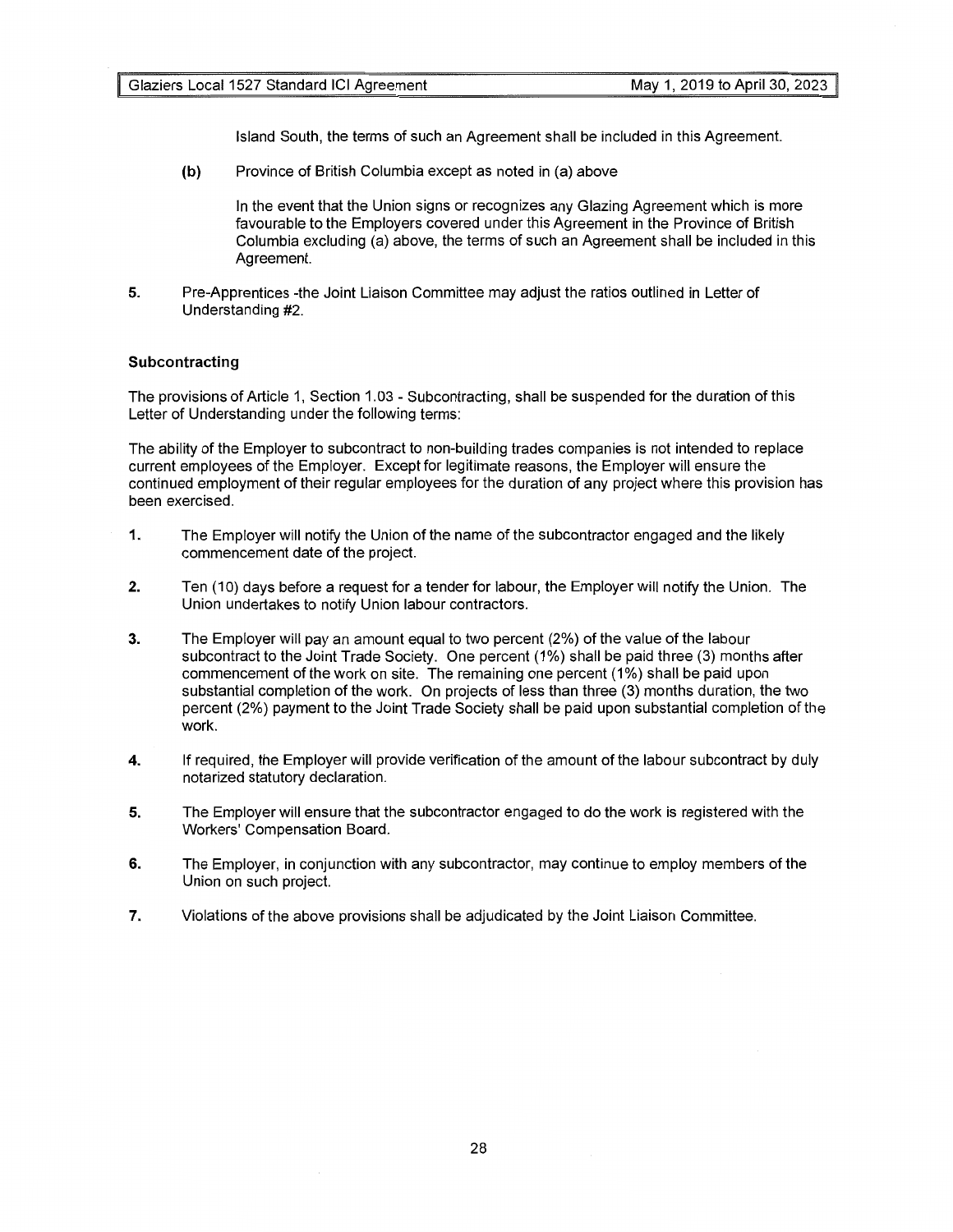Glaziers Local 1527 Standard ICI Agreement

May 1, 2019 to April 30, 2023

SIGNED this  $2\Im$  day of June, 2020.

SIGNED ON BEHALF OF:

CONSTRUCTION LABOUR RELATIONS ASSOCIATION OF BC

SIGNED ON BEHALF OF

INTERNATIONAL UNION OF PAINTERS & ALLIED TRADES, DISTRICT COUNCIL #38 FOR GLAZIERS, ARCHITECTURAL METAL MECHANICS AND GLASSWORKERS LOCAL UNION 1527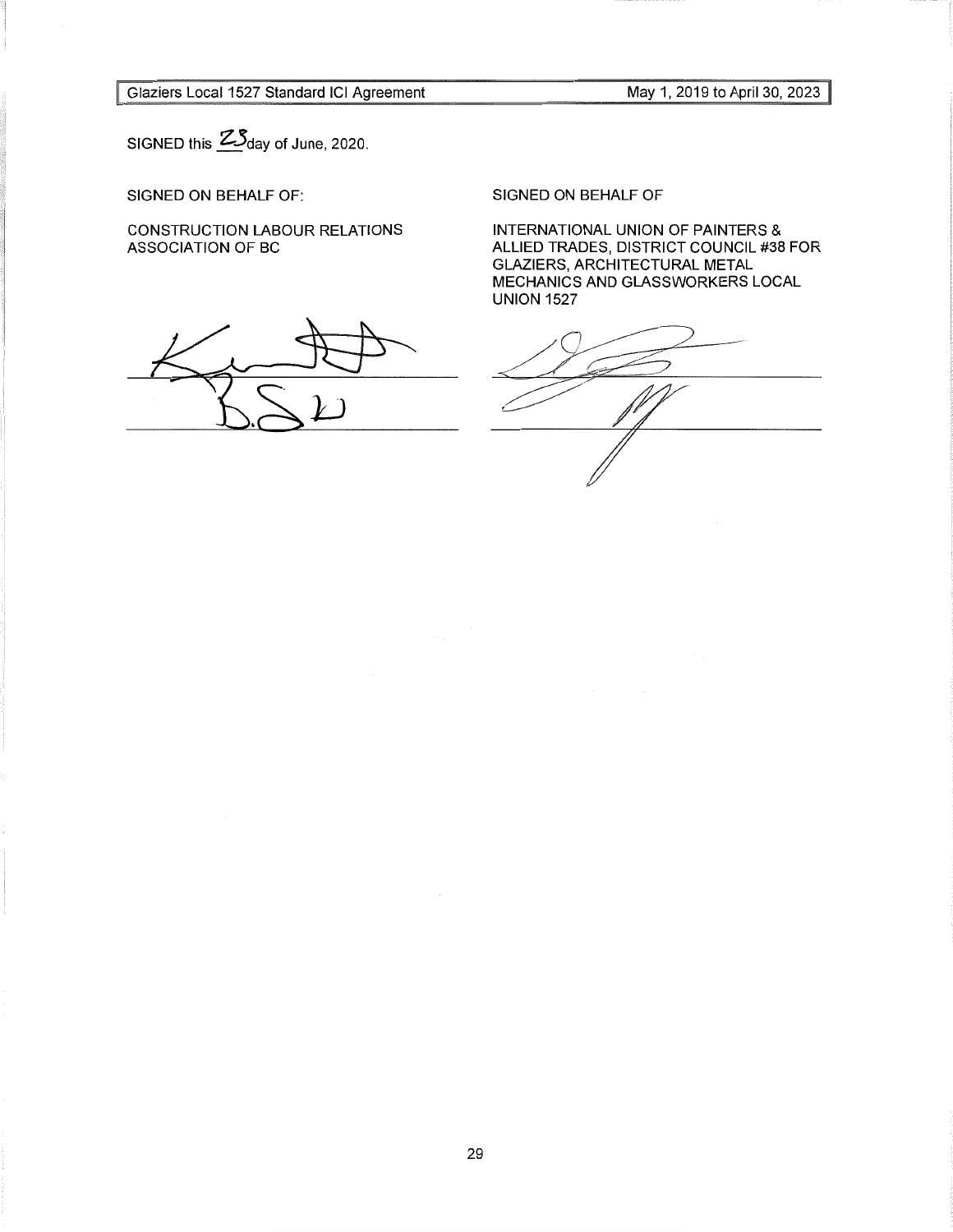## **LETTER OF INTERPRETATION #2**

BY AND BETWEEN

## CONSTRUCTION LABOUR RELATIONS ASSOCIATION OF BC

AND

INTERNATIONAL UNION OF PAINTERS & ALLIED TRADES, DISTRICT COUNCIL #38 (for Glaziers, Architectural Metal Mechanics and Glassworkers Local Union 1527)

Both Parties agree with reference to Article 9.04 the term, "long service steadily employed" shall be interpreted as "eighteen (18) months or more of employment".

SIGNED this  $\frac{23}{1}$  day of June, 2020.

SIGNED ON BEHALF OF:

CONSTRUCTION LABOUR RELATIONS ASSOCIATION OF BC

## SIGNED ON BEHALF OF

INTERNATIONAL UNION OF PAINTERS & ALLIED TRADES, DISTRICT COUNCIL #38 FOR GLAZIERS, ARCHITECTURAL METAL MECHANICS AND GLASSWORKERS LOCAL UNION 1527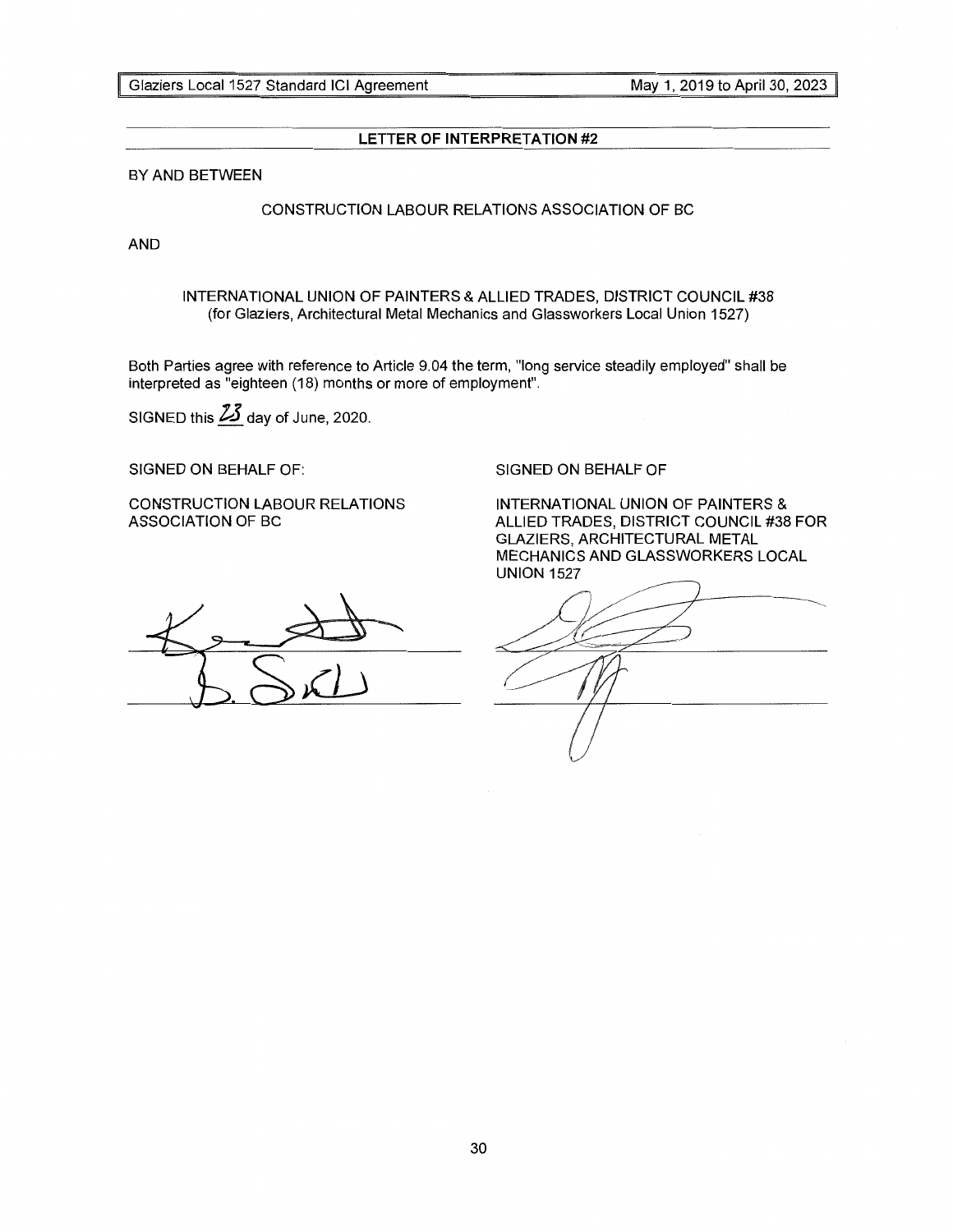## **LETTER OF UNDERSTANDING #2**

## **RE: PRE-APPRENTICES**

It is mutually agreed that this Letter of Understanding shall be appended to and form a part of the Glaziers Standard ICI Agreement and continue in full force until a new collective agreement is negotiated:

The following terms and conditions shall apply to the employment of Pre-Apprentices and shall supersede like terms and conditions in the Agreement.

## 15.13 Pre-Apprentices

## **1. Wage Package:**

| a. | Straight Time Hourly Wage Rate (minimum):            | per Schedules "A" and "B"                                                                                             |
|----|------------------------------------------------------|-----------------------------------------------------------------------------------------------------------------------|
| b. | Combined Vacation and Statutory Holiday Pay:         | eight percent (8%)                                                                                                    |
| c. | <b>Employer Pension Contribution:</b>                | not applicable                                                                                                        |
| d. | Employer Contribution in lieu of Health and Welfare: | fifty-eight cents (\$0.58) per hour<br>earned effective date of<br>enablement (refer to item 2. Below<br>for details) |
| e. | <b>Employer Industry Fund Contributions:</b>         | as per Agreement (note: Joint<br><b>Trade Society Fund employee</b><br>deduction is not required)                     |
| f. | <b>Employee Deductions:</b>                          | Basic Union Dues and<br>Administrative Union Dues only                                                                |

## **2. Health and Welfare Contribution and Coverage:**

The fifty-eight cents (\$0.58) per hour effective date of enablement. Employer Contribution in lieu of Health and Welfare shall be made in accordance with the following understanding:

- a. In order for an individual to be entitled to coverage under the Glazier Health and Welfare Plan, such individual is first required, as a minimum, to have had the equivalent of two hundred forty (240) hours of "full rate" contributions made to such Plan on their behalf  $(240$  hours x \$2.02 / hour = \$484.80
- **b.** A Pre-Apprentice shall not be entitled to receive benefits under the Glazier Health and Welfare Plan while employed as a Pre-Apprentice.
- c. **i.** Notwithstanding item 2.b. above, the Union shall provide a 1st term Apprentice with immediate coverage under the Glazier Health and Welfare Plan, in those instances where such  $1<sup>st</sup>$  term Apprentice has completed their Pre-Apprenticeship.
	- **ii.** The Union shall facilitate the provision of such coverage using the minimum nine hundred (900) hours (refer to item 3.d.) of Employer Contributions, at fifty-eight cents (\$0.58) per hour effective date of enablement, made in lieu of Health and Welfare during the Pre-Apprenticeship (900 hours x \$0.58/hour = \$522.00).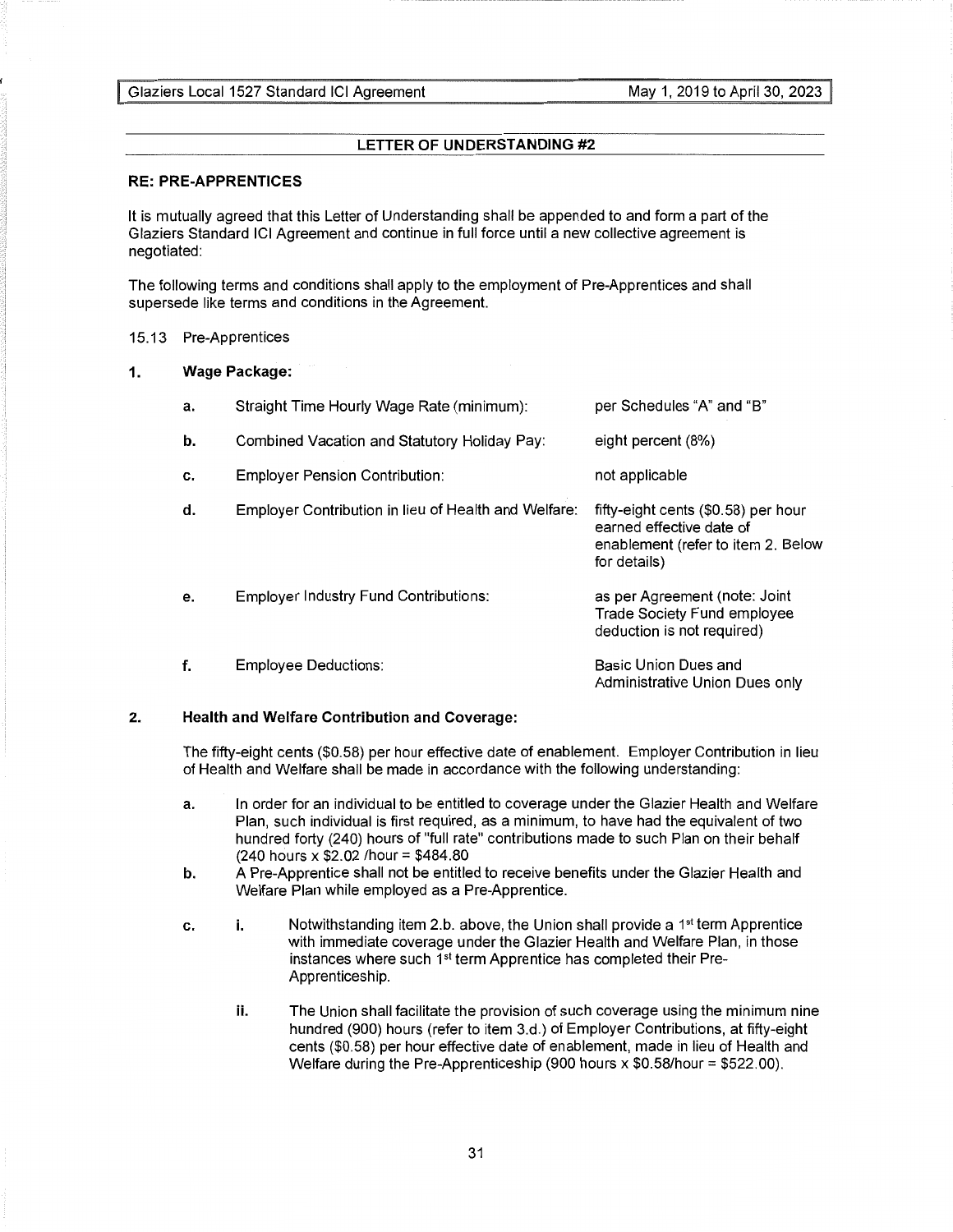## **3. Restrictions:**

Unless otherwise mutually agreed by the Parties, in writing, a Pre-Apprentice shall:

- **a.** be permitted to perform any/all work governed by the terms of the Agreement with the following exceptions:
	- \*the Pre-Apprentice will not utilize Power Tools
	- \*nor perform work off-ground. (Swing Stage, Platform, Ladder, etc.)
- **b.** be a minimum of sixteen (16) years of age as of date of hire.
- c. obtain Union clearance, in person, prior to commencing employment.
- **d.** be permitted to be employed, as a Pre-Apprentice, for a combined total of no more than nine hundred (900) hours in the industry, regardless of the number of Employers in whose employ such hours have been worked.
- e. upon completion of the Pre-Apprenticeship be registered as a  $1<sup>st</sup>$  Term Apprentice and treated accordingly.

## **4. Purpose:**

Pre-Apprentices shall be:

- a. considered a good possible source of future Apprentices, and
- **b.** utilized by the Employer, to perform such work as described in item 3.a. above, as a means of reducing the Employer's crew costs and, in turn, of increasing the Employer's ability to compete in the marketplace.

## **5. Ratio:**

There shall be no expressed restriction on the number of Pre-Apprentices an Employer may employ at any one time, however, notwithstanding the foregoing, the Employer must have a minimum of one (1) journeyman to one (1) apprentice to one (1) pre-apprentice.

- a. The Union acknowledges, without exception, that the stated purpose of Pre-Apprentices is as stipulated in item 4 above.
- **b.** The Union shall not unreasonably, or arbitrarily deny an Employer the right to employ a Pre-Apprentice.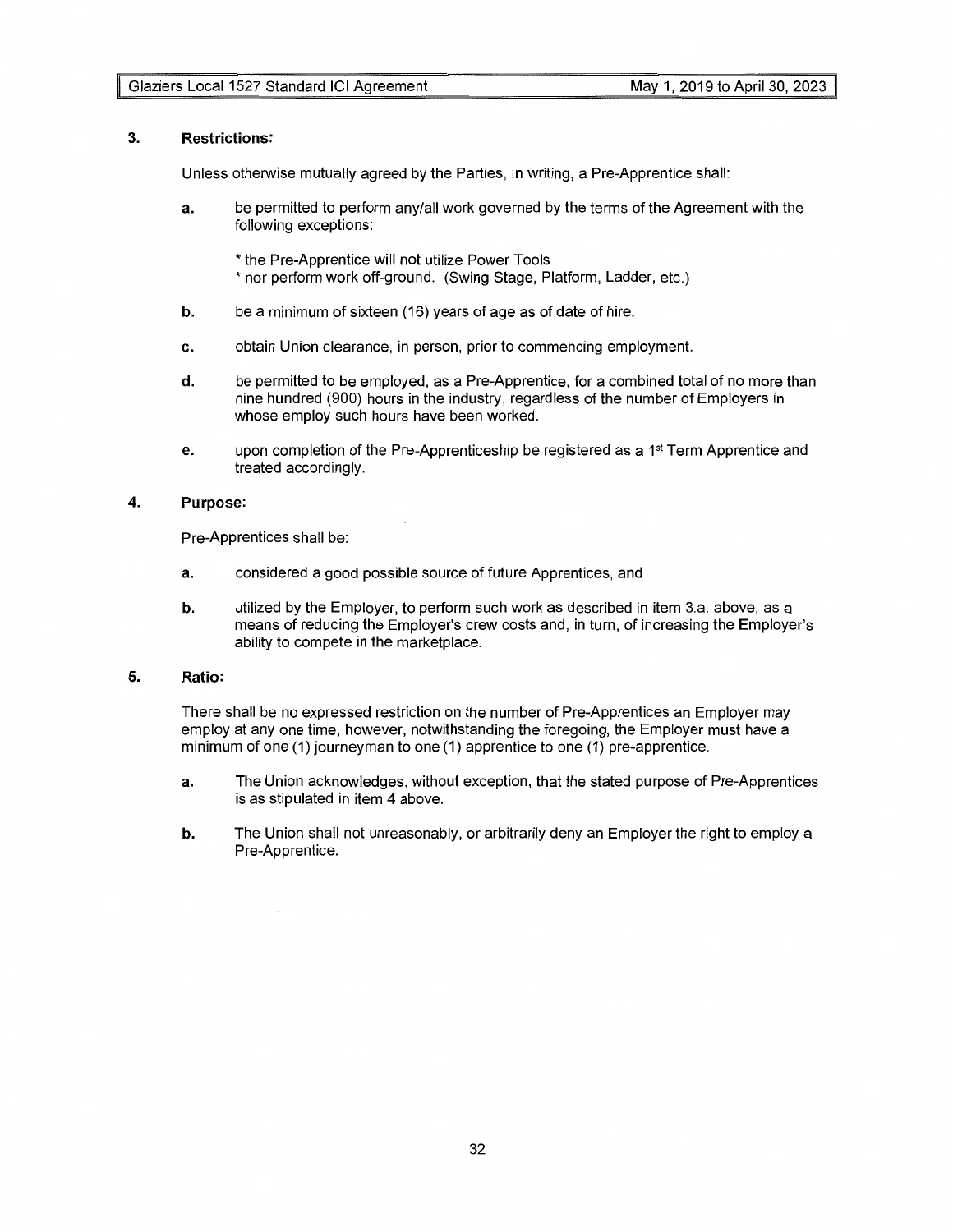<sup>~</sup>Glaziers Local 1527 Standard ICI Agreement

May 1, 2019 to April 30, 2023 <sup>~</sup>

SIGNED this *?3* day of June, 2020.

SIGNED ON BEHALF OF:

CONSTRUCTION LABOUR RELATIONS ASSOCIATION OF BC

SIGNED ON BEHALF OF

INTERNATIONAL UNION OF PAINTERS & ALLIED TRADES, DISTRICT COUNCIL #38 FOR GLAZIERS, ARCHITECTURAL METAL MECHANICS AND GLASSWORKERS LOCAL UNION 1527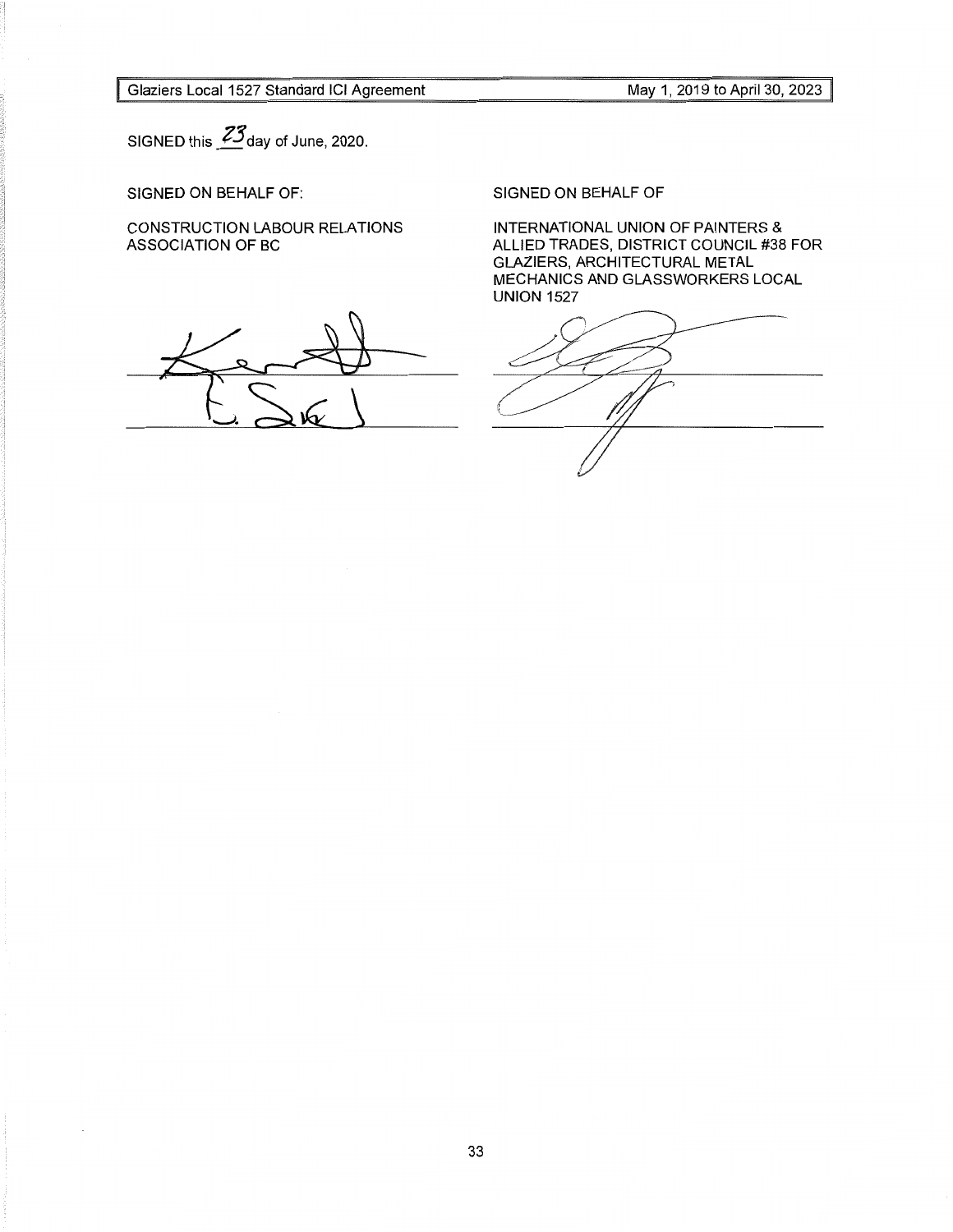## **LETTER OF UNDERSTANDING #3**

## **RE: Saturday Overtime**

To assist the parties in the securing more of the current market share of work in the Construction Industry in the Province of B.C., a committee of equal representation from BCBCBTU and CLR shall be established within six (6) months from the date of these recommendations and shall meet on a quarterly basis thereafter to determine the effect the following amendment has had on the securing of new contracts by CLR. CLR (and its members) shall provide the committee with such information as required to make the determination.

For the term of the renewed collective agreement expiring on April 30, 2023 unless renewed by mutual agreement, effective the first of the month following the date of implementation of these recommendations, overtime for the first ten (10) hours on Saturdays shall be paid at the rate of time and one-half (1.5X) the applicable straight time hourly rate and double time thereafter.

Collective agreements that currently provide for more hours being paid at the rate of time and one-half (1.5X) the applicable straight time hourly rate or for hours paid at less than time and one-half (1.5X) on Saturdays, the existing provisions shall continue to be applied.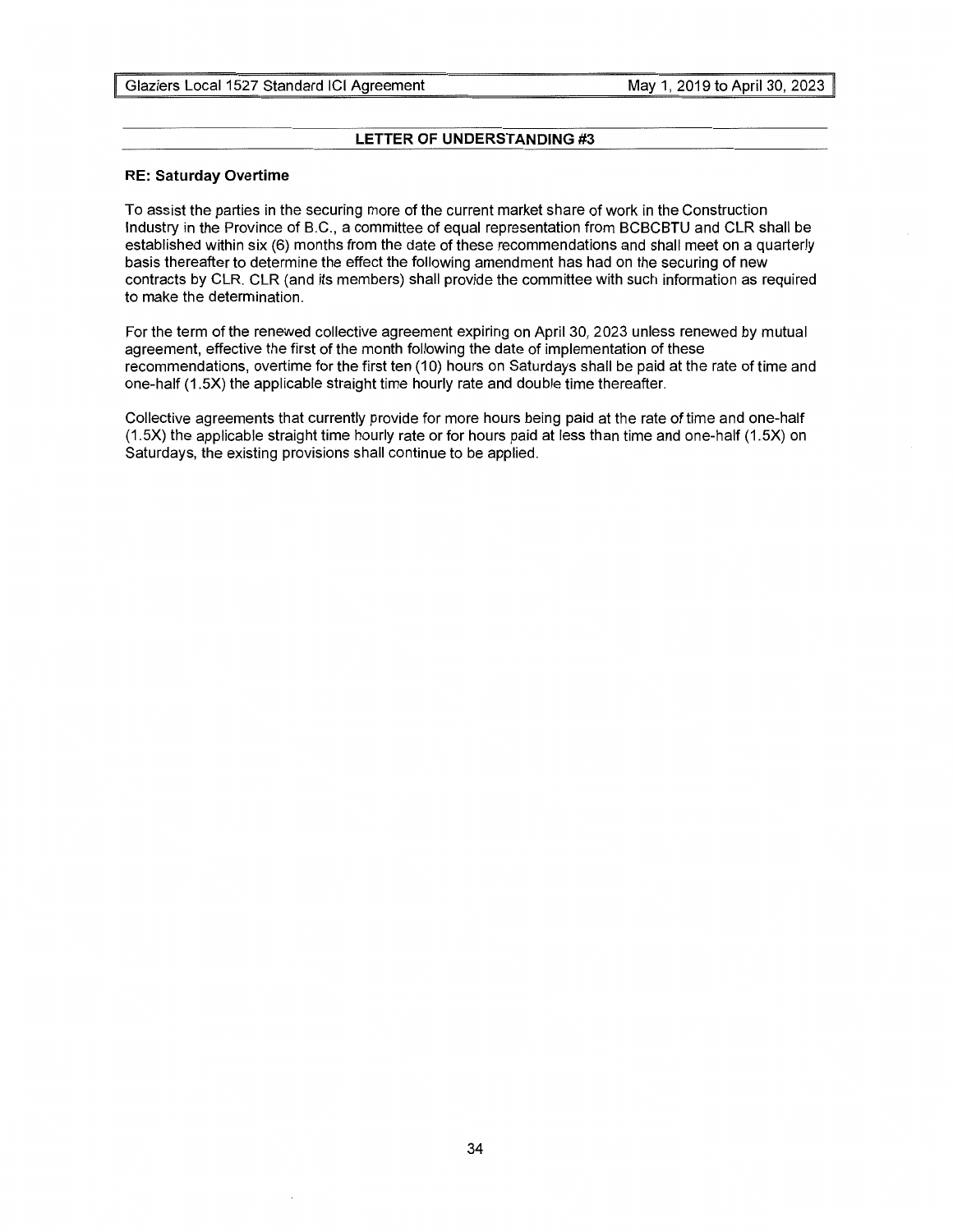## **LIST OF SIGNATORY EMPLOYERS\***

The Employer recognizes the Union as the exclusive bargaining agent for all employees in the bargaining unit, and the Union recognizes CLR as the exclusive bargaining agent for all CLR members who have authorized the Association to sign this Agreement on their behalf.

Effective the date of signing of this Agreement, the following employers have authorized CLR to bargain the new Glaziers Local 1527 Standard ICI Agreement with the IUPAT District Council #38 and to sign such Agreement on their behalf.

- 1. Allied Glass & Aluminum Products (2007) Ltd.
- 2. Alternate Glazing Systems Ltd.
- 3. Lynnmour Glass and Aluminum (2000) B.C. Ltd.
- 4. Mavius Glass & Aluminum Ltd.
- 5. Northview Glass Ltd.
- \* The Letter of Agreement Re: By and Between Language signed by the BCBCBTU and CLR on August 9, 2016 shall govern the addition of an authorized Employer(s) to the above list of Signatory Employers.